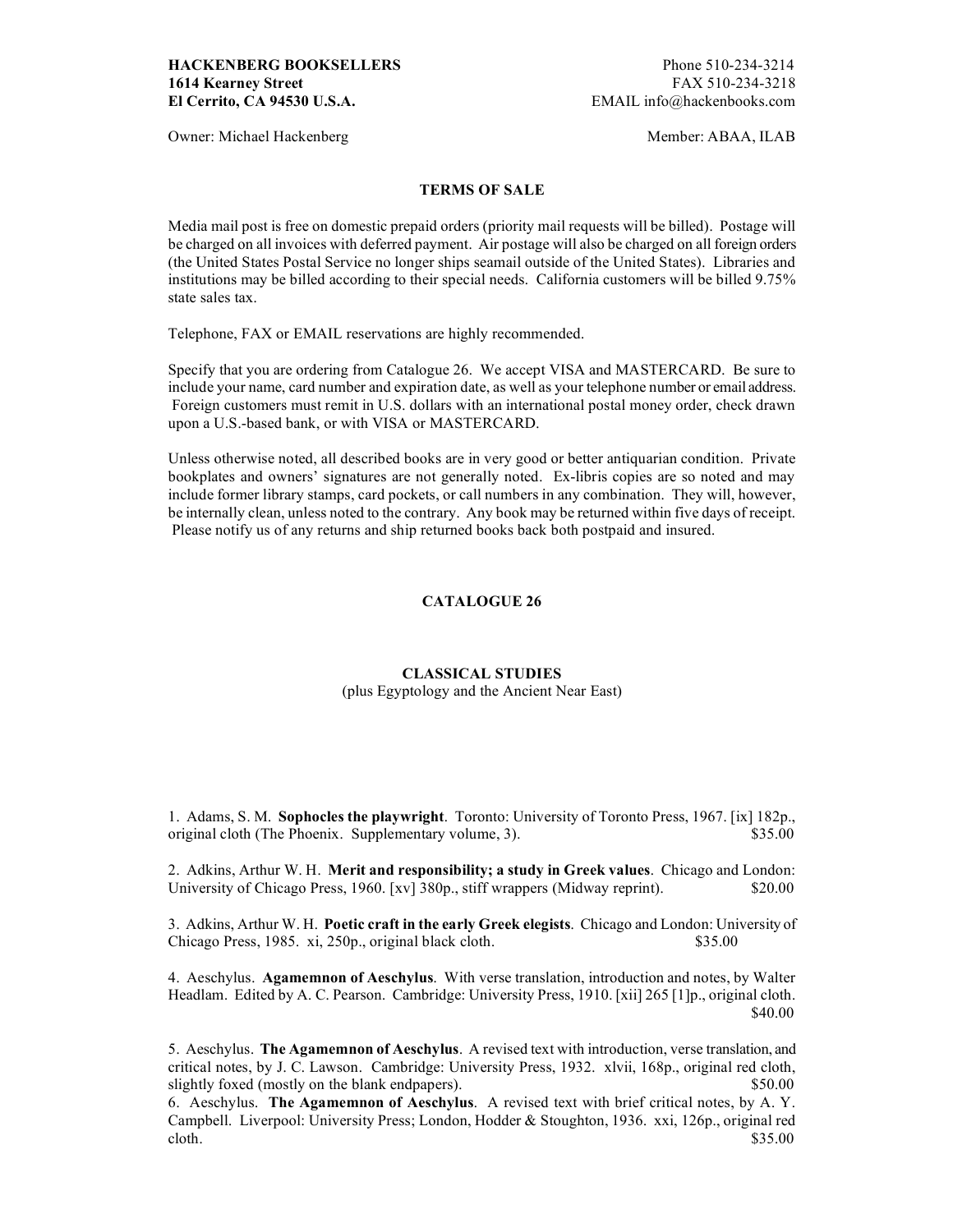7. Aeschylus. **ΑΓΑΜΕΜΝΩΝ; the Agememnon of Aeschylus**. With an introduction, commentary and translation by A. W. Verrall. London and New York: Macmillan and Co., 1889. lxii, 272p., original green cloth.  $$55.00$ 

8. Aeschylus. **Aischylos' Choephoren**. Erklärende Ausgabe von Friedrich Blass. Halle: Max Niemeyer, 1906. 204p., half-leather with marbled boards. \$50.00

9. Aeschylus. **Choephori**. With introduction and commentary by A. F. Garvie. Oxford: Clarendon Press, 1987. lx, 394p., stiff wrappers. (Clarendon paperbacks). \$20.00

10. Aeschylus. **ΧΟΗΦΟΡΟI; the Choephori of Aeschylus**. With an introduction, commentary, and translation by A. W. Verrall. London and New York: Macmillan and Co., 1893. lxxiv, 242p., original green cloth.  $$55.00$ 

11. Aeschylus. **ΧΟΗΦΟΡΟI; the Choephori of Aeschylus**. With critical notes, commentary, translation and a recension of the scholia, by T. G. Tucker. Cambridge: University Press, 1901. civ, 318p., original burgundy cloth.  $$55.00$ 

12. Aeschylus. **Eumenides**. Edited by Alan H. Sommerstein. Cambridge, etc.: Cambridge University Press, 1989. [xii] 308p., stiff wrappers (Cambridge Greek and Latin classics). \$20.00

13. Aeschylus. **ΕΥΜΕΝIΔΕΣ; the Eumenides of Aeschylus**. With an introduction, commentary, and translation by A. W. Verrall. London: Macmillan Co., 1908. [lxii] 208p., original green cloth \$50.00

14. Aeschylus. **ΕΠΤΑ ΕΠI ΘΗΒΑΣ; the Seven against Thebes of Aeschylus**. With an introduction, commentary, and translation by A. W. Verrall. London and New York: Macmillan and Co., 1887. xxxviii, 179p., original cloth. \$45.00

15. Aeschylus. **ΕΠΤΑ ΕΠI ΘΗΒΑΣ; the Seven against Thebes of Aeschylus**. With introduction, critical notes, commentary, translation and a recension of the Medicean scholia, by T. G. Tucker. Cambrdige: University Press, 1908. lxi, 255p., original burgundy cloth. \$55.00

16. Aeschylus. **The libation bearers**. A translation with commentary by Hugh Lloyd-Jones. With a series introduction by Eric A. Havelock. Englewood Cliff: Prentice-Hall, 1970. xxii, 73p., original black cloth (Prentice-Hall Greek drama series). \$20.00

17. Aeschylus. **The Oresteia of Aeschylus**. Edited with introduction, translation, and a commentary in which is included the work of the late Walter G. Headlam, by George Thomson. Cambridge: University Press, 1938. 2 vols. (xiv, 353; 403 [1]p., original green cloth, slight foxing. \$125.00

18. Aeschylus. **The Persae of Aeschlyus**. Edited with introduction, critical notes and commentary by H. D. Broadhead. Cambridge: University Press, 1960. [lxxiii] 349 [1]p., original green cloth. \$55.00

19. Aeschylus. **The Prometheus bound of Aeschlyus**. Edited with introduction and notes by H. Rackham. Cambridge: University Press, 1899. xxvii, 100p., original brown cloth (Pitt Press series). \$25.00

20. Aeschylus. **Prometheus bound**. Edited by Mark Griffith. Cambridge, etc.: Cambridge University Press, 1983. viii, 319p., stiff wrappers (Cambridge Greek and Latin classics). \$20.00

21. Ahl, Frederick M. **Lucan; an introduction**. Ithaca and London: Cornell University Press, 1976. 379p., original burgundy cloth, bit of foxing on the top- and fore-edge. (Cornell studies in classical  $\mu$ bhilology, 39).  $\frac{1}{30.00}$ 

22. Allen, James T. and Gabriel Italie. **A concordance to Euripides**. Berkeley and Los Angeles: University of California Press; London, Cambridge University Press, 1954. xi, 686p., original green cloth, quarto format.  $$175.00$ 

23. Allen, W. Sidney. **Vox graeca; a guide to the pronunciation of classical Greek**. 3d edition. Cambridge, etc.: Cambridge University Press, 1987. xx, 179p., stiff wrappers. \$20.00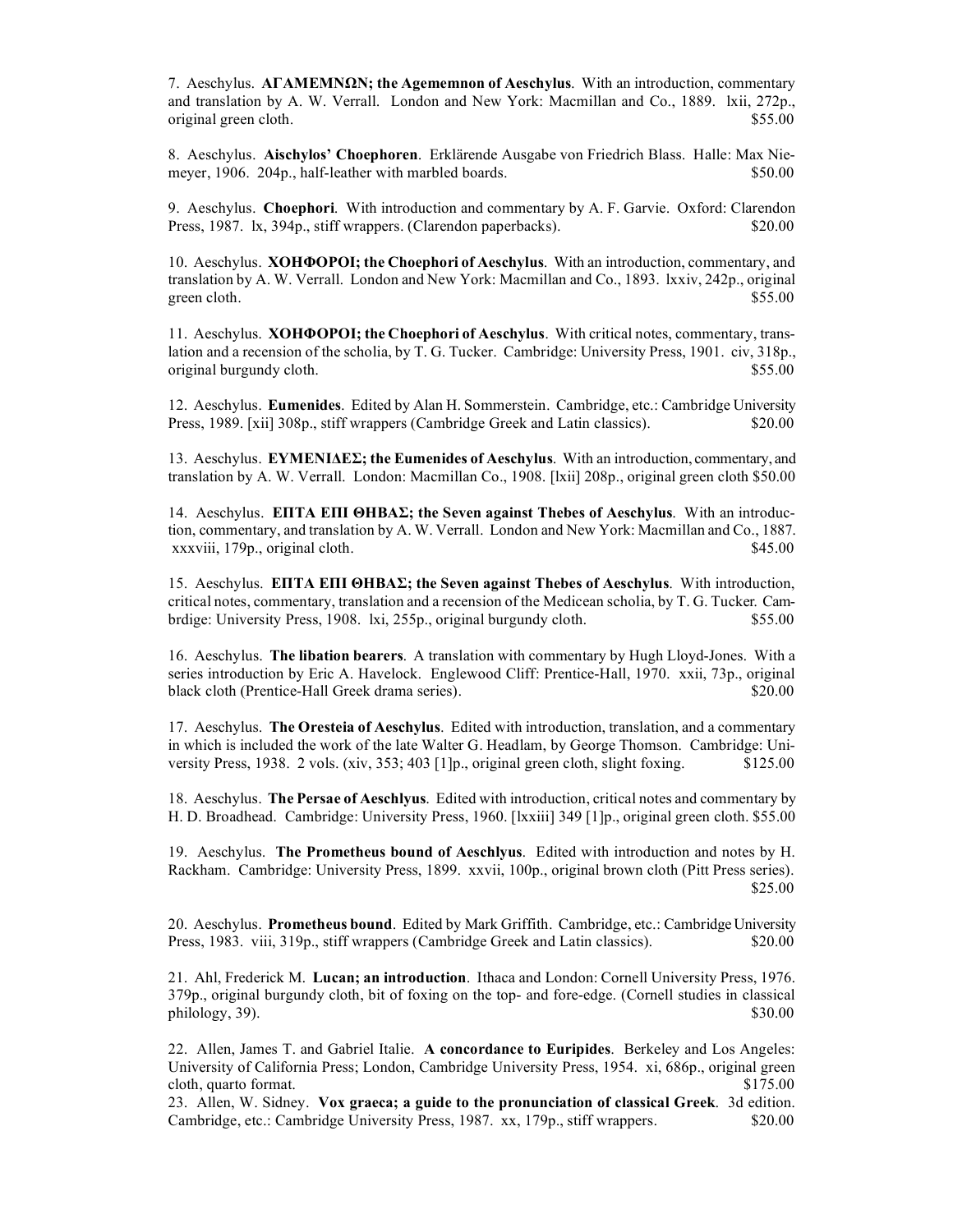24. Almagro, Martin, et al. **Las necropolis de Masmás, Alto Egipto (Campaña de 1963)**. Madrid: Ministerio de Asuntos Exteriores, Ministerio de Educación Nacional, 1964. 123p., 17 full-page plates (of which 2 are colored), 61 b/w text figrues, folded plan, original half cloth with publisher's board, quarto format (Comité Español de la UNESCO para Nubia. Memorias de la mision arqueológica, 3). \$45.00

25. Alpers, Paul. **The singer of the Eclogues; a study of Virgilian pastoral**. With a new translation of the Eclogues. Berkeley, etc.: University of California Press, 1979. xi, 253p., original green cloth, lightly foxed on the edges. \$30.00

26. Amiet, Pierre. **Suse; 6000 ans d'histoire**. Paris: Musée du Louvre, 1988. 155 [1]p., original stiff wrappers (Monographies des musées de France).  $$40.00$ 

27. Anati, Emmanuel. **Palestine before the Hebrews; a history, from the earliest arrival of man to the conquest of Canaan**. 1<sup>st</sup> edition. New York: lafred A. Knopf, 1963. [xx] 453 [xvii] p., many b/w illus., original cloth. \$35.00

28. **Ancient art from Persia**. London: Annely Juda Fine Art, 1971. 20p., b/w illus., original stiff wrappers. An exhibition at the gallery from 2d-30th 1971. 20p., b/w illus., original stiff wrappers. \$15.00

29. Andocides. **Orationes**. Edidit Friedericus Blass. Editio altera correctior. Leipzig: in aedibus B. G. Teubneri, 1880. xxm 124p., original brown cloth, ex libris. (Bibliotheca scriptorum graecorum et romanorum Teubneriana). \$30.00

30. **Aphrodites Schwestern und christliches Zypern; 9000 Jahre Kultur Zyperns**. Bremen: Übersee-Museum Bremen, 1987. 192p., colored and b/w illus., original stiff wrappers. \$40.00

31. Apollonius Rhodius. **The Argonautica: Book III**. Edited with introduction & commentary by Marshall M. Gillies. Hildesheim, New York: Georg Olms Verlag, 1973. xlviii, 160p., original stiff wrappers. Reprint of the 1928 Cambridge edition. \$30.00

32. Apollonius Rhodius. **The Argonautica of Apollonius Rhodius**. Edited with introduction and commentary by George W. Mooney. London: Longmans, Green and Co.; Dublin, Hodges, Figgis & Co., 1912. v, 454 [1]p., original green cloth, slight foxing on the endpapers. \$50.00

33. Apuleius. **Apulei apologia sive pro se de magia liber**. With introduction and commentary by H. E. Butler and A. S. Owen. Oxford: Clarendon Press, 1914. lxvi, 208p., original burgundy cloth (somewhat sunfaded on the spine and front cover). \$45.00

34. **Archilochus**. Fragmenta edidit, veterum testimonia collegit Iohannes Tarditi. Roma: Edizioni dell'Ateneo, 1968. viii, 35, 298p., original green cloth, added t.p. in Italian. (Lyricorum graecorum quae exstant, 2).  $$75.00$ 

## ELEVEN ARISTOPHANES PLAYS WITH VAN LEEUWEN COMMENTARIES

35. Aristophanes. **Acharnenses**. Cum prolegomenis et commentariis edidit J. Van Leeuwen. Leiden: apud A. W. Sithoff, 1901. xviii, 198 [1]p. *Plus:* **Equites**. Cum prolegomenis et commentariis edidit J. Van Leeuwen. Leiden: apud A. W. Sijthoff, 1900. xviii, 246 [1]p. *Plus:* **Nubes**. Cum prolegomenis et commentariis edidit J. Van Leeuwen. Leiden: apud A. W. Sijthoff, 1898. xxxiv, 238 [1]p. *Plus:* **Vespae**. Cum prolegomenis et commentariis edidit J. Van Leeuwen. Leiden: apud E. J. Brill, 1893. xl, 169p. *Plus:* **Pax**. Cum prolegomenis et commentariis edidit J. Van Leeuwen. Leiden: apud A. W. Sijthoff, 1906. xi, 201p. *Plus:* **Aves**. Cum prolegomenis et commentariis edidit J. Van Leeuwen. Leiden: apud A. W. Sijthoff, 1902. xv, 275 [1]p. *Plus:* **Lysistrata**. Cum prolegomenis et commentariis edidit J. Van Leewen. Leiden: apud A. W. Sijthoff, 1903. xiv, 177 [1]p. *Plus:* **Thesmophoriazusae**. Cum prolegomenis et commentariis edidit J. Van Leeuwen. Leiden: apud A. W. Sijthoff, 1904. xvi, 156p. *Plus:* **Ranae**. Cum prolegomenis et commentariis edidit J. Van Leeuwen. Leiden: apud A. W. Sijthoff, 1896. xx, 227 [1]p. *Plus:* **Ecclesiazusae**. Cum prolegomenis et commentariis edidit J. Van Leeuwen. Leiden: apud A. W. Sijthoff, 1905. xxii, 160p. *Plus:* **Plutus**. Cum prolegomenis et commentariis edidit J. Van Leeuwen. Leiden: apud A. W. Sijthoff, 1904. xxvi, 182p. TOTAL of eleven volumes bound in three, uniform blue cloth with gilt spine lettering. \$450.00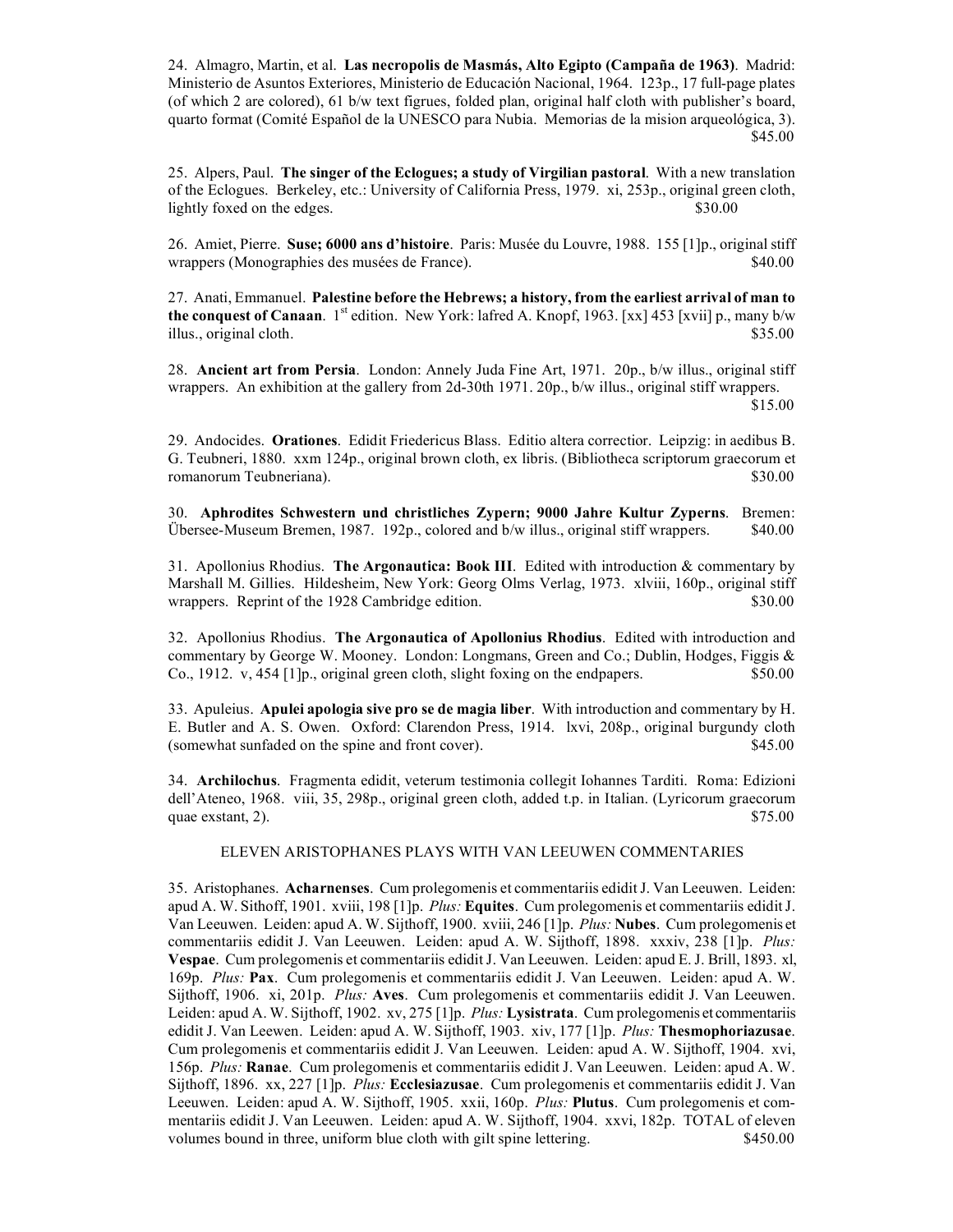36. Aristophanes. **The Acharnians of Aristophanes**. Edited from the mss. and other original sources by Richard Thomas Elliott. Oxford: Clarendon Press, 1914. [xliv] 241p., original cloth. \$55.00

37. Aristophanes. **ΑΧΑΡΝΕIΣ; the Acharnians of Aristophanes**. The Greek text revised with a translation into corresponding metres, introduction and commentary by Benjamin Bickley Rogers. London: G. Bell and Sons, 1930. [Iviii] 237p., original green cloth. \$45.00

38. Aristophanes. **The Birds of Aristophanes**. By W. C. Green. New edition. Cambridge: University Press; London, C. J. Clay and Sons, 1890. 172p., original cloth (Pitt Press series). \$25.00

39. Aristophanes. **The Clouds of Aristophanes**. With introduction, English prose translation, critical notes and commentary, including a new transcript of the scholia in the Codex Venetus Marcianus 474, by W. J. M. Starkie. London: Macmillan and Co., 1911. lxxxviii, 369p., original green cloth, bit of scattered foxing. \$45.00

40. Aristophanes. **The Clouds of Aristophanes**. Edited with introduction and notes by C. E. Graves. Cambridge: University Press, 1898. [xii] 172p., original green cloth, scattered scholarly notes of a former private owner (Pitt Press series). \$25.00

41. Aristophanes. **The comedies of Aristophanes**. Edited, translated, and explained by Benjamin Bickley Roger. Vol. II: III. The Clouds. IV. The Wasps. London: G. Bell and Sons, 1916. 2 vols. in one (xliv, 230; [lii] 312p., original cloth, t.e.g., Greek title at top of t.p. \$95.00

42. Aristophanes. **The comedies of Aristophanes**. Edited, translated, and explained by Benjamin Bickley Rogers. Vol. V: IX. The Frogs. X. The Ecclesiazusae. London: G. Bell and Sons, 1919. 2 vols. in one (xlviii, 274; xxxvii, 238p., original cloth, t.e.g., Greek title at top of t.p. \$95.00

43. Aristophanes. **The comedies of Aristophanes**. Edited, translated, and explained by Benjamin Bickley Rogers. Vol. VI. XI. The Plutus, to which is added, as a specimen of the new comedy a translation of the Menaechmi of Plautus. London: George Bell & Son, 1907. [xxxii] 209p., original green cloth. Greek title also at the head of the t.p. \$45.00

44. Aristophanes. **ΕIΡΗΝΗ; the Peace of Aristophanes**. Edited with introduction, critical notes and commentary by H. Sharpley. Edinburgh and London: William Blackwood and Sons, 1905. xi, 188p., original green cloth, bit of scattered scholarly annotations, slight foxing. \$40.00

45. Aristophanes. **ΕIΡΗΝΗ; the Peace of Aristophanes, acted at Athens at the great Dionysia, B.C. 421**. The Greek text revised with a translation into corresponding metres, introduction and commentary, by Benjamin Bickley Rogers. London: G. Bell and Sons, 1913. [xliv] 228p., original green cloth. \$45.00

46. Aristophanes. **Frogs**. Edited with introduction and commentary by Kenneth Dover. Oxford: Clarendon Press, 1993. xvi, 398p., stiff wrappers.  $$25.00$ 

47. Aristophanes. **The Frogs of Aristophanes**. By W. C. Green. Cambridge: University Press, 1892. xxiv, 120p., original green cloth (Pitt Press series). \$25.00

48. Aristophanes. **IΠΠΕIΣ; the knights of Aristophanes acted at Athens at the Lenaean Festival B.C. 424**. The Greek text revised with a translation into corresponding metres, introduction and commentary by Benjamin Bickley Rogers. London: G. Bell and Sons, 1910. l, 247p., original blue cloth, partially unopened.  $$50.00$ 

49. Aristophanes. **The knights of Aristophanes**. Edited by Robert Alexander Neil. Cambridge: University Press, 1909. xiv, 229p., original red cloth, bit of cloth fraying at the rear hinge. \$35.00 50. Aristophanes. **ΛΥΣIΣΡΑΤΗ; the Lysistrata of Aristophanes acted at Athens in the year B.C. 422**. The Greek text revised with a translation into corresponding metres, introduction and commentary by Benjamin Bickley Rogers. London: G. Bell and Sons, 1911. [lii] 247p., original burgundy cloth, slight foxing on the endpapers. \$50.00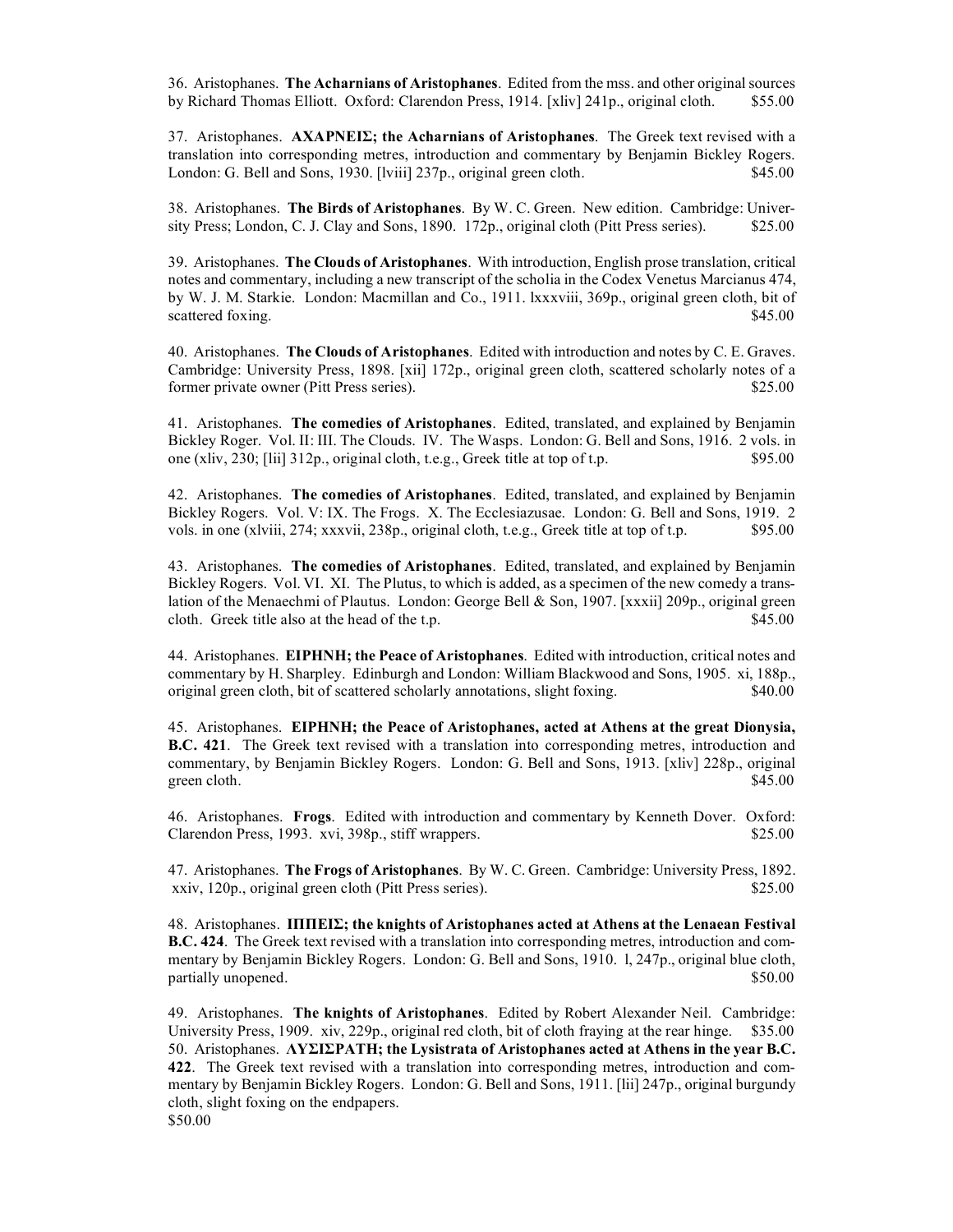51. Aristophanes. **Lysistrata, the Grecian temptress**. Illustrations by Norman Lindsay. New York: Three Sirens Press, n.d. 114p., b/w illus., original red cloth, deckle edges. \$30.00

52. Aristophanes. **ΟΡΝIΘΕΣ; the Birds of Aristophanes**. The Greek text revised with a translation into corresponding metres, introduction and commentary by Benjamin Bickley Rogers. London: G. Bell and Sons, 1930. [xcii] 305p., original green cloth. \$50.00

53. Aristophanes. **Peace**. Edited with translation and notes by Alan H. Sommerstein. Chicago: Bolchazy Carducci Publishers; Warminster, Aris & Philips, 1985. xxv, 196p., dj. Includes the Greek text and English translation, plus critical notes. (The comedies of Aristophanes, 5). \$25.00

54. Aristophanes. **Peace**. Edited with introduction and commentary by Maurice Platnauer. Oxford: Clarendon Press, 1970. [xxviii] 174p., dj, lacks front blank endpaper. \$20.00

55. Aristophanes. **The Plutus of Aristophanes**. By W. C. Green. New edition, revised and corrected. Cambridge: University Press, 1892. [xv] 87p., green cloth. (Pitt Press series). \$25.00

56. Aristophanes. **ΘΕΣΜΟΦΟΡIΑZΟΥΣΑI; the Thesmophoriazusae of Aristophanes acted at Athens in the year B. C. 410**. The Greek text revised with a free translation into English verse, introduction and commentary by Benjamin Bickley Rogers. With a preface by Gilbert Murray. London: G. Bell and Sons, 1920. xlvi, 229p., original blue cloth. \$50.00

57. Aristophanes. **The Wasps of Aristophanes**. By C. E. Graves. Cambridge: University Press, 1894. [xii] 243p., original green cloth (Pitt Press series). \$25.00

58. Aristoteles. **Aristotle: On Rhetoric. A theory of civic discourse**. Newly translated with introduction, notes, and appendixes, by George A. Kennedy. New York, Oxford: Oxford University Press, 1991. xvi, 335p., original half-cloth with stiff boards. \$30.00

59. Aristoteles. **Aristotle: Poetics**. Translated with an introduction and notes by Gerald F. Else. Ann Arbor: University of Michigan Press, 1967. 124p., original brown cloth. \$20.00

60. Aristoteles. **Aristotle's Physics**. A revised text with introduction and commentary by W. D. Ross. Oxford: Clarendon Press, 1966. xii, 750p., original burgundy cloth. Greek title at the top of the t.p. \$60.00

61. Aristoteles. **ΑΘΗΝΑIΩΝ ΠΟΛIΤΕIΑ. Aristotle on the constitution of Athens**. Edited by F. G. Kenyon. 3d and revised edition. London: Printed by order of the Trustees of the British Museum, 1892. [lxviii] 229p., green cloth, ex libris. \$45.00

62. Aristoteles. **ΑΘΗΝΑIΩΝ ΠΟΛIΤΕIΑ. Aristotle's constitution of Athens**. A revised text with an introduction, critical and explanatory notes, testimonia and indices by John Edwin Sandys. 2d edition, revised and enlarged. London: Macmillan and Co., 1912. xcii, 331p., b/w front., original green  $\text{clobh.}}$  \$60.00

63. Aristoteles. **The Ethics of Aristotle**. Illustrated with essays and notes by Alexander Grant. 4th edition, revised. London: Longmans, Green, and Co., 1885. 2 vols. (xxxv, 514; 351, lxxxviii p.), original brown cloth.  $$125.00$ 

64. Aristoteles. **The Ethics of Aristotle**. Edited with an introduction and notes by John Burnet. London: Methuen  $\&$  Co., 1900. lii, 502p., original cloth, scattered foxing.  $$55.00$ 

65. Aristoteles. **The Politics of Aristotle**. Translated with an introduction, notes and appendixes by Ernest Barker. Oxford: Clarendon Press, 1948. lxxvi, 411p., original blue cloth. \$35.00

66. Aristoteles. **The Politics of Aristotle**. With an introduction, two prefatory essays and notes critical and explanatory, by W. L. Newman. Oxford: Clarendon Press, 1887-1902. 4 vols., original blue cloth, ex libris (A. W. Picard Cambridge, and others). Contents: v. 1, Introduction to the Politics. v.2, Prefatory essays. Books I and II–text and notes. v. 3, Two essays. Books III, IV, and V–Text and notes. v. 4, Essay on constitutions. Books VI-VIII–Text and notes. \$175.00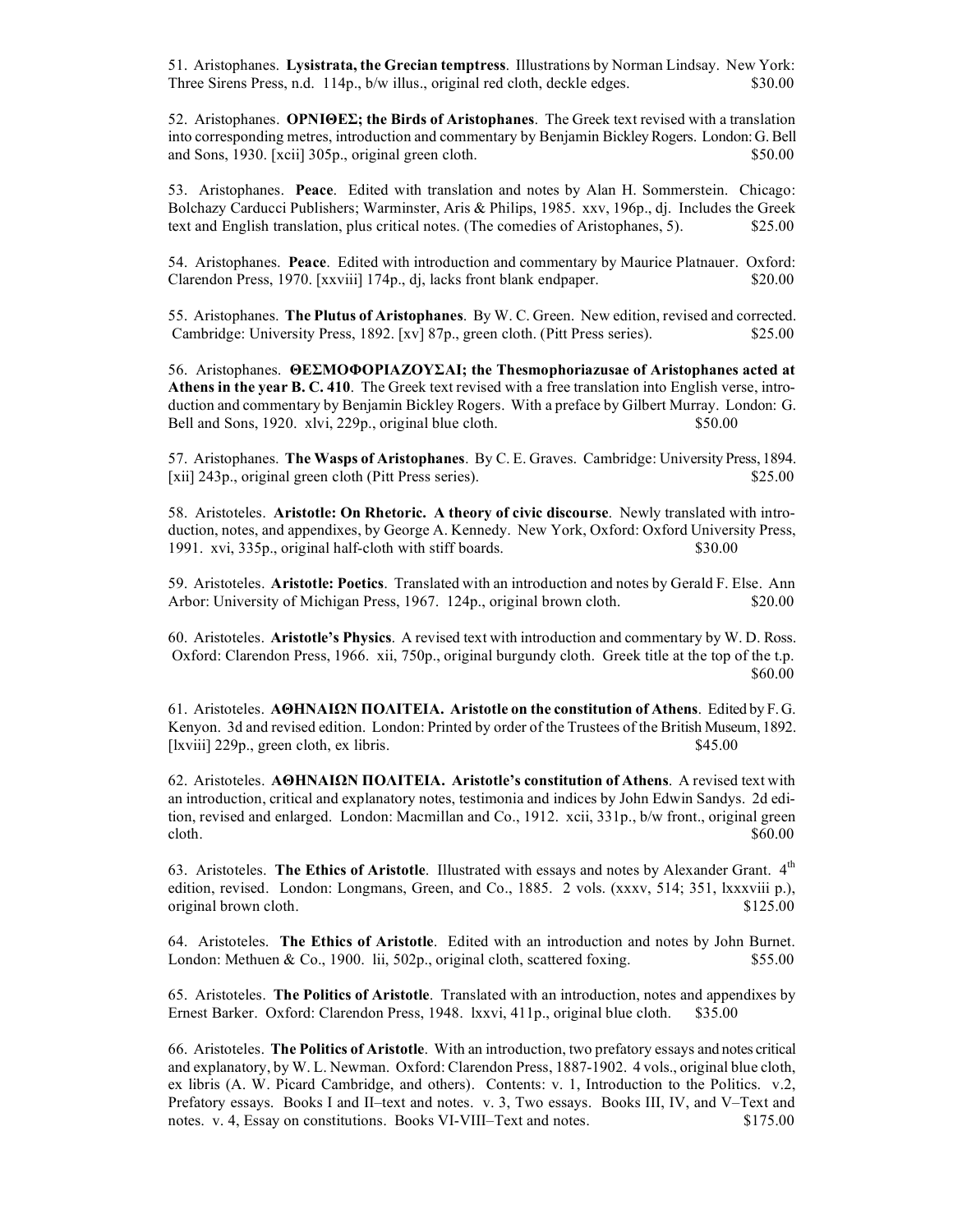67. Aristoteles. **The Rhetoric of Aristotle**. With a commentary by the late Edward Meredith Cope. Revised and edited...by John Edwin Sandys. Cambridge: University Press 1877. 3 vols. (xx, 303; 340; 270p.), original green cloth with gilt trim. \$200.00

68. Aristoteles. **The student's Oxford Aristotle**. Translated into English under the editorship of W. D. Ross. London, etc.: Oxford University Press, 1942. 6 vols., original cloth. Contents: v. 1, Logic: Categorae. De interpretatione. Analytica priora. Analytica posteriora. v. 2, Natural philosophy: Physica; De caelo; De generatione et corruptione. v. 3, Psychology: De anima; Parva naturalia. v. 4, Metaphysics: Metaphysica. v. 5, Ethics: Ethica Nicomachea. v. 6, Politics and poetics. Politica; De  $\mu$  poetica.  $$225.00$ 

69. Arnold, Dorothea. **The royal women of Amarna; images of beauty from ancient Egypt**. With contributions by James P. Allen and L. Green. New York: Metropolitan Museum of Art, 1996. [xxii] 169p., colored and b/w illus., dj, quarto format. \$45.00

70. Arnold, E. Vernon. **Roman stoicism, being lectures on the history of the stoic philosophy with special reference to its development within the Roman Empire**. Cambridge: University Press, 1911. [xi] 468p., original burgundy cloth.  $$55.00$ 

71. Arnott, Peter. **Greek scenic conventions in the fifth century B.C.** Oxford: Clarendon Press, 1962. xii, 147p., original blue cloth.  $$35.00$ 

72. Atkinson, B. F. C. **The Greek language**. 2d edition revised. London: Faber & Faber Limited, 1931. [ix] 354p., slightly chipped dj (The great languages) \$35.00

73. **Attische Kultstätten**. Eingeleitet von Emil Waldmann, erläutert von Walter Hege und Emil Schaeffer. Zürich, Leipzig: Orell Füssli Verlag, 1931. 16p., plus 56 b/w plates, original half-cloth with printed stiff boards, slightly foxed (Schaubücher, 20). \$25.00

74. **Babrius**. Edited with introductory dissertations, critical notes, commentary, and lexicon by W. Gunion Rutherford. London: Macmillan and Co., 1883. ciii, 202p., original cloth, mostly unopened (Scriptores fabularum graeci, 1).  $$75.00$ 

75. **Bacchylides; the poems and fragments**. Edited with introduction, notes and prose translation by Richard C. Jebb. Cambridge: University Press, 1905. xviii, 524p., original blue cloth. \$85.00

76. Bagatti, Bellarmino. **The Church from the Gentiles in Palestine; history and archaeology**. English translation by Eugene Hoade. Jerusalem: Franciscan Printing Press, 1971. x, 398p., 239 b/w illus., folded plans, original stiff wrappers (Publications of the Studium Biblicum Franciscanum. Smaller series, 4). \$50.00

77. Bailey, Cyril. **The Greek atomists and Epicurus**. Oxford: Clarendon Press, 1928. [ix] 619p., original burgundy cloth. \$75.00

78. Ball, Allan Perley. **The satire of Seneca on the apotheosis of Claudius, commonly called the ΑΠΟΚΟΛΟΚΥΝΤΩΣIΣ; a study**. New York: Columbia University Press; London, Macmillan & Co., 1902. vii, 256p., burgundy cloth (Columbia University studies in classical philology). \$40.00

79. Bates, William Nickerson. **Euripides, a student of human nature**. Philadelphia: University of Pennsylvania Press; London, Humphrey Milford, Oxford University Press, 1930. xiii, 315p., b/w illus., original burgundy cloth, lightly foxed.  $\$\frac{40.00}{90}$ 

80. Bates, William Nickerson. **Sophocles, poet and dramatist**. Philadelphia: University of Pennsylvania Press; London, Humphrey Milford, Oxford University Press, 1940. xiii, 291p., b/w illus., original burgundy cloth. \$40.00

81. Bath, Tony. **Hannibal's campaigns; the story of one of the greatest military commanders of all time**. New York: Barnes & Noble Books, 1992. 143p., b/w illus. and maps, dj. \$20.00

82. Batiffol, Pierre. **Anciennes littératures chrétiennes: la littérature grecque**. Paris: Victor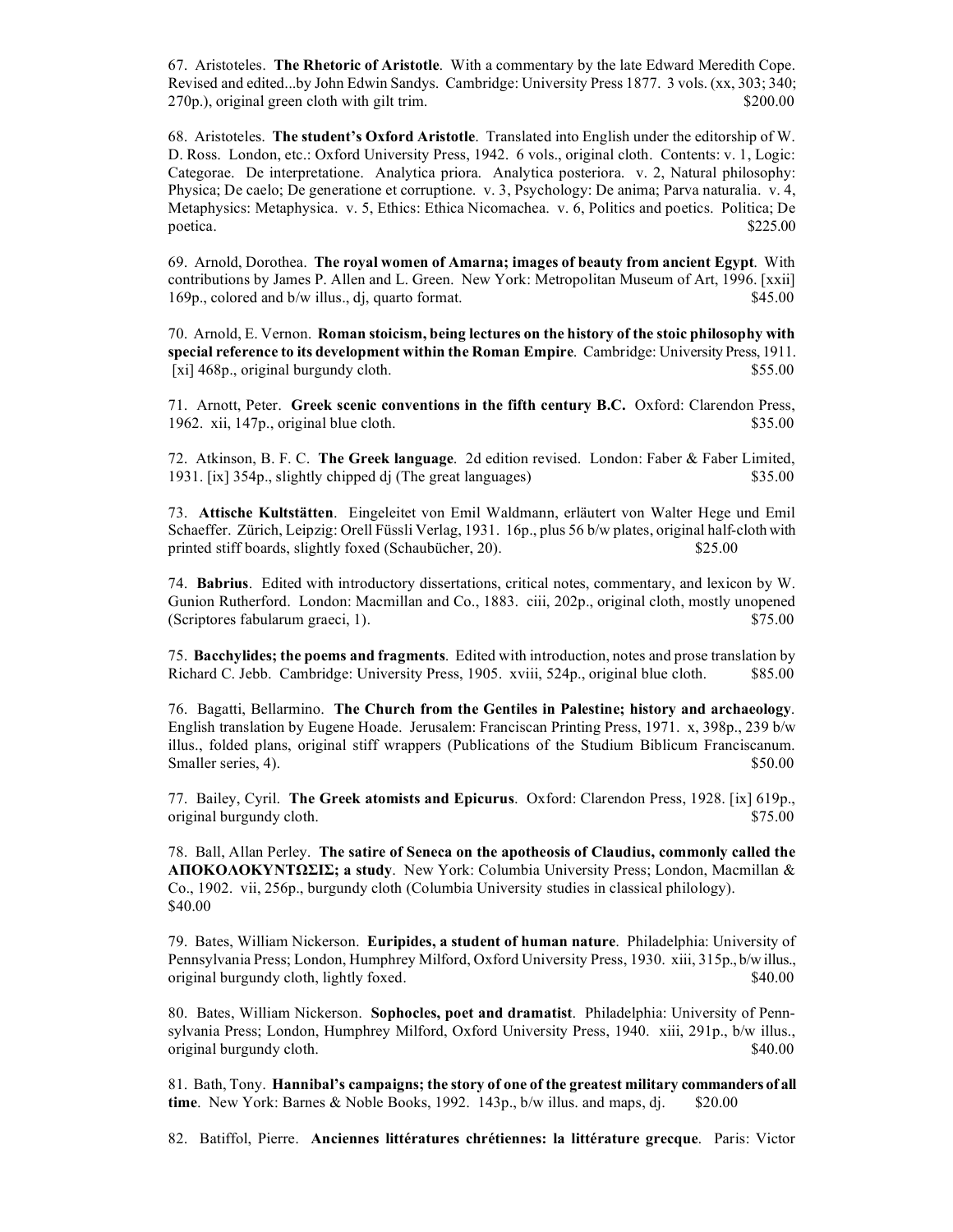Lecoffre, 1897. xvi, 347p., original stiff wrappers, partially unopened (Bbiliothèque de l'enseignement de l'histoire ecclésiastique). \$30.00

83. Ben Khader, Aicha ben Abed and David Soren. **Carthage: a mosaic of ancient Tunisia**. Photographs by Martha Cooper. New York, London: American Museum of Natural History in association with W. W. Norton & Company, 1987. 238p., colored and b/w illus., dj, quarto format. \$45.00

84. Bentwich, Norman. **Philo-Judaeus of Alexandria**. Philadelphia: Jewish Publication Society of America, 1910. 273p., original green cloth.  $$35.00$ 

85. Bers, Victor. **Greek poetic syntax in the classical age**. New Haven and London: Yale Univer-sity Press, 1984. xix, 218p., original green cloth.  $$35.00$ 

86. Biers, William R. **The archaeology of Greece: an introduction**. Revised edition. Ithaca and London: Cornell University Press, 1987. 346p., colored and b/w illus., maps, stiff wrappers, quarto format.  $$25.00$ 

87. Biese, Alfred. **Griechische Lyriker in Auswahl**. 2e vermehrte und verbesserte Auflage (zweiter Abdruck). Leipzig: G. Freytag; Wien, F. Tempsky, 1902-1905. 2 vols. (viii, 104; [iv] 100p.), original cloth. Contents: Teil 1, Text. Teil 2, Einleitung und Erläuterungen. \$40.00

88. Bigg, Charles. **The Christian Platonists of Alexandria**. Eight lectures preached before the University of Oxford in the years 1886. Oxford: Clarendon Press; New York, Macmilan and Co., 1886. xxvii, 304p., original blue cloth. (Bampton Lectures 1886). \$40.00

89. Blaiklock, E. M. **The male characters of Euripides; a study in realism**. Wellington: New Zealand University Press, 1952. xvi, 267p., original burgundy cloth, slight foxing on the edges.

90. Blaise, Albert. **Dictionnaire latin-français des auteurs chrétiens**. Revu spécialement pour le vocabulaire théologique par Henri Chirat. Paris: Librairie des Méridiens, 1954. 865p., original halfcloth with stiff board (lightly chipped on the corners), quarto format. \$125.00

91. Bloom, Harold. **Odysseus/Ulysses**. Edited and with an introduction by Harold Bloom. New York, Philadelphia: Chelsea House Publishers, 1991. xvi, 312p., dj (Major literary characters.). \$25.00

92. Boas, George. **Rationalism in Greek philosophy**. Baltimore: Johns Hopkins Press, 1961. [xiii] 488p., original blue cloth. \$45.00

93. Boetticher, Adolf. **Olympia das Fest und seine Stätte nach den Berichten der Alten und den Ergebnissen der Deutschen Ausgrabungen**. 2e durchgesehene und erweiterte Auflage. Berlin: Julius Springer, 1886. xii, 420p., 21 plates, and 95 b/w woodcut illus., original brown cloth with gilt trim, quarto format. \$95.00

94. Bolgar, R. R. **The classical heritage and its beneficiaries**. Cambridge: University Press, 1954.  $[viii]$  591 [1]p., original cloth.  $$55.00$ 

95. Bologna, Orazio Antonio. **Archiloco**. Firenze, etc.: Antonio Lalli Editore, 1975. 143p., original stiff wrappers (Biblioteca saggistica contemporanea). \$35.00

96. Borovka, Gregory. **Scythian art**. Translated from the German by V. G. Childe. New York: Paragon Book Reprint Corporation, 1967. 111p., 74 b/w plates, black cloth, ex libris. \$30.00

97. Bowra, C. M. **Greek lyric poetry from Alcman to Simonides**. 2d, revised edition. Oxford: Clarendon Press, 1967. xii, 444p., original blue cloth. \$50.00

98. Boyd, Robert T. **Tells, tombs and treasure; a pictorial guide to Biblical archaeology**. New York: Bonanza Books, n.d. 222p., 320 b/w illus., dj. Reprint of the 1969 edition. \$25.00

99. Brackman, Arnold C. **The luck of Nineveh**. New York, etc.: McGraw-Hill Book Company, 1978. [viii] 349p., b/w map, dj. Nice biography of Sir Austin Henry Layard. \$25.00

 <sup>\$35.00</sup>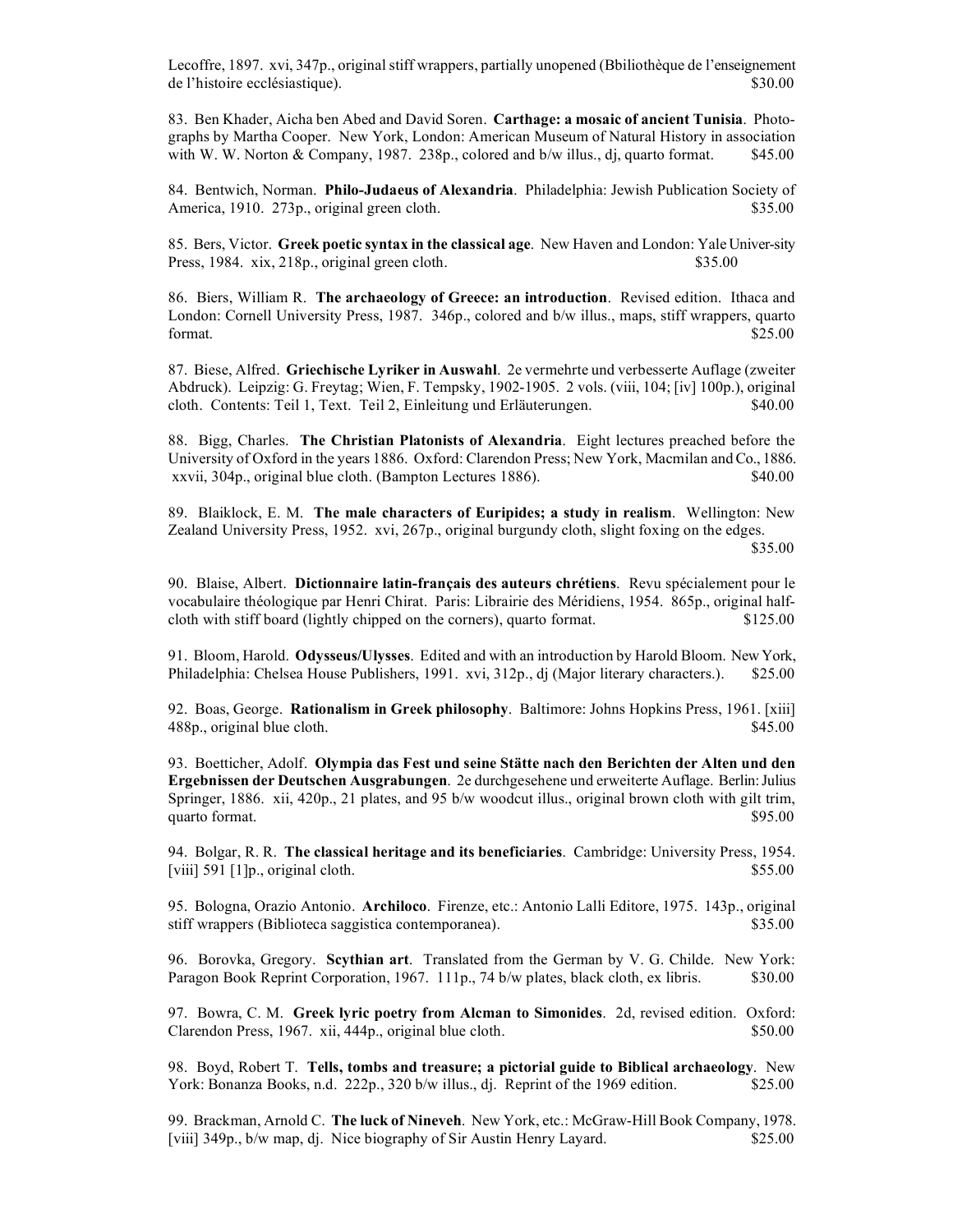100. Bradford, Ernle. **Hannibal**. New York: Barnes & Noble Books, 1993. 223p., b/w maps, dj. Reprint of the 1981 edition. \$20.00

101. Bréhier, Émile. **Histoire de la philosophie**. T. 1: L'Antiquité et le Moyen Age. Paris: Librairie Félix Alcan, 1928. 787 [9]p., original stiff wrappers. \$30.000 \$30.00

102. Brownlee, Marina Scordilis. **The severed word; Ovid's** *Heroides* **and the** *novela sentimental*. Princeton: Princeton University Press, 1990. Ix, 272p., lightly chipped dj. \$35.00

103. Bruun, Patrick. **Studies in Constantinian chronology**. New York: American Numismatic Society, 1961. [xii] 116p., plus 8 b/w plates of coins, original stiff wrappers (Numismatic notes and monographs,  $146$ ).  $$30.00$ 

104. Brugsch, Heinrich. **Steininschrift und Bibelwort**. 2e Auflage. Berlin: Allgemeiner Verein für Deutsche Litteratur, 1891. x, 344p., original cloth. \$40.00

105. Buck, Carl Darling. **Comparative grammar of Greek and Latin**. Chicago and London: University of Chicago Press, 1933. x, 405p., original black cloth. \$35.00

106. Buck, Carl Darling. **The Greek dialects; grammar, selected inscriptions, glossary**. Chicago: University of Chicago Press, 1955. xiii, 373p., plus 2 tables (one folded out), original green cloth. \$40.00

107. Buck, Carl Darling. **The Greek dialects; grammar, selected inscriptions, glossary**. Chicago & London: University of Chicago Press, 1973. xiii, 373p., plus 2 tables, stiff wrappers (Midway reprint). \$20.00

108. Bulic, Frane. **Kaiser Diokletians Palast in Split**. Unter Mitarbeit von Ljubo Karaman. Zagreb: Matica Hrvatska, 1929. 179 [2]p., plus 101 b/w illus., original blue cloth. \$45.00

109. Bultmann, Rudolf. **Das Urchristentum im Rahmen der antiken Religionen**. Zürich: Artemis-Verlag, 1949. 261 [2]p., errata slip, dj (Erasmus-Bibliothek). \$35.00

110. Burkert, Walter. **Greek religion**. Translated by John Raffan. Cambridge: Harvard University Press, 1985. ix, 492p., stiff wrappers. \$20.00

111. Burkitt, F. C. **The Old Latin and the Itala**. Cambridge: University Press, 1896. viii, 96p., original stiff wrappers (chipped slightly on the edges), mostly unopened (Texts and studies; contributions to Biblical and patristic literature, 4:3). \$35.00

112. Burnet, John. **Early Greek philosophy**. 4<sup>th</sup> edition reprinted. London: Adam & Charles Black, 1963. [viii] 375p., original green cloth.  $\$\frac{40.00}{200}$ 

113. Burnet, John. **Greek philosophy**. Part I: Thales to Plato. London: Macmillan and Co., 1928. x, 360p., original blue cloth, t.e.g. (The schools of philosophy). \$35.00

114. Burnett, Anne Pippin. **Catastrophe survived; Euripides' plays of mixed reversal**. Oxford: Clarendon Press, 1971. [ix] 234p., original blue cloth. \$40.00

115. Burton, R. W. B. **Pindar's Pythian odes; essays in interpretation**. Oxford: Oxford University Press, 1962. [ix] 202p., original blue cloth.  $$50.00$ 

116. Bury, J. B. **The ancient Greek historians (Harvard lectures)**. New York: Macmillan Company, 1909. x, 281p., original blue cloth, t.e.g., deckle edges. \$30.00

117. Caird, Edward. **The evolution of theology in the Greek philosophers**. The Gifford Lectures delivered in the University of Glasgow in Sessions 1900-1 and 1901-2. Glasgow: MacLehose, Jackson and Co., 1923. 2 vols. in one (xxiv, 382; 377p.), original blue cloth, deckle edges. \$50.00

118. Calder, William M., III. **Index locorum zu Kühner-Gerth**. Darmstadt: Wissenschaftliche Buch-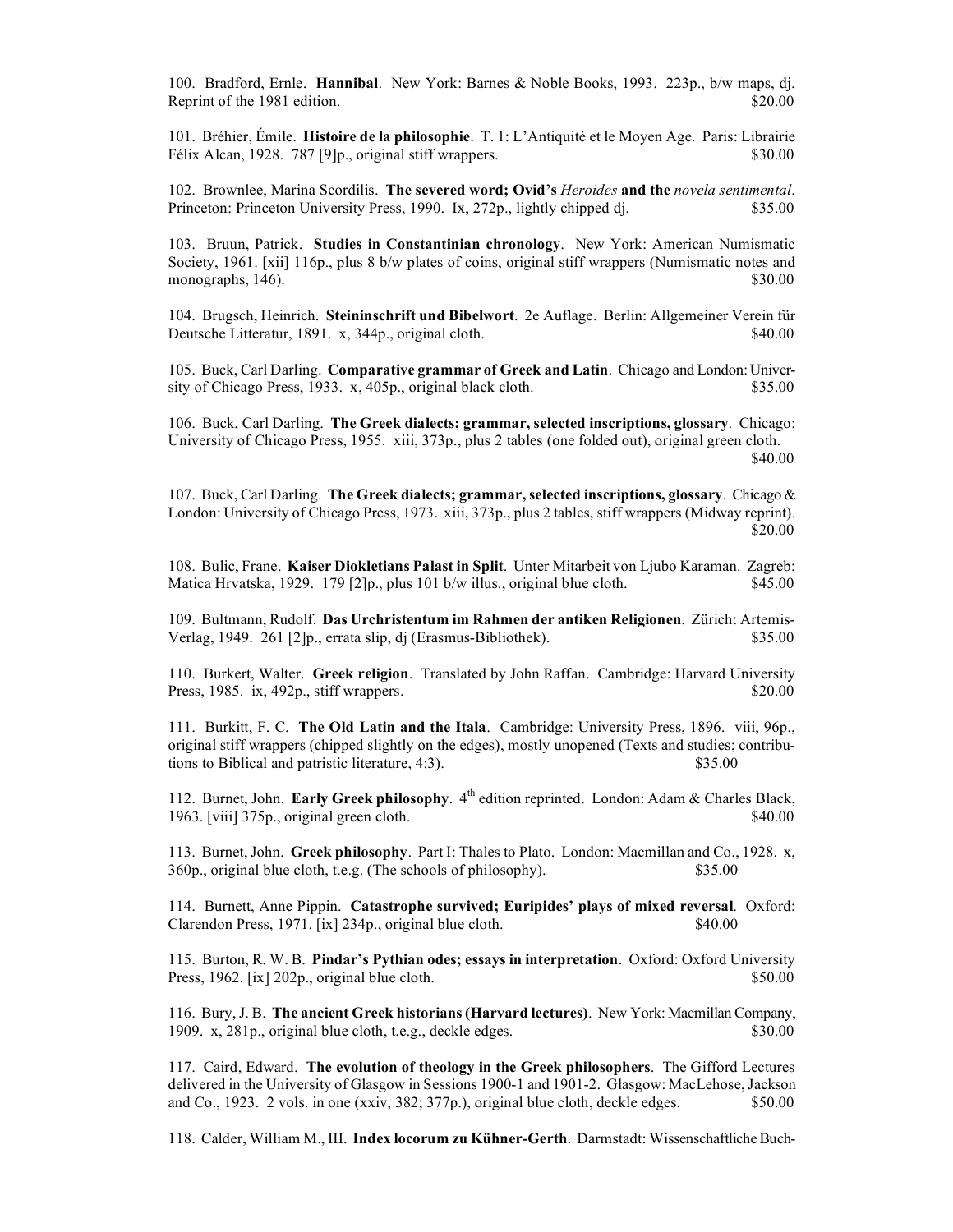gesellschaft, 1965. 164 [3]p., original green cloth. \$35.00

119. **The Cambridge history of classical literature**. Cambridge, etc.: Cambridge University Press, 1982-1985. 2 vols. (xv, 936; xviii, 973 [1]p.), original red cloth. Contents: v. 1, Greek literature, edited by P. E. Easterling and B. M. W. Knox. v. 2, Latin literature, edited by E. J. Kenney, advisory editor, W. V. Clausen.  $\$200.00$ 

120. **The Cambridge history of classical literature**. Volume I, part 3: Philosophy, history and oratory. Edited by P. E. Easterling and B. M. W. Knox. Cambridge, etc.: Cambridge University Press, 1989. x, 218p., stiff wrappers. \$25.00

121. Camp, John M. **The Athenian Agora; excavation in the heart of classical Athens**. London: Thames and Hudson, 1986. 231p., 200 illus. (of which 11 in color), original blue cloth, quarto format (New aspects in antiquity).  $$35.00$ 

122. Campbell, David A. **The golden lyre; the themes of the Greek lyric poets**. London: Duckworth, 1983. viii, 312p., original brown cloth. \$35.00

123. Campbell, Lewis. **Religion in Greek literature; a sketch in outline**. London, etc.: Longmans, Green, and Co., 1898. x, 423p., original burgundy cloth. \$45.00

124. Carne-Ross, D. S. **Pindar**. New Haven and London: Yale University Press, 1985. xx, 195p., stiff wrappers (Hermes books).  $$20.00$ 

125. Cartledge, Paul. **Spartan reflections**. Berkeley, Los Angeles: University of California Press, 2001. xii, 276p., dj. \$30.00

126. Cary, M. **The geographic background of Greek & Roman history**. Oxford: Clarendon Press, 1949. [viii] 331p., maps, original green cloth, slightly foxed on the edges. \$45.00

127. Case, Shirley Jackson. **The origins of Christian supernaturalism**. Chicago: University of Chicago Press, 1946. vii, 239p., dj.  $$35.00$ 

128. Catullus, Caius Valerius. **Carmina**. Recognovit brevique adnotatione critica insturxit R. A. B. Mynors. Reprinted... from corrected sheets of the first edition. Oxford: e Typographeo Clarendoniano, 1960. xvi, 113p., dj (Scriptorum classicorum bibliotheca Oxoniensis). \$25.00

129. Catullus, Caius Valerius. **The poems of Catullus; a bilingual edition**. Translated with commentary by Peter Green. Berkeley, etc.: University of California Press, 2005. xx, 339p., dj. \$35.00

130. **Cebes' tablet**, with introduction, notes, vocabulary, and grammatical questions by Richard Parsons. Boston: Ginn & Company, 1897. 94p., original cloth, front blank endpaper lacking. At head of t.p.: ΚΕΒΗΤΟΣ ΠΙΝΑΞ.  $$30.00$ 

131. Ceram, C. W. **Hands on the past; pioneer archaeologists tell their own story**. Edited by C. W. Ceram. New York: Alfred A. Knopf, 1966 (2d printing).  $434p$ ., b/w illus., dj. \$25.00

132. Chadwick, John. **The decipherment of Linear B**. 2d edition. Cambridge: University Press, 1970. [x] 164p., b/w illus., folded table, stiff wrappers. \$20.00

133. Chadwick, John. **The Mycenaean world**. Cambridge, etc.: Cambridge University Press, 1976. xv, 201p., b/w illus., maps, original brown cloth. \$25.00 134. Chudoba, Karl F. **Griechenland**. Vorträge von O. Becker, et al. Herausgegeben von Karl F. Chudoba. Bonn: Bonner Universitäts-Bcurhdurckerei Gebr. Scheuer, Abteilung Verlag, 1944. 522p., b/w illus., original stiff printed wrappers (Kriegsvorträge der Rhein. Friedr.-Wilh.-Universität Bonn, 3). \$45.00

135. Cicero, Marcus Tullius. **Cato Maior de senectute**. Edited with introduction and commentary by J. G. F. Powell. Cambridge, etc.: Cambridge University Press, 1988. ix, 298p., original cloth (Cambridge classical texts and commentaries, 28). \$50.00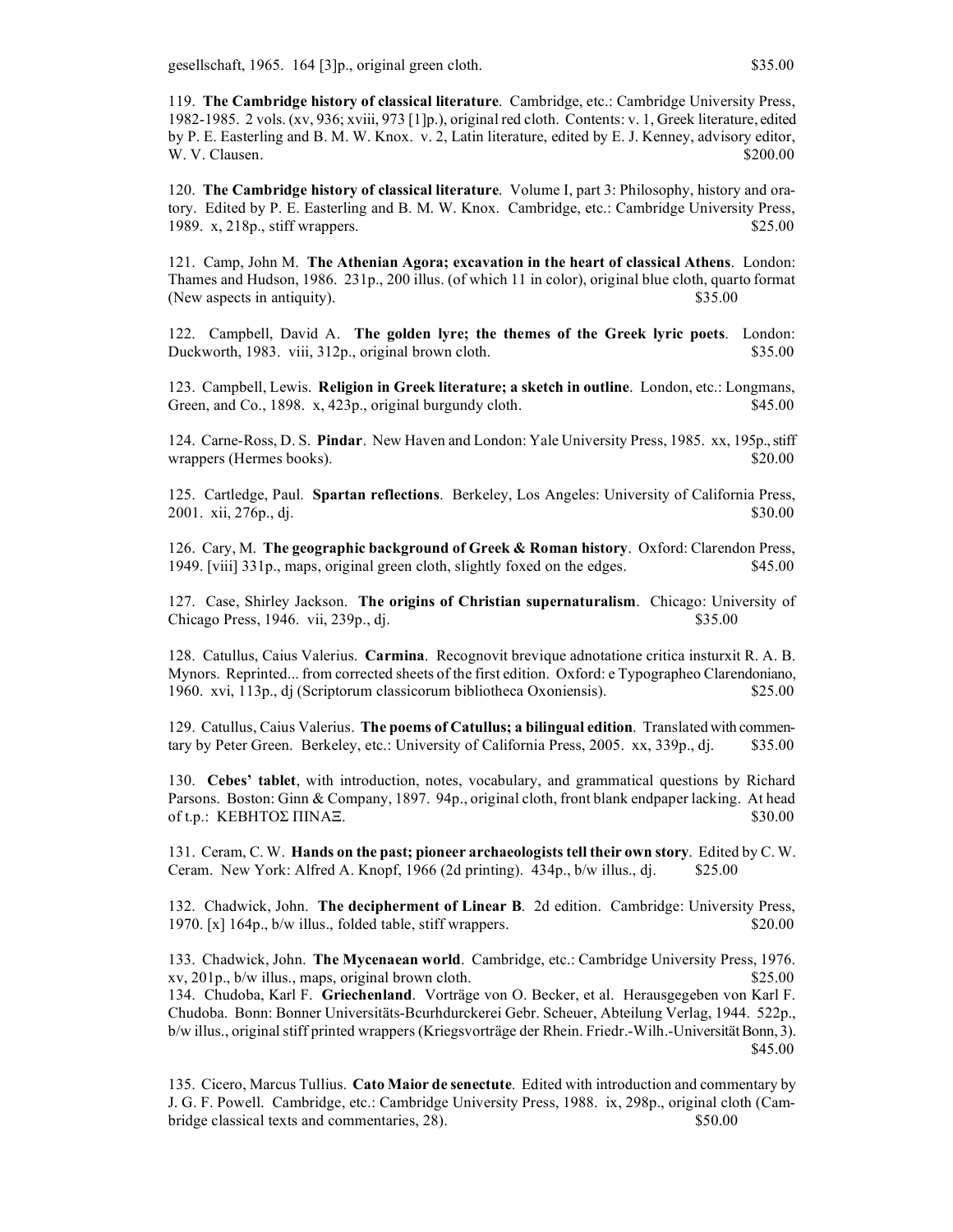136. Cicero, Marcus Tullius. **De officiis libri tres**. Edited with introduction, analysis and notes...by Hubert A. Holden. 5<sup>th</sup> edition. Cambridge: University Press, 1884. [xlix] 430p., original green cloth. \$30.00

137. Cicero, Marcus Tullius. **M. Tulli Ciceronis ad M. Brutum orator**. A revised text with introductory essays and critical and explanatory noates by John Edwin Sandys. Cambridge: University Press, 1885. [c] 257 [1]p., b/w illus., original brown cloth. \$40.00

138. Cicero, Marcus Tullius. **M. Tulli Ciceronis de divinatione libri duo**. Edited by Arthur Stanley Pease. Darmstadt: Wissenschaftliche Buchgesellschaft, 1973. 656p., original grey cloth, some foxing on the fore-edge and top-edge. Reprint of the 1920-1923 edition. \$40.00

139. Cicero, Marcus Tullius. **M. Tulli Ciceronis de natura deorum libri III**. Edited by Arthur Stanley Pease. Darmstadt: Wissenschaftliche Buchgesellschaft, 1968. 2 vols. (viii, 1257p.), original blue cloth. Reprint of the 1955-1958 edition. Contents: v. 1, Liber primus. v. 2, Liber secundus et tertius. Solomonic states of the states of the states of the states of the states of the states of the states of the states of the states of the states of the states of the states of the states of the states of the states

140. Cicero, Marcus Tullius. **M. Tulli Ciceronis de oratore libri tres**. With introduction and notes by Augustus S. Wilkins. Hildelsheim: Georg Olms Verlagsbuchhandlung, 1965. [v] 573p., folded facs. front., original stiff wrappers (Olms paperbacks, 9). \$35.00

141. Cicero, Marcus Tullius. **Rhetorica**. Recognovit brevique adnotatione critica instruxit A. S. Wilkins. Tomus I: Libros de oratore tres continens. Oxford: e Typographeo Clarendoniano, 1946. viii [250]p., original blue cloth. (Scriptorum classicorum bibliotheca Oxoniensis). \$25.00

142. Cicero, Marcus Tullius. **Tusulanarum disputationum libri quinque**. A revised text with introduction and commentary and a collation of numerous mss., by Thomas Wilson Dougan. Volumes I and II. Salem, NH: Ayer Company, 1988. 2 vols. in one (lxiv, 252; [lv] 308p.), original green cloth. Reprint of the 1905-1934 Cambridge edition. (Latin texts and commentaries). \$50.00

143. Clark, Donald Lemen. **Rhetoric in Greco-Roman education**. New York and London: Columbia University Press, 1963 (3d printing). [xiii] 285p., b/w front., original black cloth. \$30.00

144. Clark, Grahame. **World prehistory in new perspective**. An illustrated third edition. Cambridge, etc.: Cambridge University Press, 1978. xx, 554p., b/w illus., dj. \$35.00

145. Clay, Albert T. **Neo-Babylonian letters from Erech**. New Haven: Yale University Press; London, Humphrey Milford, Oxford University Press, 1919. 26p., plus 76 full-page plates with facing blanks, 3/4 leather with original blue boards, in the original publisher's blue slipcase (which is slightly chipped on the edges) (Yale Oriental texts. Babylonian texts, 3). \$85.00

146. Clinton, Henry Fynes. **Fasti hellenici. The civil and literary chronology of Greece from the earliest accounts to the death of Augustus**. Oxford: University Press, 1834. 3 vols. (xviii, 435; lxii, 565; xix, 624p.), full brown calf with decorative gilt trim and leather spine labels, marbled edges, quarto format. A beautiful copy of the first edition of this classic. \$400.00

147. Clinton, Henry Fynes. **Fasti romani. The civil and literary chronology of Rome and Constantinople from the death of Augustus to the death of Justin II**. Oxford: University Press, 1845-1850. 2 vols. (xvi, 856; iv, 608p.), full brown calf with decorative gilt trim and leather spine labels, marbled edges, quarto format. Lovely copy of the first edition of this classic. \$300.00

148. Cohen, Beth. **The distaff side; representing the female in Homer's** *Odyssey*. Edited by Beth Cohen. New York, Oxford: Oxford University Press, 1995. xviii, 229p., 60 b/w illus., stiff wrappers. \$20.00

149. **A collection of papyri Greek and Coptic from the second century B. C. to the eight century A.D.** Amsterdam: Adolf M. Hakkert, 1967. 55p., plus 16 full-page b/w plates, original stiff wrappers, ex libris. Includes descriptions of 193 papyri. (Acta classica, 60). \$40.00

150. Conacher, D. J. **Euripidean drama; myth, theme and structure**. Toronto: University of Toron-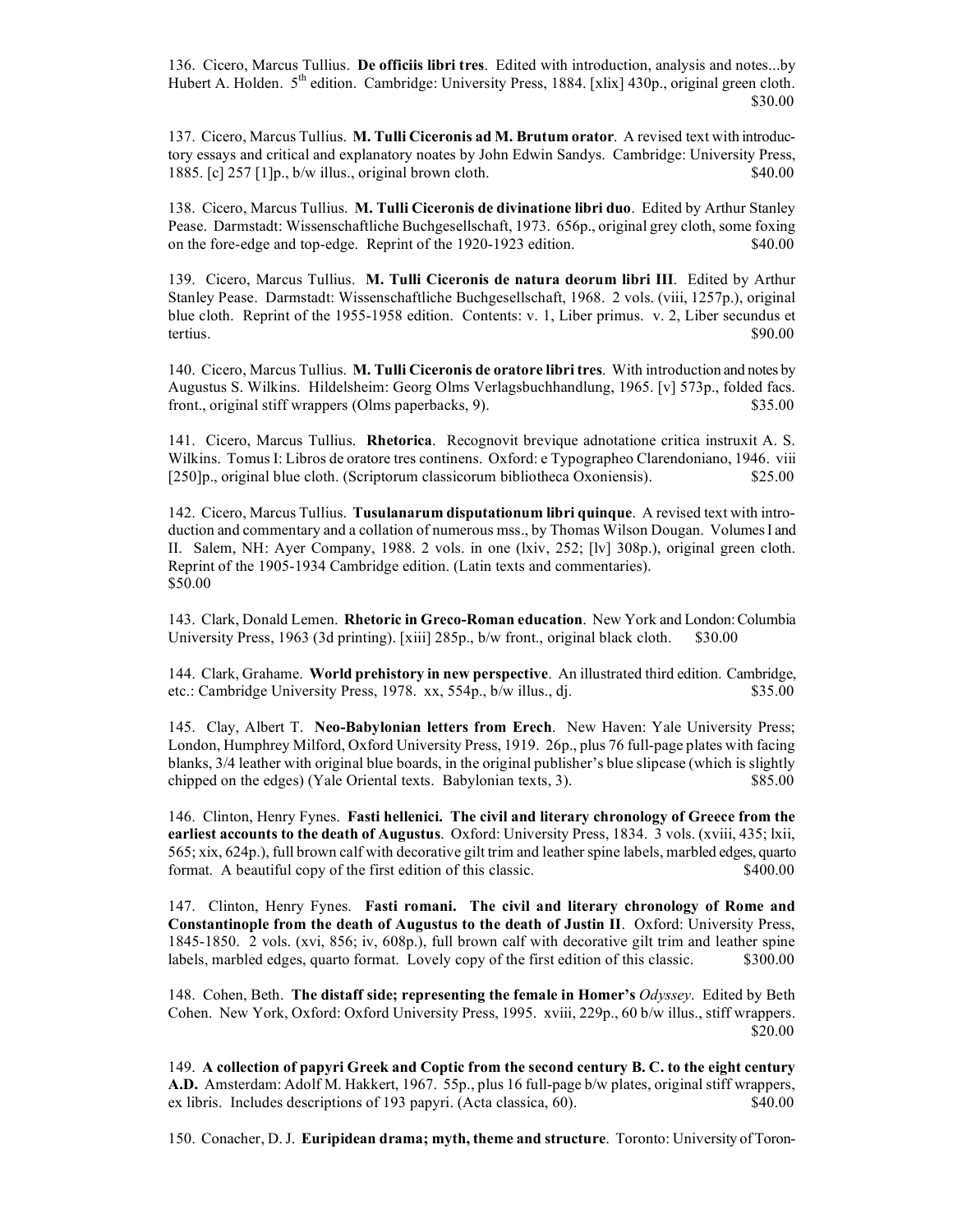151. Cook, B. F. **Greek inscriptions**. Berkeley, etc.: University of California Press; London, British Museum, 1990 (2d impression). 63 [1]p., 58 b/w illus., original stiff wrappers (Reading the past).

\$15.00

152. Cooper, Lane. **An Aristotelian theory of comedy with an adaptation of the Poetics and a translation of the "Tractatus Coislinianus"**. New York: Harcourt, Brace, and Company, 1922. xxi,  $323p$ , original blue cloth.  $$45.00$ 

153. Cope, Edward Meredith. **An introduction to Aristotle's Rhetori, with analysis, notes and appendices**. Hildesheim, New York: Goerg Olms Verlag, 1970. xvi, 464p., original blue cloth. Reprint of the 1867 London and Cambridge edition.  $$50.00$ 

154. Cornforth, F. M. **Principium sapientiae; the origins of Greek philosophical thought**. Cambridge: University Press, 1952. [viii] 270 [1]p., some pencilled scholarly notes on the rear endpapers. \$50.00

155. Cottrell, Leonard. **The great invasion**. London: Readers Union, Evan Brothers Limited, 1960. 219p., b/w illus., original green cloth. On the Roman invasion of Britain. \$25.00

156. Cumont, Franz. **After life in Roman paganism**. Lectures delivered at Yale University on the Silliman Foundation. New Haven: Yale University Press; London, Humphrey Milford, Oxford University Press,  $1922. xv, 224 \left[1\right]p$ , original red cloth. \$35.00

157. Curtiss, Samuel Ives. **Ursemitische Religion im Volksleben des heutigen Orients; Forschungen und Funde aus Syrien und Palästina**. Deutsche Ausgabe. Leipzig: J. C. Hinrichs'sche Buchhandlung, 1903. xxx, 378p., 57 b/w illus., 2 maps, original cloth. \$55.00

158. Dale, A. M. **The lyric metres of Greek drama**. Cambridge: University Press, 1948. vii, 220p., original burgundy cloth (lightly sunfaded). \$40.00

159. D'Ambra, Eve. **Roman art in context; an anthology**. Englewood Cliffs: Prentice Hall, 1993. viii,  $247p$ ,  $b/w$  illus., stiff wrappers.  $$15.00$ 

160. David, A. Rosalie. **The pyramid builders of ancient Egypt; a modern investigation of Pharoah's workforce**. New York and London: Routledge, 1996. [x] 264p., 32 b/w illus., original stiff wrappers. \$20.00

161. Decharme, Paul. **Euripide et l'esprit de son théatre**. Paris: Garnier Frères, 1893. iv, 568p., b/w illus. (some folded), red cloth with leather spine label, front blank endpaper lacking. \$45.00

162. Delaporte, L. **Mesopotamia; the Babylonian and Assyrian civilization**. Translated by V. Gordon Childe. New York: Alfred A. Knopf, 1925. xvi, 371p., b/w text figures, original cloth (The history of civilization). \$30.00

163. Demosthenes. **Orationes**. Recognovit brevique adnotatione critica instruxit S. H Butcher. Oxford: e Typographeo Clarendoniano, 1903-1920. 2 vols. in 3, original brown cloth. The second part of the second volume edited by W. Rennie (Scriptorum classicorum bibliotheca Oxoniensis). \$65.00

164. Demosthenes. **ΠΕΡI ΤΟΥ ΣΤΕΦΑΝΟΥ; Demosthenes on the crown**. With critical and explan-atory notes, an historical sketch and essays by William Watson Goodwin. Cambridge: University Press, 1901. [xii] 368p., original green cloth. \$55.00

165. Denniston, J. D. **The Greek particles**. 2d edition. Oxford: Clarendon Press, 1978. lxxxii, 660p., dj.  $$85.00$ 

166. De Vogel, C. J. **Greek philosophy; a collection of texts selected and supplied with some note and explanations**. 4<sup>th</sup> edition. Leiden: E. J. Brill, 1967-1973. 3 vols., original blue cloth. Contents: v. 1, Thales to Plato. v. 2, Aristotle, the early Peripatitic School and the early Academy (3d edition). v. 3,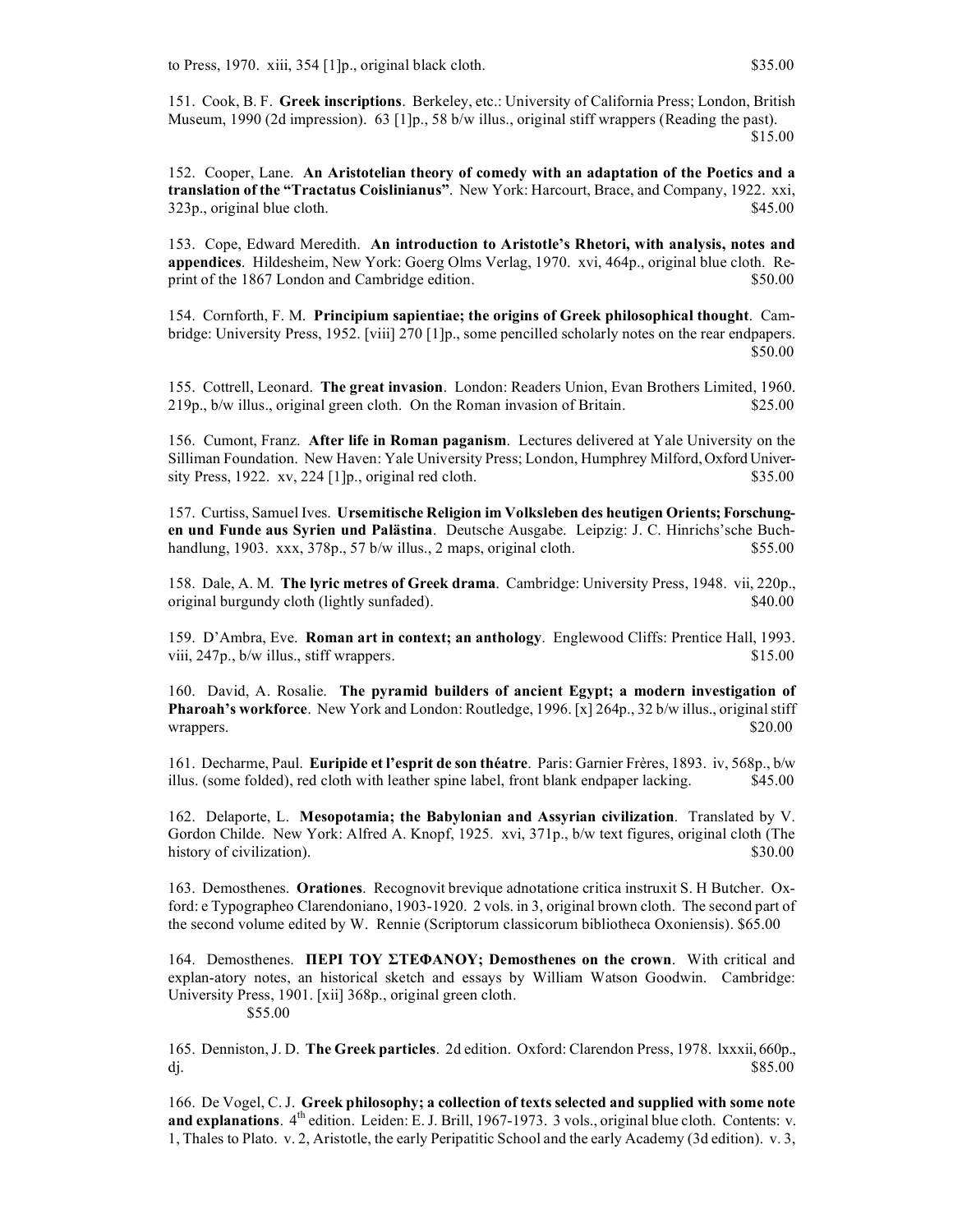The Hellenistic-Roman period (3d edition). \$375.00

167. **Dionysius of Halicarnassus on literary compostion, being the Greek text of the** *De compositione verborum*. Edited with introduction, translation, notes, glossary, and appendices, by W. Rhys Roberts. London: Macmillan and Co., 1910. xiii, 358p., original green cloth. \$70.00

168. **Dionysius of Halicarnassus; the three literary letters (Ep. Ad Ammaeum I, Ep. Ad Pompeium, Ep. Ad Ammaeum II)**. The greek text edited with English translation, facsimile, notes, glossary of rhetorical and grammatical terms, bibliography, and introductory essay on Dionysius as a literary critic, by W. Rhys Roberts. Cambridge: University Press, 1901. [xiii] 232p., b/w front. facs., original cloth.  $$50.00$ 

169. Ditmars, Elizabeth Van Nes. **Sophocles' Antigone: lyric shape and meaning**. Pisa: Giardini Editori e Stampatori, 1992. xvi, 195p., stiff wrappers (Biblioteca di studi antichi, 69). \$35.00

170. Dodd, E. R. **The Greeks and the irrational**. Berkeley and Los Angeles: University of California Press, 1951. [xi] 327p., original cloth (Sather Classical Lectures, 25). \$35.00

171. Döderlein, Ludwig von. **Döderlein's hand-book of Latin synonymes**. Translated from the German, by H. H. Arnold. London: Printed for J. G. F. & J. Rivington, 1841. viii, 234p., green cloth. \$40.00

172. Donbaz, Veysel and A. Kirk Grayson. **Royal inscriptions on clay cones from Ashur now in Istanbul**. Toronto, etc.: University of Toronto Press, 1984. [xvii] 79 [1]p., plus 42 b/w plates, original cloth (The royal inscriptions of Mesopotamia. Supplements, 1). \$45.00

173. Dorey, T. A. and D. R. Dudley. **Rome against Carthage**. London: Secker & Warburg, 1971. xviii, 250p., b/w illus., lightly chipped dj. \$25.00

174. Dover, K. J. **Aristophanic comedy**. Berkeley and Los Angeles: University of California Press, 1972. [xv] 253p., b/w illus., original burgundy cloth. \$35.00

175. Dover, K. J. **Greek popular morality in the time of Plato and Aristotle**. Berkeley and Los Angeles: University of California Press, 1974. xix, 330p., original blue cloth. \$35.00

176. Dover, K. J. **Greek word order**. Cambridge: University Press, 1968. xiii, 72p., original green cloth.  $$30.00$ 

177. Dow, Sterling. **Fifty years of Sathers; the Sather Professorship of Classical Literature in the University of California, berkeley 1913/4-1963/4**. Berkeley and Los Angeles: University of California Press, 1965. 70p., tipped-in front. port., b/w illus., original stiff wrappers. \$20.00

178. Drögemüller, Hans-Peter. **Syrakus; zur Topographie und Geschichte einer griechischen Stadt**. Mit einem Anhang zu Thukydides 6, 96ff. und Livius 24.25. Heidelberg: Carl Winter, 1969. 165p., plus 18 b/w plates, 23 maps and figures in the text (Gymnasium. Zeitschrift für Kultur der Antike und humanistische Bildung. Beihefte, 6). \$35.00

179. Drower, Margaret S. **Egypt in color**. Photographed by Roger Wood. New York, etc.: McGraw-Hill Book Company, 1964. 185p., 59 tipped-in colored plates, original green cloth, large quart format, ex libris. \$65.00

180. Ducat, Jean. **Les Pénestes de Thessalie**. Besançon: Faculté des Lettres et Sciences Humanines, 1994. 135p., original stiff printed wrappers (Annales littérataures de l'Université de Besançon, 512; Centre de Recherches d'Histoire Ancienne, 128). \$35.00

181. Duckworth, George E. **The nature of Roman comedy; a study in popular entertainment**. Princeton: Princeton University Press, 1971. [xv] 501p., 8 b/w illus., stiff wrappers. \$20.00

182. Duff, J. Wight. **Roman satire; its outlook on social life**. Berkeley: University of California Press, 1936. ix, 205p., original blue cloth (Sather Classical Lectures, 12). \$35.00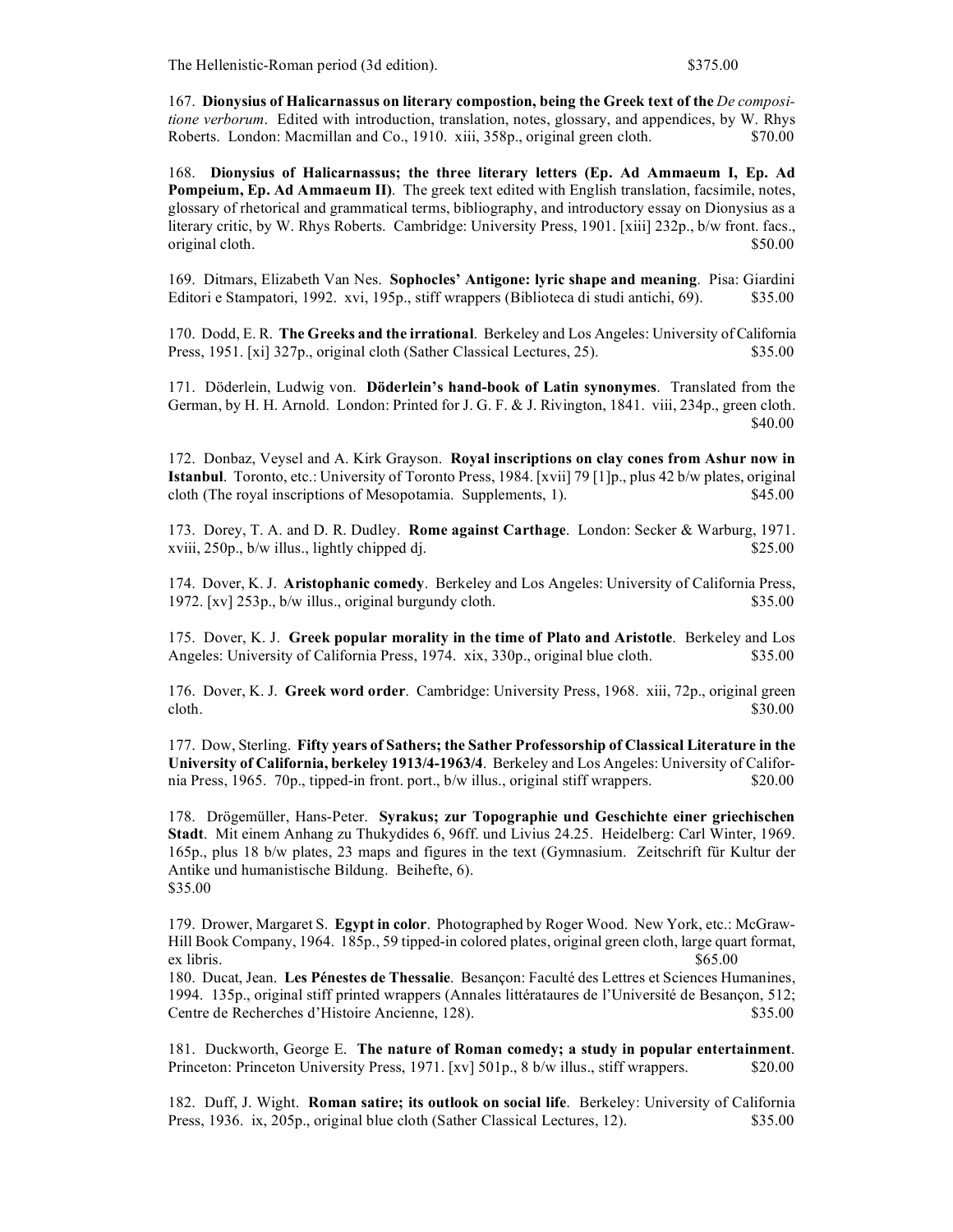183. Dumézil, Georges. **L'Héritage indo-européen à Rome**. Introduction aux séries "Jupiter, Mars, Qurinus" et "Les Mythes romains". 5e édition. Paris: Gallimard, 1949. 254 [1]p., original stiff wrappers. At head of t.p.: La Montagne Sainte-Geneviève. \$25.00

184. Dunbar, Henry. **A complete concordance to the comedies and fragments of Aristophanes**. Oxford: Clarendon Press, 1883. Iv, 342p., original blue cloth, quarto format. \$150.00

185. Dupréel, Eugène. **Les Sophistes: Protagoras, Gorgias, Prodicus, Hippias**. Neuchatel: Editions du Griffon, 1980. 407p., original stiff wrappers (Bibliothèque scientifique 14: Philosophie et histoire). \$45.00

186. Earp, F. R. **The style of Sophocles**. Cambridge: University Press, 1944. vii, 177p., original burgundy cloth.  $\$35.00$ 

187. Earp, F. R. **The way of the Greeks**. London: Humphrey Milford, Oxford University Press, 1930.  $[viii]$  223  $[1]p$ , original green cloth.  $\$30.00$ 

188. Edmonds, John Maxwell. **The fragments of Attic comedy after Meineke, Berg, and Kock**. Augmented, newly edited with their contexts, annotated, and complete translated into English verse. Leiden: E. J. Brill, 1957-1961. 3 vols. in four, original burgundy cloth. \$500.00

189. Eglinton, J. Z. **Greek love**. New York: Oliver Layton Press, 1965 (2d printing). [v] 504p., dj. \$25.00

190. Ehrenberg, Victor. **Sophocles and Pericles**. Oxford: Basil Blackwell, 1954. xi, 187p., b/w illus., original cloth.  $$35.00$ 

191. Ellis, Robinson. **A commentary on Catullus**. 2d edition. Oxford: Clarendon Press, 1989. lxxii, 516p., original burgundy cloth (cloth mottled on the lower edge of both panels, small one-inch cloth fraying at the upper inch of the front hinge). \$75.00

192. Else, Gerald F. **Aristotle's Poetics: the argument**. Cambridge: Published in cooperation with the State University of Iowa, Harvard University Press, 1967 (3d printing). xiv, 670p., original cloth. \$50.00

193. Else, Gerald F. **The origin and early form of Greek tragedy**. Cambridge: Published for Oberlin Collegle by Harvard University Press, 1965. [xi] 127p., original blue cloth (Martin Classical Lectures, 20).  $$25.00$ 

194. **Epicurea**. Edidit Hermannus Usener. Editio stereotypa editionis primae (MDCCCLXXXVII). Stuttgart: in aedibus B. G. Teubneri, 1966. lxxiv, 445p., original blue cloth (Sammlung wissenschaftlicher Commentare). \$85.00

195. **Epicurus; the extant remains**. With short critical apparatus, translation and notes by Cyril Bailey. Oxford: Clarendon Press, 1926. 432p., b/w front., original burgundy cloth.  $\$60.00$ 

196. Euripides. **Alcestis**. Edited with introduction and commentary by A. M. Dale. Oxford: Clarendon Press, 1982. xl, 130p., stiff wrappers. \$20.00

197. Euripides. **Bacchae**. Edited with introduction and commentary by E. R. Dodds. 2d edition. Oxford: Clarendon Press, 1979. lix, 253p., lightly sunfaded dj. \$25.00

198. Euripides. **The Bacchae**. A translation with commentary by Geoffrey S. Kirk. With a series introduction by Eric A. Havelock. Englewood Cliffs: Prentice-Hall, 1970. xvii, 141p., original black cloth, some scholarly notes on two rear blank endpapers (Prentice-Hall Greek drama series). \$25.00

199. Euripides. **Fabulae**. Edidit J. Diggle. Oxford: e Typographeo Clarendoniano, 1984-1994. 3 vols., dj. Contents: t. 1, Cyclops, Alcestis, Medea, Heraclidae, Hippolytus, Andromacha, Hecuba. t. 2, Supplices, Electra, Hercules, Troades, Iphigenia in Tauris, Ion. t. 3, Helena, Phoenissae, Orestes, Bacchae, Iphigenia Aulidensis, Rhesus. (Scriptorum classicorum bibliotheca Oxoniensis). \$90.00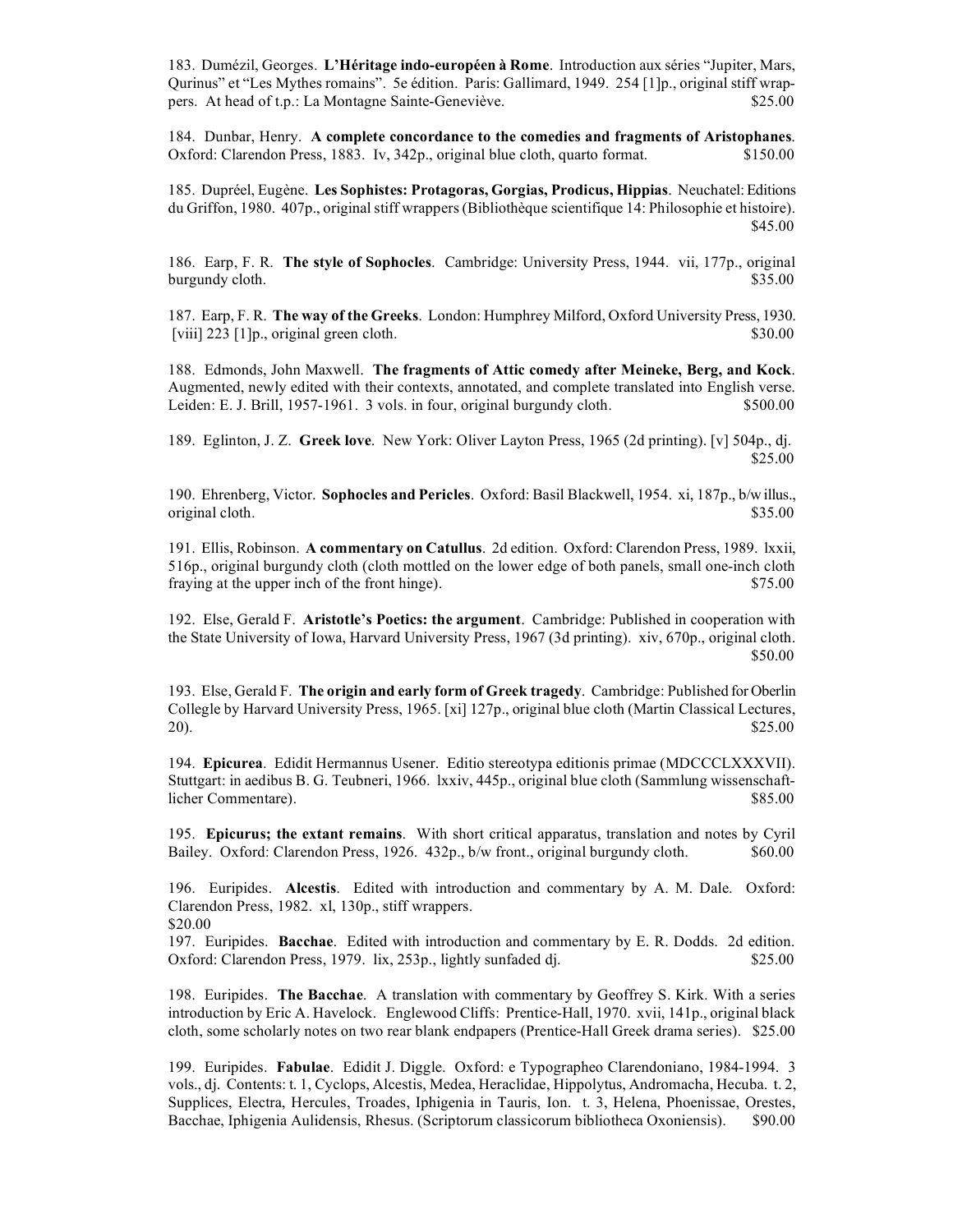200. Euripides. **Heracles**. With introduction and commentary by Godfrey W. Bond. Oxford: Clarendon Press, 1988. xxxv, 429p., stiff wrappers (Clarendon paperbacks). \$20.00

201. Euripides. **Hippolytos**. Edited with introduction and commentary by W. S. Barrett. Oxford: Clarendon Press, 1978. xvi, 453p., original black cloth. \$60.00

202. Euripides. **The Iphigeneia at Aulis of Euripides**. Edited with introduction and critical and explanatory notes, by E. B. England. Salem, NH: Ayer Company Publishers, 1986. xxxii, 167 [1]p., original brown cloth. Reprint of the 1891 edition. \$30.00

203. Euripides. **ΜΗΔΕIΑ; the Media of Euripides**. With an introduction and commentary by A. W. Verrall. London: Macmillan and Co., 1881. [xxiv] 132p., original red cloth. \$40.00

204. Euripides. **Medea**. The text edited with introduction and commentary by Denys L. Page. Oxford: Clarendon Press, 1983. lxviii, 190p., stiff wrappers. \$20.00

205. Euripides. **Rhesos**. Translated by Richard Emil Braun. New York: Oxford University Press, 1978. xii, 97p., original black cloth.  $\frac{1978}{20.00}$ 

206. **Euterpe; an anthology of early Greek lyric, elegiac, and iambic poetry**. Edited with introductory remarks and commentary by Douglas E. Gerber. Amsterdam: Adolf M. Hakkert, 1970. Xi, 436p., original green cloth.  $$80.00$ 

207. Evans, Robert F. **One and holy; the church in Latin patristic thought**. London: SPCK, 1972. ix, 182p., author's signed presentation copy, tipped-in b/w photograph of the author on the front flyleaf. \$40.00

208. (Evans Festschrift). **Disciplina nostra; essays in memory of Robert F. Evans**. Edited by Donald F. Winslow. Philadelphia: Philadelphia Patristic Foundation, 1979. iv, 212p., original stiff wrappers. Includes ten essays by various scholars. (Patristic monograph series, 6).  $\qquad\qquad$  \$35.00

209. Fabre, Georges, et al. **Inscriptions romaines de Catalogne. I. Barcelone (sauf Barcino)**. Paris: Diffusion de Boccard, 1984. 246 [4]p., plus 188 b/w illus. on 68 plates, original brown cloth. (Publications du Centre Pierre Paris (U.A. 991), 13). \$60.00

# **FUNDAMENTAL LEXICON IN THE FIRST EDITION**

210. Facciolati, Jacopo and Egidio Forcellini. **Totius latinitatis lexicon**. Consilio et cura Jacobi Facciolati, opera et studio Aegidii Forcellini. Padua: typis Seminarii, apud Joannem Manfrè, 1771. 4 volumes complete, large folio full-leather with gilt trim and leather spine labels, ex libris gilt lettering on the front covers. Backstrips are chipped and fragile, and four of the hinges nearly detached. The inner text blocks are on sound paper with wide margins. A rebacking candidate for this scarce lexicographical undertaking. FIRST EDITION. Facciolati (1682-1769) and Forcellini (1688-1768) were both philologists and lexicographers at Padua, the latter being the student and later collaborator of the former. Forcellini spent forty years reading all of the Latin classical writers, plus studying inscriptions, coins, and medals, in order to accumulate the Latin vocabulary included in this monumental enterprise. Their editorial work on a 1719 "Calepinus" had convinced them of the need for a totally new Latin lexicon. The result offered here is the foundation of all modern Latin dictionaries. \$1,000.00

211. Fagan, Brian M. **Return to Babylon; travelers, archaeologists, and monuments in Mesopotamia**. Boston and Toronto: Little, Brown and Company, 1979. [xx] 300p., b/w illus., dj. \$25.00

212. Farquharson, A. S. L. **Marcus Aurelius; his life and his world**. Edited by D. A. Rees. Oxford: Basil Blackwell, 1952. [vii] 154p., b/w front., original burgundy cloth. \$35.00

213. Fellgiebel, Helga. **Sizilien**. Fotos: Andrea Luppi. Luzern: Reich Verlag, 1988. 196 [1]p., colored illus., map, original golden cloth, large quarto format. \$45.00

214. Festugière, A.-J. **La religion grecque**. Strasbourg: Aristide Quillet, 1960. Pp. [465]-706p., many b/w illus., original stiff wrappers. (Extrait de l'Histoire générale des religions). \$25.00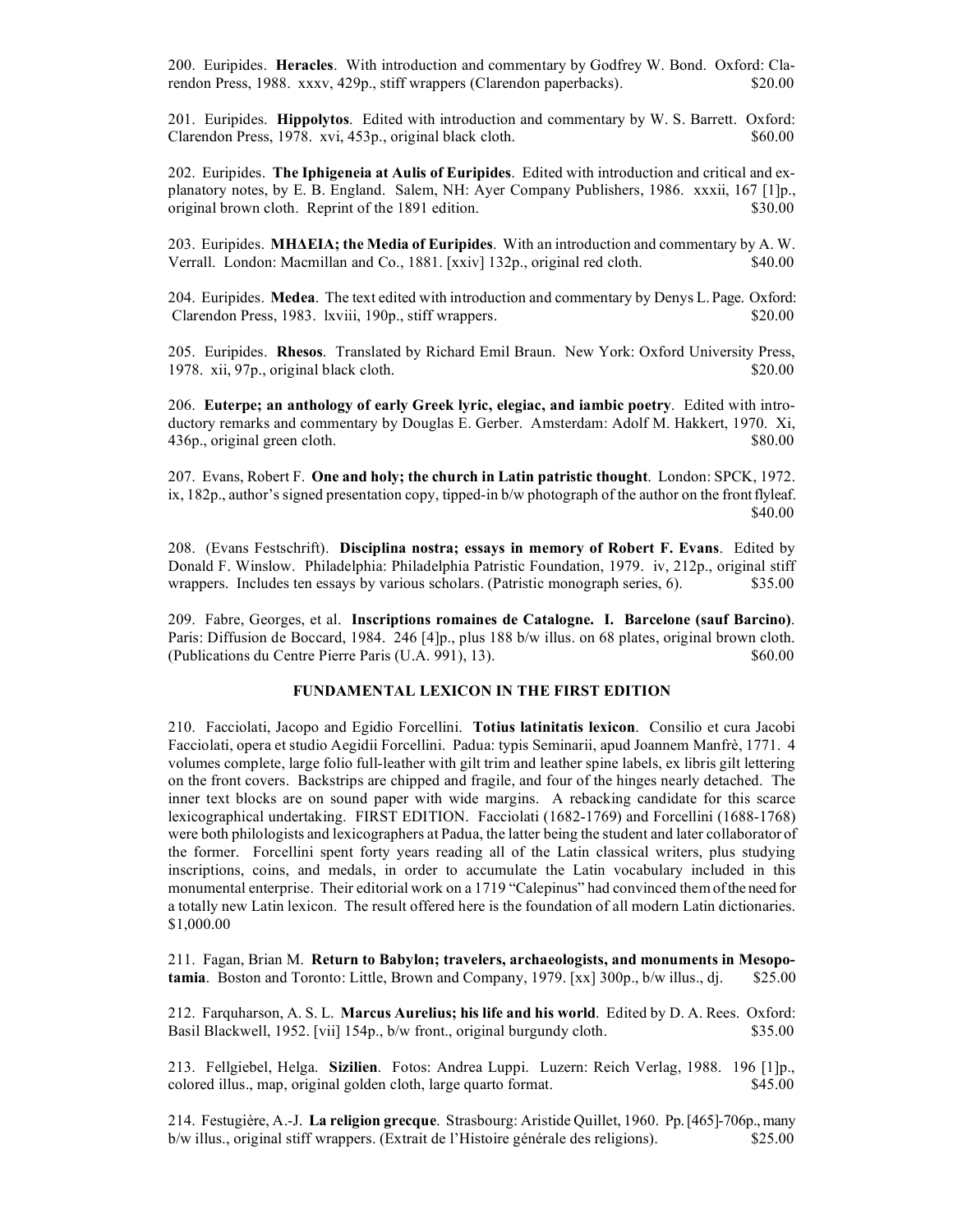215. Filoramo, Giovanni. **A history of gnosticism**. Translated by Anthony Alcock. Oxford: Basil Blackwell, 1991. [xxii] 269p., dj. \$40.00

216. Finegan, Jack. **Archaeological history of the ancient Middle East**. Boulder: Westview Press; Folkestone, Dawson, 1979. [xxv] 456p., 121 b/w illus., maps, dj. \$35.00

217. Finley, John H., Jr. **Homer's Odyssey**. Cambridge and London: Harvard University Press, 1978.  $[vii]$  244  $[1]p_1$ , dj.  $$30.00$ 

218. Fleury, E. **Morphologie historique de la langue grecque**. Paris: J. de Gigord, 1936. 272p., original cloth.  $\$40.00$ 

219. Flinders Petrie, W. M. **Arts and crafts of ancient Egypt**. Chicago: A. C. McClurg & Co; , Edinburgh, T. N. Foulis, 1910. [xvi] 157 [1]p., 140 b/w illus., original half-cloth with printed boards, deckle edges (The world of art series).  $$50.00$ 

220. Fobes, Francis H. **Philosophical Greek; an introduction**. Chicago and London: University of Chicago Press, 1957. xii, 321p., original blue cloth. \$40.00

221. Fontenrose, Joseph. **Python; a study of Delphic myth and its origins**. Berkeley and Los Angeles: University of California Press, 1959. xviii, 616 [1]p., b/w illus., original cloth. \$50.00

222. Fowler, Barbara Hughes. **Archaic Greek poetry; an anthology**. Selected and translated by Barbara Hughes Fowler. Madison and London: University of Wisconsin Press, 1992. xi, 345p., original blue cloth (Wisconsin studies in classics). \$35.00

223. Fowler, Barbara Hughes. **The Hellenistic aesthetic**. Madison: University of Wisconsin Press, 1969. xix, 213p., 127 b/w illus., stiff wrappers (Wisconsin studies in classics). \$20.00

224. Fraenkel, Eduard. **Horace**. Oxford: Clarendon Press, 1963. xiv, 463 [1]p., original black cloth. \$45.00

225. Fränkel, Hermann. **Dichtung und Philosophie des frühen Griechentums; eine Geschichte der griechischen Epik, Lyrik und Prosa bis zur Mitte des fünften Jahrhunderts**. 3e, durchgesehene Auflage. München: C. H. Beck'sche Verlagsbuchhandlung, 1969. xiv, 636p., original grey cloth. \$60.00

226. Fränkel, Hermann. **Noten zu den Argonautika des Apollonios**. Darmstadt: Wissenschaftliche Buchgesellschaft, 1968. viii, 665p., original grey cloth. \$75.00

227. Frandsen, P. S. **C. Cilnius Maecenas. Eine historische Untersuchung über dessen Leben und Wirken**. Altona: bei Johann Friedrich Hammerich, 1843. iv, 238p., half-cloth with marbled boards, ex  $\frac{1}{100}$  libris.  $\frac{1}{100}$  set the set of the set of the set of the set of the set of the set of the set of the set of the set of the set of the set of the set of the set of the set of the set of the set of the set o

228. Freeman, Kathleen. **Ancilla to the Pre-Socratic philosophers**. A complete translation of the Fragments in Diels, *Fragmente der Vorsokratiker*. Oxford: Basil Blackwell, 1948. x, 162p., original green cloth. \$30.00

229. Freeman, Kathleen. **The Pre-Socratic philosophers**. A companion to Diels, *Fragmente der Vorsokratiker*. Cambridge: Harvard Univerisity Press; Oxford, Basil Blackwell, 1946. xiii, 486p., originala cloth. \$45.00

230. Fridrichsen, Anton. **The problem of miracle in primitive Christianity**. Translated by Roy A. Harrisville and John S. Hanson. Minneapolis: Augsburg Publishing House, 1972. 174p., dj. \$25.00

231. Fuellenbach, John. **Ecclesiastical office and the primacy of Rome; an evaluation of recent theological discussion of First Clement**. Washington: Catholic University of America Press, 1980. ix, 278p., dj (The Catholic University of America studies in Christian antiquity, 20). \$35.00

232. Fyfe, W. Hamilton. **Aristotle's art of poetry; a Greek view of poetry and drama, with an in-**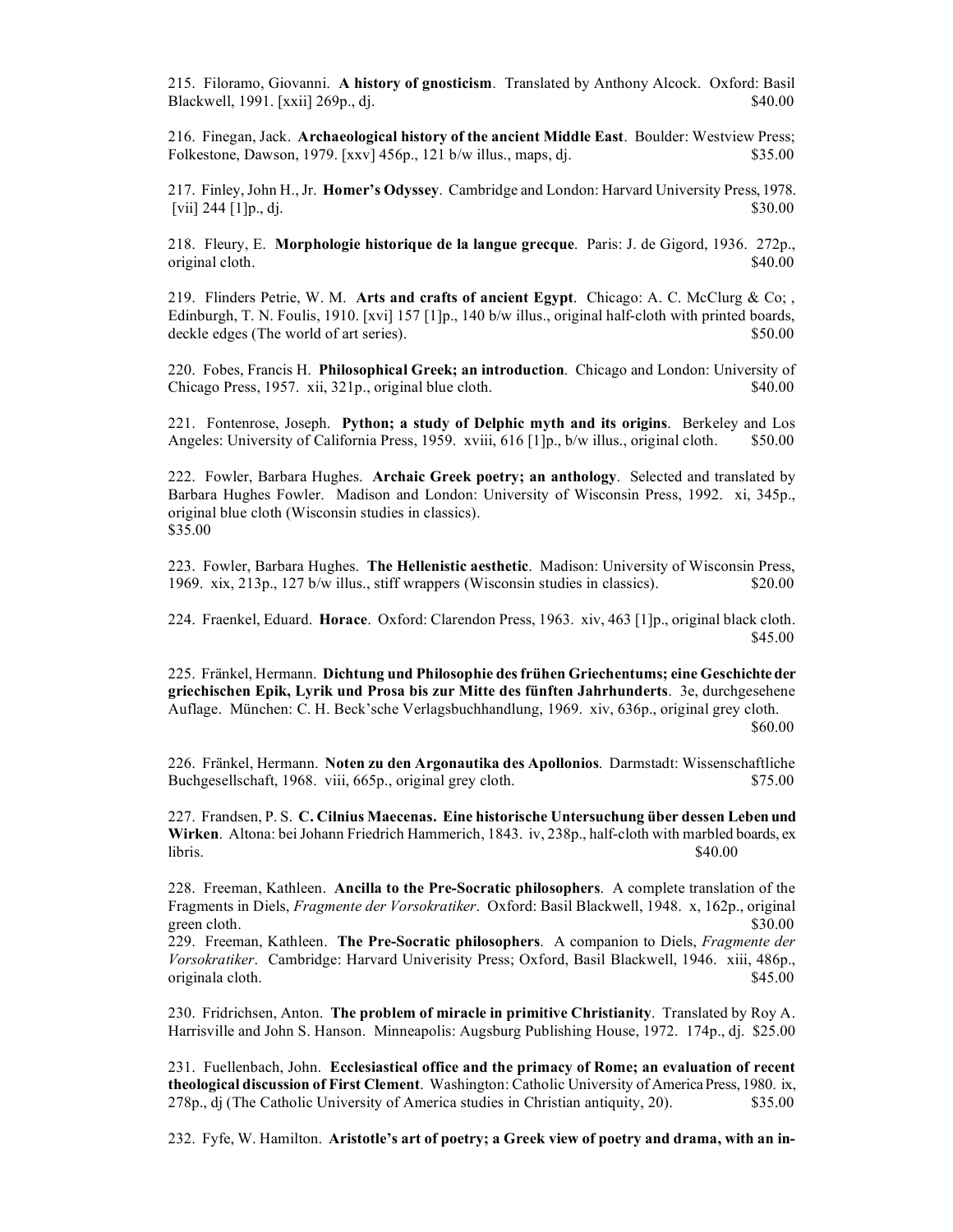**troduction and explanations**. Oxford: Clarendon Press, 1940. xxxii, 82p., original blue cloth, some foxing of the edges and a bit on the inner margin of the t.p. \$30.00

233. Garrod, H. W. **Scholarship; its meaning and value**. The J. H. Gray Lectures for 1946. Cambridge: University Press, 1946. 79p., original cloth. \$25.00

234. Gelb, Ignace J. **Computer-aided analysis of Amorite**. With the assistance of Joyce Bartels, et al. Chicago: Oriental Institute of the University of Chicago, 1980. xv, 657p., original stiff printed wrappers, large quarto format (Assyriological studies, 21). \$75.00

235. (Gelin Festschrift). **A la rencontre de Dieu; mémorial Albert Gelin**. Le Puy: Xavier Mappus, 1961. 445p., b/w illus., original stiff wrappers, ex libris. Contains 14 essays on the Old Testament and 14 essays on the early New Testament by various scholars, plus a bibliography of the honoree. (Bibliothèque de la Faculté Catholique de Théologie de Lyon, 8). \$45.00

236. Gellius, Aulus. **Noctium atticarum libri XX**. Post Martinum Hertz edidit Carolus Hosius. Leipzig: in aedibus B. G. Teubneri, 1903. 2 vols. ([lxiv] 378; 372p.), original blue cloth (Bibliotheca scriptorum graecorum et romanorum Teubneriana).  $$75.00$ 

237. **Geschichte der Textüberlieferung der antiken und mittelalterlichen Literatur**. Zürich: Atlantis Verlag, 1961-1964. 2 vols. (623; 843 [1]p.), b/w illus., original black cloth. Contents: Bd. 1, Antikes und mittelalterliches Buch- und Schriftwesen; Überlieferungsgeschichte der antiken Literatur, von Herbert Hunger, et al. Bd. 2, Überlieferungsgeschichte der mittelalterlichen Literatur, von Karl Langosch, et al.  $$125.00$ 

238. Gesenius, Wilhelm. **Hebräisches und aramäisches Handwörterbuch über das Alte Testament**. Bearbeietet von Frants Buhl. 17e Auflage, unveränderter Neudruck. Leipzig: F. C. W. Vogel, 1921. xix, 1013p., 3/4 leather with marbled boards, thick quarto format. \$100.00

239. Giardina, Giovanna R. **I fondamenti della fisica; analisi critica di Aristotele,** *Phys.* **I**. Presentazione di Mario Vegetti. Catania: CUECM, 2002. 194p., original stiff wrappers (Symbolon; studi e testi di filosofia antica e medievale, 23). \$30.00

240. Gibbon, Edward. **The history of the decline and fall of the Roman Empire**. Edited with introduction, notes, and appendices by J. B. Bury. New York: AMS Press, 1974. 7 vols. complete, b/w illus., maps, original cloth. Reprint of the London 1909 edition. \$175.00

241. Glancy, Jennifer A. **Slavery in early Christianity**. Oxford, etc.: Oxford University Press, 2002.  $xiv, 203p, d$ .  $\frac{1}{30.00}$ 

242. Glover, T. R. **Herodotus**. Berkeley: University of California Press, 1924. xv, 301p., original blue cloth, slight foxing along the top edge (Sather Classical Lectures, 3). \$35.00

243. Glück, Manfred. **Priscians Partitiones und ihre Stellung in der spätantiken Schule**. Mit einer Beilage: Commnetarii in Prisciani partitiones medio aevo compositi. Hildesheim: Georg Olms Verlagsbuchhandlung, 1967. 249p., original stiff wrappers (Spudasmata; Studien zur klassischen Philologie und ihren Grenzgebieten, 12). \$35.00

244. Glueck, Nelson. **Rivers in the desert; a history of the Negev**. Philadelphia: Jewish Publication Society of America, 1959. xv,  $302p$ ,  $b/w$  illus., maps, dj.  $$20.00$ 

245. (Goguel Festschrift). **Aux sources de la tradition chrétienne; mélanges offerts à M. Maurice Goguel à l'occasion de son soixante-dixième anniversaire**. Neuchatel, Paris: Delachaux & Niestlé, 1950. xvi, 278 [1]p., original stiff wrappers bound in stiff library boards, ex libris. Contains 28 essays on early and Hellenistic Christianity by various scholars. (Bibliothèque théologique). \$45.00

246. Goheen, Robert F. **The imagery of Sophocles'** *Antigone*. **A study of poetic language and structure**. Princeton: Princeton University Press, 1970 (3d printing). [vi] 171p., original grey cloth. \$35.00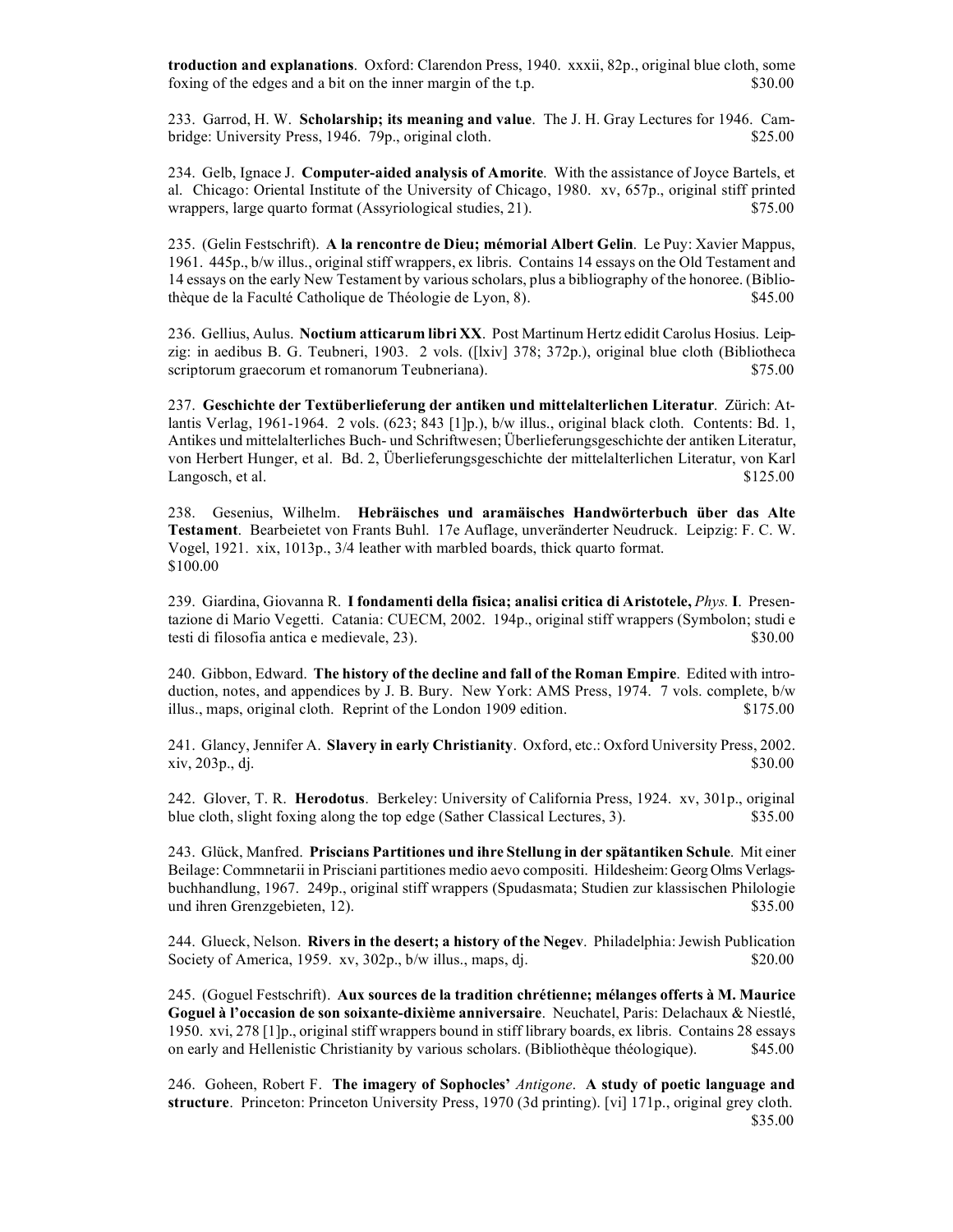247. Goldberg, Sander M. **The making of Menander's comedy**. Berkeley and Los Angeles: University of California Press, 1980. [viii] 148p., original blue cloth. \$30.00

248. Gomme, A. W. and F. H. Sandbach. **Menander; a commentary**. Oxford: University Press, 1973. xiii, 760p., original blue cloth, slight foxing on the top edge. \$70.00

249. Goodwin, William Watson. **Syntax of the moods and tenses of the Greek verb**. Rewritten and enlarged. London, etc.: Macmillan; New York, St. Martin's Press, 1965. xxxii, 464p., original cloth. \$35.00

250. Gordon, G. S. **English literature and the classics**. Collected by G. S. Gordon. Oxford: Clarendon Press, 1912. 252p., original green cloth. \$45.00

251. Gottschalk, H. B. **Heraclides of Pontus**. Oxford: Clarendon Press, 1980. x, 178p., dj. \$45.00

252. Gow, A. S. F. **A. E. Housman; a sketch together with a list of his writings and indexes to his classical papers**. New York: Macmillan Company; Cambridge, University Press, 1936. xiii, 136 [1]p., b/w illus., original green cloth. \$35.00

253. Graesse, J. G. T., et al. **Orbis latinus; Lexikon lateinischer geographischer Namen**. Handausgabe: Lateinisch-Deutsch, Deutsch-Lateinisch. 4e revidierte und erweiterte Auflage heruasgegeben und bearbeitet von Helmut Plechl unter Mitarbeit von Günter Spitzbart. Braunschweig: Klinkhardt & Biermann, 1971. viii, 579p., original blue cloth.  $$60.00$ 

254. Graetz, Heinrich. **History of the Jews**. Philadelphia: Jewish Publication Society of America, 1974. 6 volumes complete, original burgundy cloth. Contents: v. 1, From the earliest period to the death of Simon the Maccabee (135 B.C.E.). v. 2, From the reign of Hyrcanus (135 B.C.E.) to the completion of the Babylonian Talmud (500 C.E.). v. 3, From the revolt against the Zendik (511 C.E.) to the capture of St. Jean d'Acre by the Mahometans (1291 C.E.). v. 4, From the rise of the Kabbala (1270 C.E.) to the permanent settlement of the Marranos in Holland (1618 C.E.) v. 5, From the Chmielnicki persecution of the Jews in Poland (1648 C.E.) to the period of emancipation in Central Europe (c. 1870 C.E.). v. 6, Containing a memoir of the author by Dr. Philip Bloch, a chronological table of Jewish history, an index to the whole work.  $$225.00$ 

255. Grant, Michael. **The Jews in the Roman world**. New York: Dorset Press, 1984. xi, 347p., b/w maps, dj.  $$20.00$ 

256. Grant, Michael. **The rise of the Greeks**. New York: Charles Scribner's Sons, 1988. xv, 391p.,  $b/w$  illus., maps, stiff wrappers.  $$12.50$ 

257. **The Greek anthology**. Selected and translated with a prolegomenon by Shane Leslie. London: Ernest Benn Limited, 1929. 234p., original blue cloth. \$30.00

258. **Greek art of the Aegean islands**. An exhibition sponsored by the Government of the Republic of Greece complemented by a loan from the Musée du Louvre at the Metropolitan Museum of Art, November 1, 1979-Febraruy 10, 1980. New York: Metropolitan Museum of Art, 1979. 238p., colored and  $b/w$  illus., quarto format, dj.  $$40.00$ 

259. **Greek ornament**. Translation and introduction by Patrick Connell. New York: Dover Publications,  $1968. 127p$ ,  $b/w$  illus., dj.  $$30.00$ 

260. Green, Richard and Eric Handley. **Images of the Greek theatre**. London: Published for the Trus-tees of the British Museum by British Museum Press, 1995. 127p., colored and b/w illus., original stiff printed wrappers (Classical bookshelf).  $\qquad$  \$20.00

261. Greene, William Chase. **The achievement of Greece; a chapter in human experience**. Cambridge: Harvard University Press, 1923. x, 334p., folded table, original burgundy cloth, t.e.g., deckle edges. \$30.00

262. Greene, William Chase. **The achievement of Rome; a chapter in civilization**. Cambridge: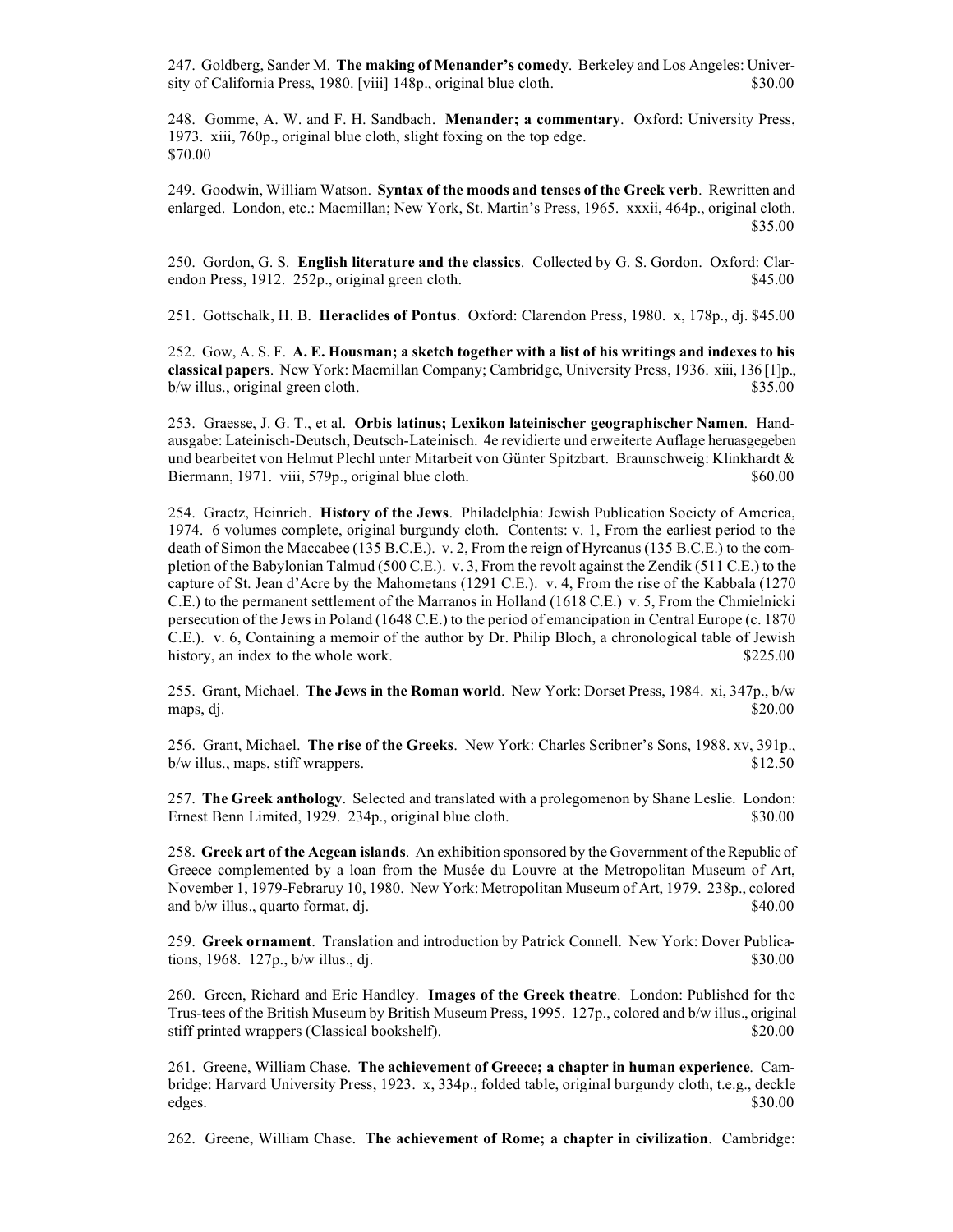Harvard University Press, 1938. [xvii] 560p., b/w illus., folded table, original burgundy cloth, t.e.g., deckle edges. \$35.00

263. Greene, William Chase. **Moira; fate, good, and evil in Greek thought**. Cambridge: Harvard University Press, 1944. [ix] 450p., original burgundy cloth. \$40.00

264. Grene, David. **Man in his pride; a study in the political philosophy of Thucydides and Plato**. Chicago: University of Chicago Press, 1950. xiii, 230 [1]p., original blue cloth. \$35.00

265. **Griechische Atomisten; Texte und Kommentare zum materialistischen Denken der Antike**. Aus dem Griechischen und Lateinischen übersetzt und herausgegeben von Fritz Jürss, et al. 2. Auflage. Leipzig: Verlag Philiip Reclam jun., 1977. 623p., original cloth. \$35.00

266. **Griechische Papyri aus Ägypten als Zeugnisse des öffentlichen und privaten Lebens, griechisch-deutsch**. Ed. J. Hengstl unter Mitarbeit von G. Häge und K. Hühnert. München: Heimeran Verlag, 1978. 438p., colored front., b/w illus., original gold cloth. \$40.00

267. Guthrie, W. K. C. **A history of Greek philosophy**. Cambridge: University Press, 1965-1983. 6 vols., original burgundy cloth (a dozen pages in the first volume with a bit of ink annotation). Contents: v. 1, The earlier Presocratics and the Pythagoreans. v. 2, The Presocratic tradition from Parmenides to Democritus. v. 3, The fifth-century enlightenment. v. 4, Plato, the man and his dialogue: earlier period. v. 5, The late Plato and the Academy. v. 6, Aristotle, an encounter. \$550.00

268. Gwatkin, Henry Melvill. **Early church history to A.D. 313**. London: Macmillan and Co., 1909. 2 vols. (xii, 310; vi, 376p.), original blue cloth, deckle edges, mostly unopened. \$75.00

269. Haas, Gerlinde. **Die Syrinx in der griechischen Bildkunst**. Wien, etc.: Verlag Hermann Böhlaus Nachf., 1985. 206p., 137 b/w illus., original stiff printed wrappers (Wiener musikwissenschaftliche Beiträge, 11). \$40.00

270. Hägg, Tomas. **The novel in antiquity**. Berkeley and Los Angeles: University of California Press, 1983. xii, 264p., 79 b/w illus., original brown cloth. \$30.00

271. Hagen, Benno von. **Die Pest im Altertum**. Vortrag, gehalten in der Medizinisch-Naturwissenschaftlichen Gesellschaft zu Jena am 9. Juni 1939. Jena: Gustav Fischer, 1939. 26p., lightly chipped original stiff wrappers. \$25.00

272. Halperin, David M. **One hundred years of homosexuality and other essays on Greek love**. New York, London: Routledge, 1990. x, 230p., b/w illus., stiff wrappers. \$20.00

273. Hamilton, J. R. **Plutarch: Alexander; a commentary**. Oxford: Clarendon Press, 1969. lxix, 231p., original blue cloth.  $$55.00$ 

274. Hanfmann, George M. **Roman art**. Greenwich: New York Graphic Society, 1964. 224p., plus 98 pages of plates with facing text, 52 colored plates, 145 b/w illus., maps, slightly chipped dj, quarto format.  $$45.00$ 

275. Hansen, William. **Anthology of ancient Greek popular literature**. Edited by William Hansen. Bloomington and Indianapolis: Indiana University Press, 1998. xxix, 349p., b/w front., stiff wrappers. \$20.00

276. Harriott, Rosemary M. **Aristophanes, poet & dramatist**. London and Sydney: Croom Helm, 1986. vii, 194p., original black cloth.  $\frac{1986}{60}$  S30.00

277. Harrison, E. **Studies in Theognis together with a text of the poems**. Cambridge: University Press, 1902. xii, 336p., original burgundy cloth, mostly unopened. \$70.00

278. Harrison, Jane Ellen. **Epilegomena to the study of Greek religion, and Themis, a study of the social origins of Greek religion**. New Hyde Park: University Books, 1966 (2d printing). lvi, 600p., b/w illus., original cloth (lightly sunfaded on the spine). \$45.00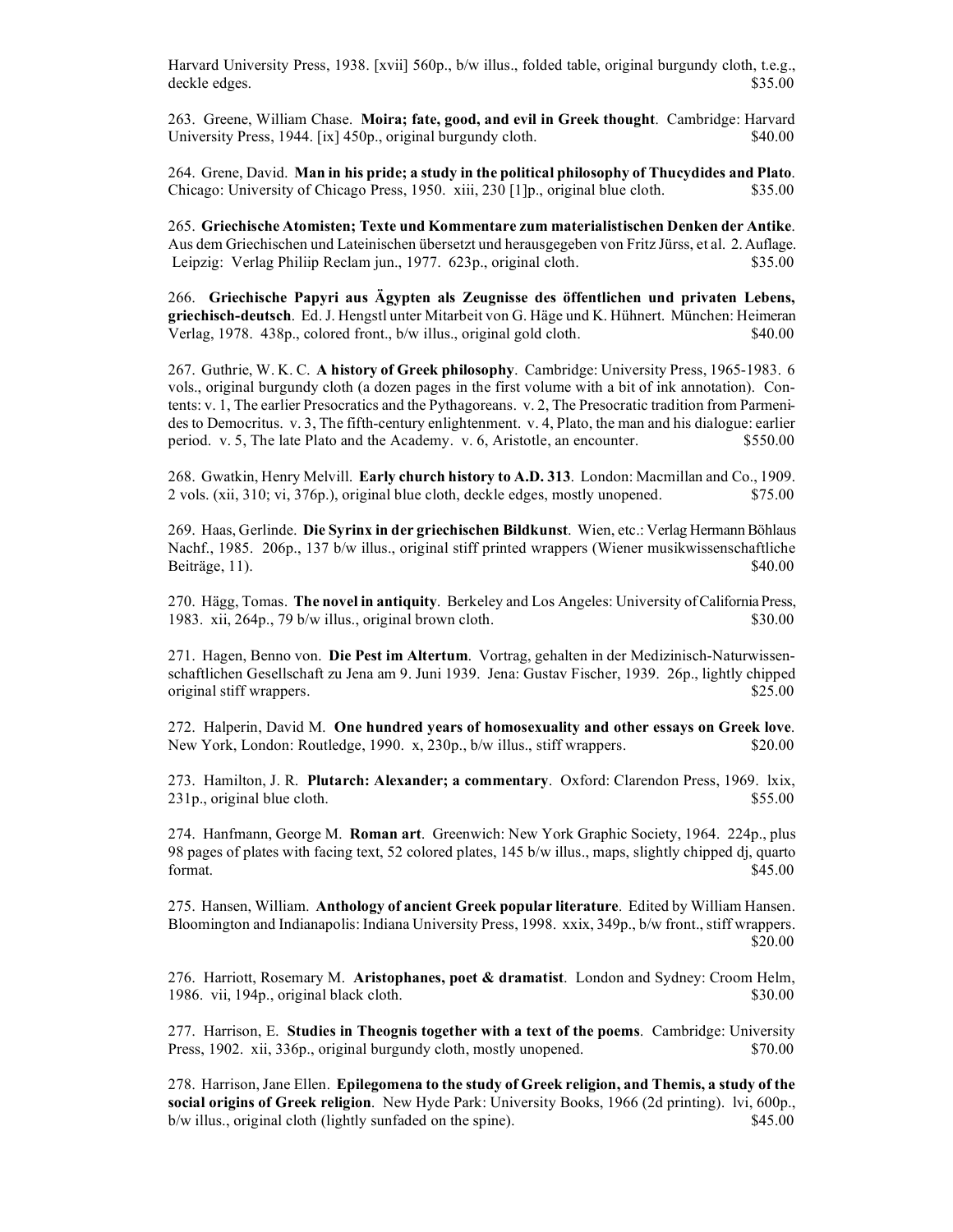279. Haßkamp, Dorothee. **Oligarchische Willkür–demokratische Ordnung; zur athenischen Verfassung im 4. Jahrhundert**. Darmstadt: Wissenschaftliche Buchgesellschaft, 2005. 192p., original stiff printed boards. \$40.00

280. Havelock, E. A. **Prometheus, with a translation of Aeschylus' Prometheus Bound**. Seattle and London: University of Washington Press, 1968. [xiii] 218p., original grey cloth. \$25.00

281. Hawass, Zahi. **Silent images; women in pharaonic Egypt**. New York: Harry N. Abrams, 2000. 205p., many colored and b/w illus., original stiff wrappers, quarto format. \$35.00

282. Heinemann, Fritz. **Plotin; Forschungen über die plotinische Frage, Plotins Entwicklung und sein System**. Leipzig: Felix Meiner, 1921. xiii, 318p., original stiff wrappers (archival tape reinforcement along the spine).  $\$45.00$ 

283. Heliodorus. **Aethiopica**. Aristides Colonna recensuit. Roma: typis Regiae Officnae Polygraphicae, 1938. lix, 380 [1]p., original stiff printed wrappers (Scriptores graeci et latini). \$65.00

284. Heliodorus. **Heliodorus: an Aethiopian romance**. Translated by Thomas Underdowne (anno 1587). Revised and partly rewritten by F. A. Wright. With an introduction. London: George Routledge & Sons; New York, E. P. Dutton & Co., 1923 323p., original red cloth (Broadway translations). \$30.00

285. Hengel, Martin. **The Zealots; investigations into the Jewish freedom movement in the period from Herod I until 70 A.D.** Translated by David Smith. Edinburgh: T. & T. Clark, 1989. xxiv, 487p., dj.  $$75.00$ 

286. Henn, T. R. **Longinus and English criticism**. Cambridge: University Press, 1934. vii, 163p., original green cloth (slightly sunfaded on the spine), dj blurbs affixed inside the front cover, occasional bit of scattered underlining.  $$35.00$ 

287. Herington, C. J. **The author of the** *Prometheus Bound*. Austin and London: University of Texas Press, 1970. 135p., original blue cloth (The new Delphin series). \$30.00

288. Herington, John. **Aeschlyus**. New Haven and London: Yale University Press, 1986. ix, 191p., stiff wrappers (Hermes books). \$20.00

289. Herodotus. **The famous hystory of Herodotus**. Translated into English by B. R., anno 1584. With an introduction by Leonard Whibley. London: Constable and Co., New York, Alfred A. Knopf, 1924. xxxiii, 242p., original half-cloth with stiff boards, t.e.g., deckle edges, lightly sunfaded on the spine (The Tudor translations. 2d series, 6). \$35.00

290. Herodotus. **Historiae**. Recognovit brevique adnotatione critica instruxit Carolus Hude. Editio tertia. Oxford: e Typographeo Clarendoniano, 1979-1984. 2 vols., dj (Scriptorum classicorum bibliotheca Oxoniensis).  $$50.00$ 

291. Herodotus. **The history**. Translated by David Grene. Chicago and London: University of Chicago Press, 1987. x, 699p., original half-cloth with stiff printed boards. \$25.00 292. Hesiodus. **Theogonia opera et dies scutum**. Edidit Friedrich Solmsen. Fragmenta selecta ediderunt R. Merkelbach et M. L. West. Editio tertia. Oxford: e Typographeo Clarendoniano, 1990. xxix, 246p., dj (Scriptorum classicorum bibliotheca Oxoniensis). \$25.00

293. Hesiodus. **Theogony**. Edited with prolegomena and commentary by M. L. West. Oxford: Clarendon Press, 1978. xiii, 459p., original blue cloth. \$50.00

294. Hesiodus. **Works & days**. Edited with prolegomena and commentary by M. L. West. Oxford: Clarendon Press, 1978. xiii, 399p., original blue cloth. \$50.00

295. Highet, Gilbert. **Poets in a landscape**. New York: Afred A. Knopf, 1957 (2d printing). xix, 267 [xii]p., b/w illus., original blue cloth. \$30.00

296. Hirzel, Rudolf. **Agraphos nomos**. [and] Walter Marg. **Der Charakter in der Sprache der früh-**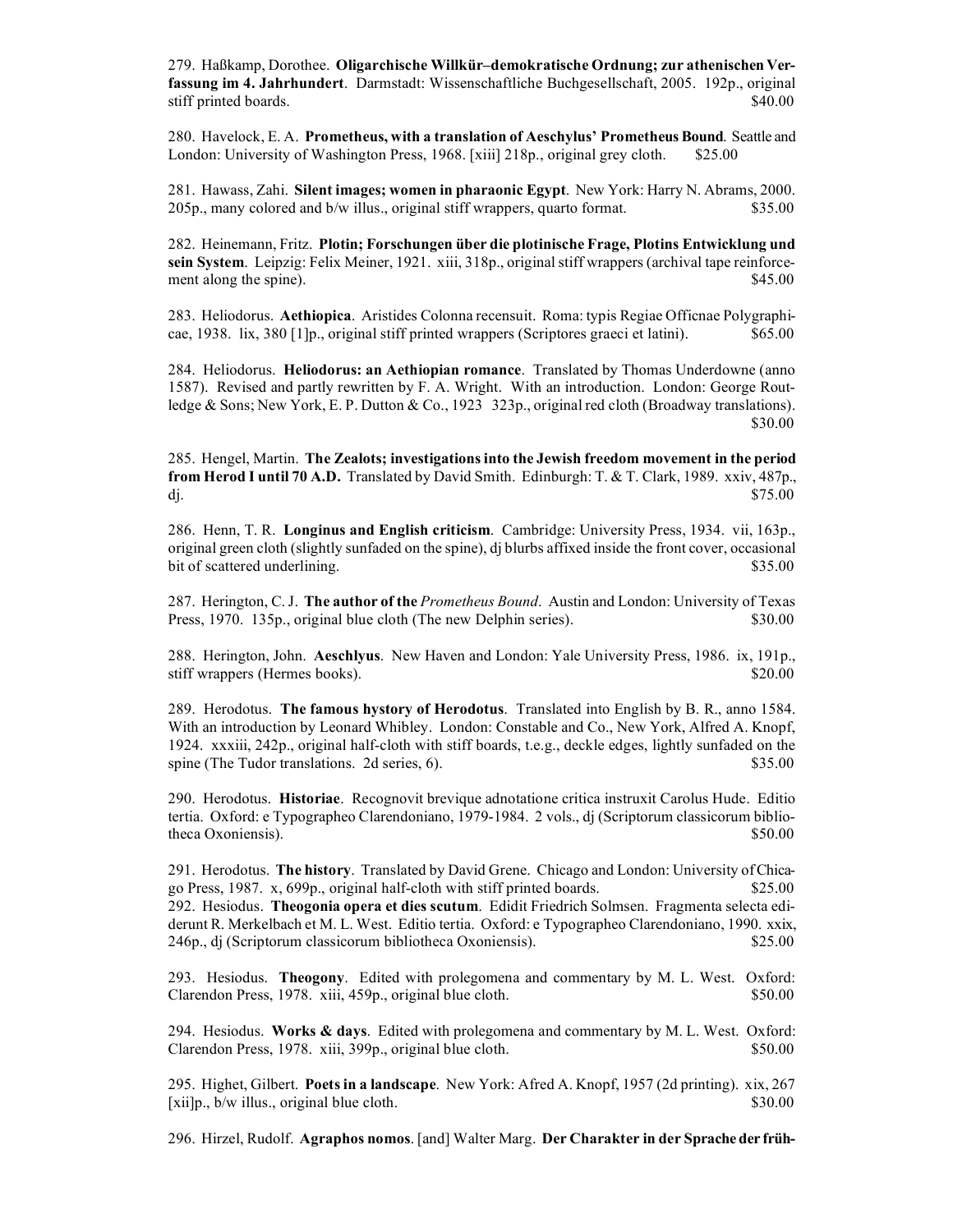**griechischen Dichtung**. New York: Arno Press, 1979. 2 vols. bound in one, as issued (98 [2]; [iv] 105p., original green cloth. Reprints of the 1900 Leipzig and 1938 Würzburg editions. (Morals and law in ancient Greece). \$50.00

297. Holford-Strevens, Leofranc. **Aulus Gellius**. Chapel Hill: University of North Carolina Press, 1988. xvii, 248p., dj. \$40.00

298. Holm-Nielsen, Svend. **Hodayot; Psalms from Qumran**. Aarhus: Universitetsforlaget, 1960. 366p., original cloth (Acta theologica danica, 2). \$60.00

299. Holmes, T. Scott. **The origin & development of the Christian Church in Gaul during the first six centuries of the Christian era**. Being the Birkbeck Lectures for 1907 and 1908 in Trinity College, Cambridge. London: Macmillan and Co., 1911. xiv, 584p., original burgundy cloth, ex libris \$40.00

300. **The Homeric** *Hymn to Demeter*. Translation, commentary, and interpretive essays. Edited by Helene P. Foley. Princeton: Princeton University Press, 1993. xvi, 297p., b/w illus., stiff wrappers. \$20.00

301. **The Homeric hymns**. Translated by Charles Boer. Chicago: Swallow Press, 1970. 184p., original burgundy cloth. \$20.00

302. **The Homeric hymns**. Edited, with preface, apparatus criticus, notes, and appendices by Thomas W. Allan and E. E. Sikes. London: Macmillan and Co.; New York, Macmillan Company, 1904. lxxviii, 330p., original green cloth. \$70.00

303. Homerus. **Iliad Book XXIV**. Edited by C. W. Macleod. Cambridge, etc.: Cambridge University Press, 1982. ix, 161p., stiff wrappers (Cambridge Greek and Latin classics). \$15.00

304. Homerus. **Odyssea**. Recognovit P. Von der Muehll. Editio stereotypa editionis tertiae (MCMLXII). Stuttgart and Leipzig: in aedibus B. G. Teubneri, 1993. [x] 468p., original stiff wrappers, dozen pages with a bit of scholarly ink annotation. (Bibliotheca scriptorum graecorum et romanorum Teubneriana). \$30.00

305. Homerus. **Opera**. Recognoverunt brevique adnotatione critica instruxerunt David B. Monro et Thomas W. Allen. Tomus I-II. Editio tertia. Oxford: e Typographeo Clarendoniano, 1978-1985. 2 vols. (xxxii, 266; 310p.), dj. Contents: t. 1, Iliadis libros I-XII continens. t. 2, Iliadis libros XIII-XXIV continens. (Scriptorum classicorum bibliotheca Oxoniensis). \$55.00

306. Horatius Flaccus, Quintus. **Horace: Épitres**. Texte établi et traduit par François Villeneuve. 5e tirage. Paris: Société d'Edition "Les Belles Lettres", 1964. 257p., original stiff wrappers, ex libris (Collection des universités de France). \$25.00

307. Horatius Flaccus, Quintus. **Horacianas de Mitre**. Publicacion facsimil de los originales. Dirigida y prologade por Ricardo Levene. Buenos Aires: Institucion Mitre, 1943. Xliiip., plus pp. 3- 588 of the manuscript facsimile, original stiff printed wrappers, thick quarto format. Translation of the Odes and Carmen saeculare by Bartolomé Mitre (1821-1906), the liberal statesman of Argentina and the country's sixth president (1862-1868). \$75.00

308. House, Humphry. **Aristotle's poetics; a course of eight lectures**. Revised, with a preface, by Colin Hardie. London: Rupert Hart-Davis, 1956. 128p., original stiff printed boards. \$25.00

309. (Howald Festschrift). **Eumusia; Festgabe für Ernst Howald zum sechzigsten Geburtstag am 20. April 1947**. Erlenbach-Zürich: Eugen Rentsch Verlag, 1947. 207p., b/w illus., original stiff wrappers. Contains ten essays in classical studies and early modern literature. \$45.00

310. Hunt, J. William. **Forms of glory; structure and sense in Virgil's** *Aeneid*. Carbondale and Edwardsville: Southern Illinois University Press; London and Amsterdam, Feffer & Simons, 1973. [xiv] 123p., original red cloth. \$25.00

311. Hutchinson, G. O. **Hellenistic poetry**. Oxford: Clarendon Press, 1997. xii, 374p., original black cloth. "Special edition for Sandpiper Books Ltd." \$25.00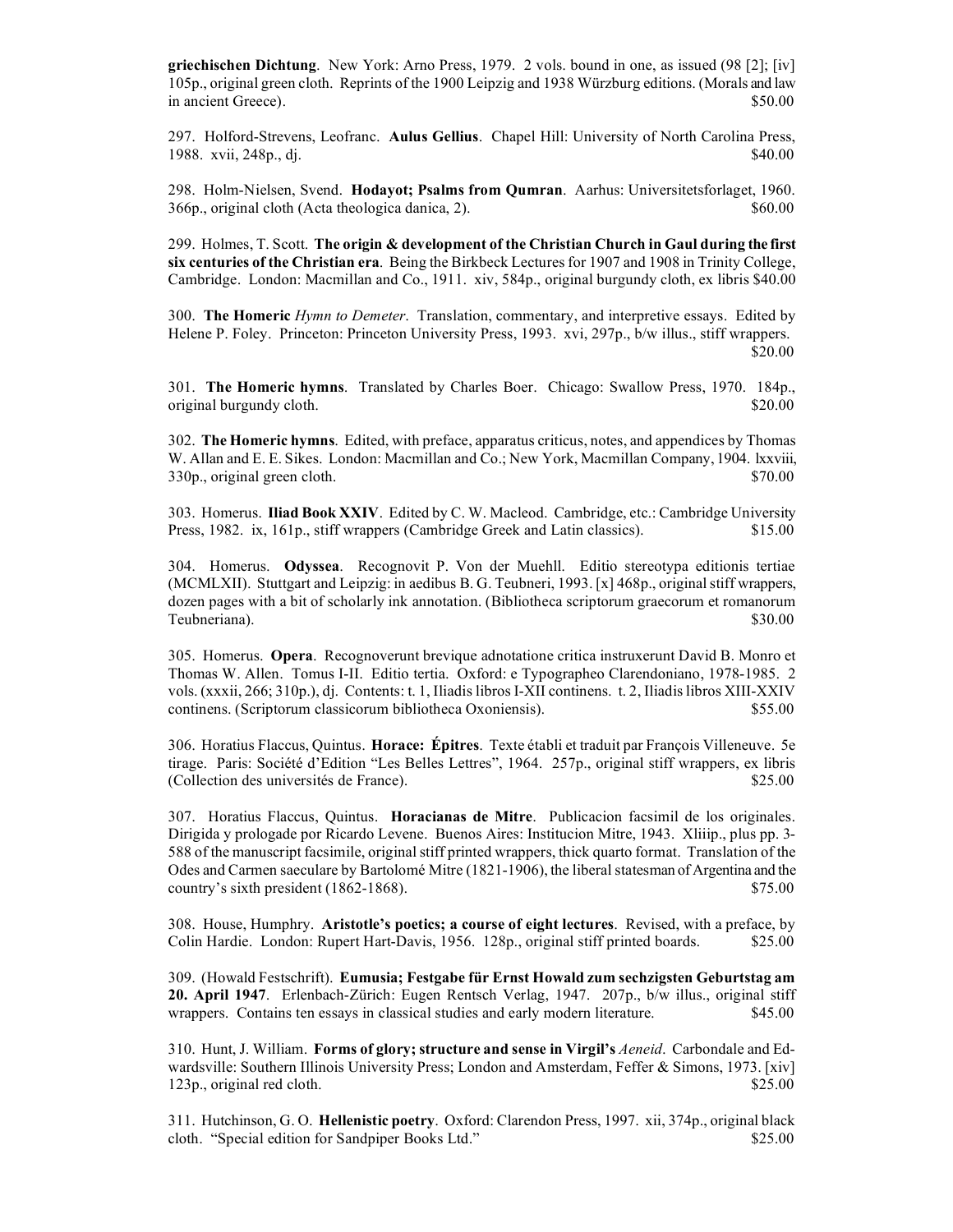312. Huxley, G. L. **Greek epic poetry from Eumelos to Panyassis**. Cambridge: Harvard University Press, 1969. 213p., original cloth. \$35.00

313. Inge, William Ralph. **The philosophy of Plotinus**. The Gifford Lectures at St. Andrews, 1917- 1918. 3d edition. London, etc.: Longmans, Green and Co., 1948. 2 vols. (xx, 270; xii, 254p.), original burgundy cloth (slightly sunfaded).  $$80.00$ 

314. **Inventing ancient culture; historicism, periodization, and the ancient world**. Edited by Mark Golden and Peter Toohey. London and New York: Routledge, 1997. [x] 238p., b/w illus., stiff wrappers. \$25.00

315. Irigoin, Jean. **Tradition et critique des textes grecs**. Paris: Les Belles Lettres, 1997. viii, 304p., original stiff wrappers (Histoire).  $\frac{1}{2}$  \$30.000

316. Isaeus. **Orationes cum aliquot deperditarum fragmentis**. Edidit Carolus Scheibe. Leipzig: in aedibus B. G. Teubneri, 1889. xlix, 167p., original brown cloth, ex libris (Bibliotheca scriptorum graecorum et romanorum Teubneriana).  $$30.00$ 

317. Italie, Gabriel. **Index aeschyleus**. Editio altera correcta et aucta curavit S. L. Radt. Leiden: E. J. Bill, 1964. Xii, 345p., original blue cloth, quarto format. \$175.00

318. Jaeger, Werner. **Aristotle; fundamentals of the history of his development**. Translated with the author's corrections and additions by Richard Robinson. Oxford: Clarendon Press, 1934. [vi] 410p., original brown cloth.  $\$40.00$ 

319. Jaeger, Werner. **Demosthenes; the origin and growth of his policy**. Berkeley: University of California Press, 1938. 273p., original blue cloth (Sather Classical Lectures, 13). \$40.00

320. Jaeger, Werner. **Humanistische Reden und Vorträge**. Berlin and Leipzig: Walter de Gruyter & Co., 1937. [vii] 217p., original cloth, slight foxing on the cloth and endpapers. \$45.00

321. Jaeger, Werner. **Early Christianity and Greek paideia**. Cambridge: Belknap Press of Harvard University Press, 1961. [iv] 154p., original blue cloth, light pencil annotation, ex libris Rudolf Bultmann.  $$50.00$ 

322. Jebb, R. C. **The Attic orators from Antiphon to Isaeus**. London and New York: Macmillan and Co., 1893. 2 vols. (cxxxiii, 312; xv, 482p.), original blue cloth. \$125.00

323. Jebb, R. C. **Bentley**. London: Macmillan and Co., 1909. xi, 229p., original green cloth (English men of letters). \$30.00

324. Jenkyns, Richard. **The legacy of Rome; a new appraisal**. Edited by Richard Jenkyns. Oxford, etc.: Oxford University Press, 1992. xi, 479p., 32 b/w plates, original cloth. \$40.00

325. Jolowicz, H. F. **Roman foundations of modern law**. Oxford: Clarendon Press, 1961. xx, 217p., original burgundy cloth, ex libris.  $$55.00$ 

326. Jonas, Hans. **The gnostic religion; the message of the alien god and the beginnings of Christianity**. 2d edition, revised. Boston: Beacon Press, 1963. xx, 358p., stiff wrappers. \$15.00

327. Jones, H. Stuart**. Select passages from ancient writers illustrative of the history of Greek sculpture**. Edited with a translation and notes by H. Stuart Jones. New enlarged edition with introduction, bibliography and index by Al. N. Oikonomides. Chicago: Argonaut, 1966. xlvii, 265p., original blue cloth, minor stain on the fore-edge.  $$35.00$ 

328. **Josephus**. With an English translation by H. St. J. Thackeray. In nine volumes. London: William Heinemann; Cambridge, Harvard University Press, 1961-1969. 9 vols., original green cloth (three volumes slightly mottled on the lower cloth edges), bit of ink annotation in the first volume (The Loeb classical library). \$135.00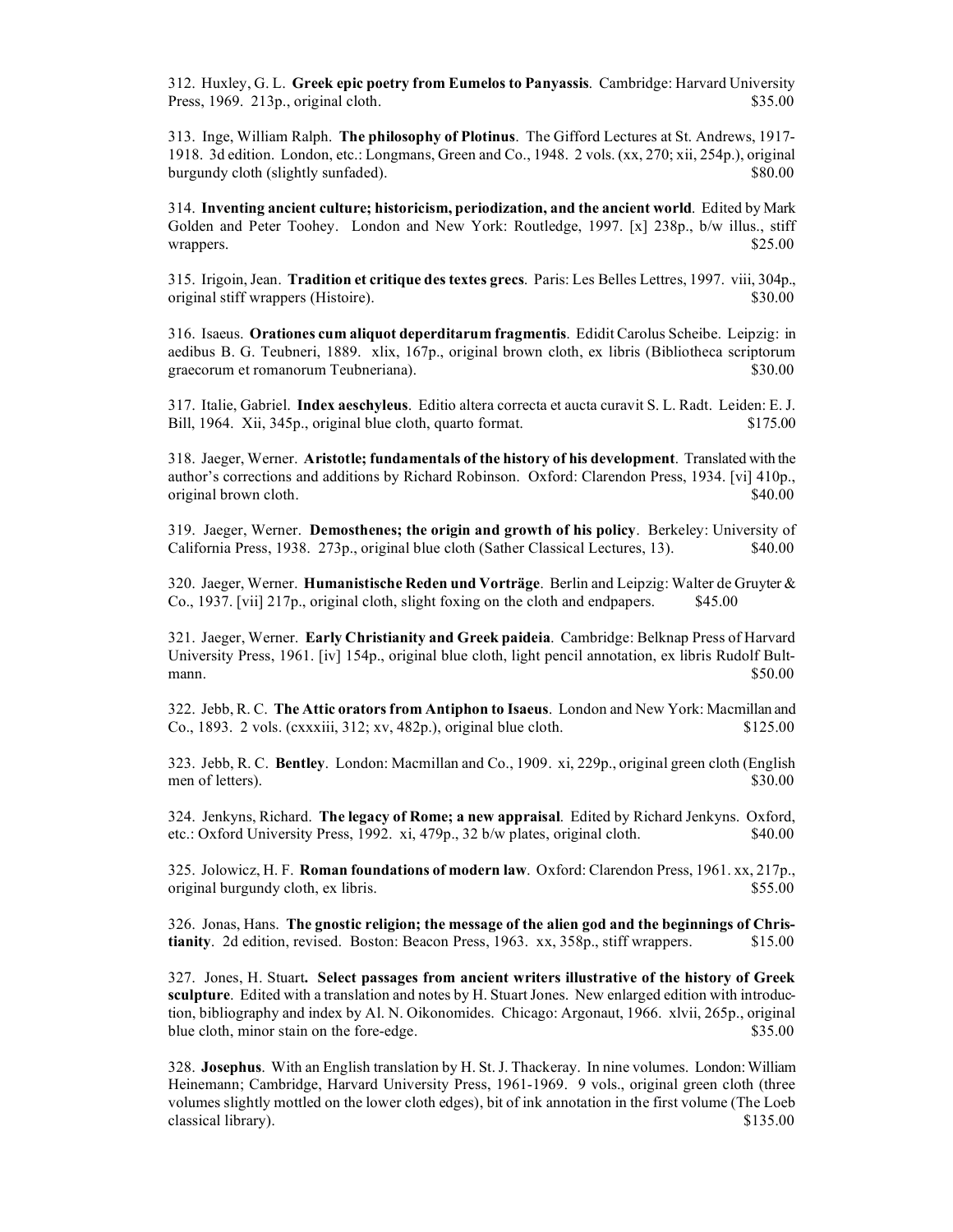329. Jucker, Ines. **Aus der Antikensammlung des Bernischen Historischen Museums**. Bern: Francke Verlag, 1970. 116p., plus 64 b/w plates, original stiff printed wrappers. \$35.00

330. Kamerbeek, J. C. **The plays of Sophocles: Commentaries**. 2d edition. Leiden: E. J. Brill, 1963- 1984. 7 vols., original blue cloth. v. 1, The Ajax. v. 2, The Trachiniae. v. 3, The Antigone. v. 4, The Oedipus tyrannus. v. 5, The Philoctetes. v. 6, The Electra. v. 7, The Oedipus coloneus. \$600.00

331. Keil, Heinrich. **Grammatici latini**. Ex recensione Henrici Keilii. Hildesheim: G. Olms Verlagsbuchhandlung, 1961. 8 volumes complete, original blue cloth. Reprint of the 1855-1870 Leipzig edition. Contents: Bd. 1, Flavii Sospatri Charisii artis grammaticae libri V. Diomedis artis grammaticae libri III. Ex Charisii arte grammatica excerpta. Bd. 2, Prisciani institutionum grammaticarum libri I-XII ex recensione Martini Hertzii. Bd. 3, Prisciani institutionum grammaticarum libri XIII-XVIII ex recensione Martin Hertzii. Prisciani opera minora ex recensione Henrici Keilii. Bd. 4, Probi Donati Servii qui feruntur de arte grammatica libri ex recensione Henrici Keilii. Noatrum Laterculi ex recensione Theodori Mommseni. Bd. 5, Artium scriptores minores: Cledonius, Pompeius, Iulianus excerpta ex commentariis in Donatum, Consentius, Phocas, Eutyches, Augustinus, Palaemon, Asper. De nomine et pronomine. De dubiis nominibus. Macrobii excerpta. Bd. 6, Scriptores artis metricae: Marius Victorinus, Maximus Victorinus, Caesius Bassus, Atiliu Fortunatinaus, Terentianus Maurus, Marius Plotius Sacerdos, Rufinus, Mallius Theodorus. Fragmenta et excerpta metrica. Bd. 7, Scriptores de orthographia: Terentius Scaurus, Velius Longus, Caper, Agroecius, Cassiodorius, Martyrius, Beda, albinus, Audacis excepta, Dosithei ars grammatica, Arusiani Messii exempla elocutionum, Cornelii Frontonis liber de diferentiis, fragmenta grammatica. Index scriptorum. Bd. 8, Supplementum, continens anecdota helvetica, ex recensione Hermanni Hageni. \$850.00

332. (Juvenal). Kelling, Lucil and Albert Suskin. **Index verborum Iuvenalis**. Hildesheim, New York: Georg Olms Verlag, 1977. vii, 139p., original stiff wrappers. Reprint of the 1951 Chapel Hill edition.

\$30.00

333. Kenney, E. J. **The classical text; aspects of editing in the age of the printed book**. Berkeley, etc.: University of California Press, 1974. [xii] 174p., original blue cloth (Sather Classical Lectures, 44). \$30.00

334. Kerényi, Carl. **Dionysos; archetypal image of indestructible life**. Translated from the German by Ralph Manheim. Princeton: Princeton University Press, 1976. xxxvii, 474p., 146 b/w illus., original cloth (Bollingen series,  $65:2$ ).  $$75.00$ 

335. Kerényi, Carl. **Prometheus; archetypal image of human existence**. Translated from the German by Ralph Manheim. New York: Pantheon Books, 1963. xxvi, 152p., 16 b/w plates, original cloth (Bollingen series, 65:1). \$50.00

336. Kerenyi, Carl. **The religion of the Greeks and Romans**. Translated by Christopher Holme. New York: E. P. Dutton & Co., 1962. 303p., 124 b/w illus., original green cloth. \$35.00

337. Kerényi, Carl. **Zeus and Hera; archetypal image of father, husband, and wife**. Translated from the German by Christopher Holme. Princeton: Princeton University Press, 1975. xvii, 211p., original cloth (Bollingen series, 65:5). \$50.00

338. Keuls, Eva C. **The reign of the phallus; sexual politics in ancient Athens**. 1<sup>st</sup> edition. New York, etc.: Harper & Row, 1985. [ix] 452p., 345 b/w illus., dj. \$30.00

339. Kirk, G. S. **The Iliad: a commentary**. Cambridge, etc.: Cambridge University Press, 1985. 2 vols. (xxv, 409; xv, 351p.), stiff wrappers. Contents: v. 1, Books 1-4. v. 2, Books 5-8. \$55.00

340. Kirk, G. S., et al. **The Presocratic philosophers; a critical history with a selection of texts**. 2d edition. Cambridge, etc.: Cambridge University Press, 1983. xiii, 501p., stiff wrappers. \$30.00

341. Kirkwood, G. M. **Early Greek monody; the history of a poetic type**. Ithaca and London: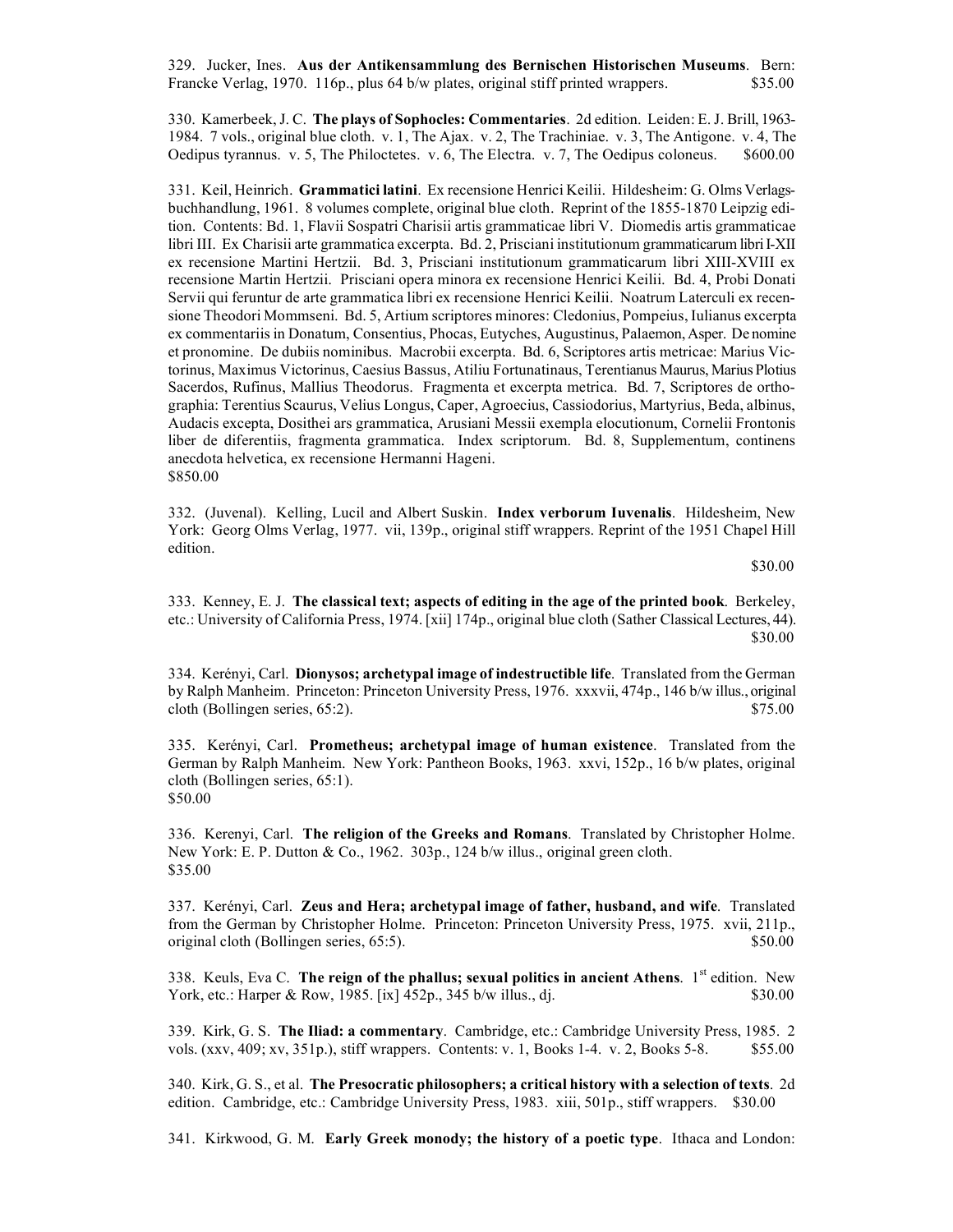Cornell University Press, 1974. xviii, 299p., original burgundy cloth (Cornell studies in classical philology). \$35.00

342. Kitto, H. D. F. **Poiesis; structure and thought**. Berkeley and Los Angeles: University of California Press, 1966. x, 407p., original cloth (Sather Classical Lectures, 36). \$30.00

343. Knapp, Robert C. **Latin inscriptions from central Spain**. Berkeley, etc.: University of California Press, 1992. xviii, 476p., 24 b/w plates, b/w text illus., 2 fiche in the rear pocket, original stiff wrappers (University of California publications: classical studies, 34). \$45.00

344. Knoche, Ulrich. **Roman satire**. Translated by Edwin S. Ramage. Bloomington and London: Indiana University Press, 1975. xi, 243p., original brown cloth. \$35.00

345. Knox, Bernard. **Essays ancient & modern**. Baltimore: Johns Hopkins University Press, 1989.  $xxxv$ ,  $312p$ , stiff wrappers.  $$20.00$ 

346. Koehl, Robert B. **Sarepta III; the imported Bronze and Iron Age wares from area II, X**. The University Museum of the University of Pennsylvania excavations at Sarafand, Lebanon. Beyrouth: Librairie Orientale, 1985. 209p., b/w plates, original stiff printed wrappers, mostly unopened. Added rear cover title in Arabic. (Publications de l'Université Libanaise. Section des Études Archéologiques, 2).  $\$40.00$ 

347. Kühner, Raphael and Bernhard Gerth. **Ausführliche Grammatik der griechischen Sprache**. Bd. 2:1-2: Satzlehre. Darmstadt: Wissenschaftliche Buchgesellschaft, 1966. 2 vols. (xi, 666; xi, 714p.), original brown cloth. Reprint of the 1898-1904 edition. \$125.00

348. Lamb, Walter R. M. **Clio enthroned; a study of prose-form in Thucydides**. Cambridge: University Press, 1914. xv, 319p., original black cloth. \$50.00

349. Lattimore, Richmond. **The poetry of Greek tragedy**. Baltimore: Johns Hopkins Press, 1969 (3d printing). [vii] 157p., original blue cloth.  $\$\,30.00$ 

350. Lauter, Hans. **Die Architektur des Hellenismus**. Darmstadt: Wissenschaftliche Buchgesellschaft, 1986. xii, 329p., plus 80 b/w illus. and 48 b/w plates, original green cloth \$35.00

351. Lechler, Gotthard Victor. **Das apostolische und das nachapostolische Zeitalter mit Rücksicht auf Unterschied und Einheit in Leben und Lehre**. 3e, vollständig neu bearbeitete Auflage. Karlsruhe und Leipzig: Verlag von H. Reuther, 1885. 635p., deckle edges, blue buckram. \$40.00

352. Lehmann, Clayton Miles and Kenneth G. Holum. **The Greek and Latin inscriptions of Caesarea Maritima**. Boston: American Schools of Oriental Research, 2000. xx, 292p., plus 171 b/w plates (with 411 illustrations), original blue cloth, quarto format (The Joint Expedition to Caesarea Maritima excavation reports, 5).  $\qquad$  895.00

353. Leishman, J. B. **Translating Horace; thirty odes translated into the original metres with the Latin text and an introductory and critical essay**. Oxford: Bruno Cassirer, 1956. 185p., original brown cloth.  $$30.00$ 354. Lesky, Albin. **Greek tragic poetry**. Translated by Matthew Dillon. New Haven and London: Yale University Press, 1983. xi, 503p., original blue cloth, quarto format. \$45.00

355. Lewis, Agnes Smith. **Light on the four Gospels from the Sinai palimpsest**. London: Williams & Norgate, 1913. ix, 226p. (plus ads), b/w front., original blue cloth, light foxing.  $$35.00$ 

356. Licht, Hans. **Sexual life in ancient Greece**. London: Abbey Library, 1971(10th impression). xv, 559p., 32 b/w plates, slightly chipped dj.  $$25.00$ 

357. Liddell, Henry George and Robert Scott. **A Greek-English lexicon**. Revised and augmented throughout by Henry Stuart Jones. With a supplement 1968. Oxford: Clarendon Press, 1983-1996. 2 vols. (xlv, 2042, xi, 153p.), including the separately issued 1996 Revised supplement (xxxi, 320p.), original blue cloth, quarto format. \$135.00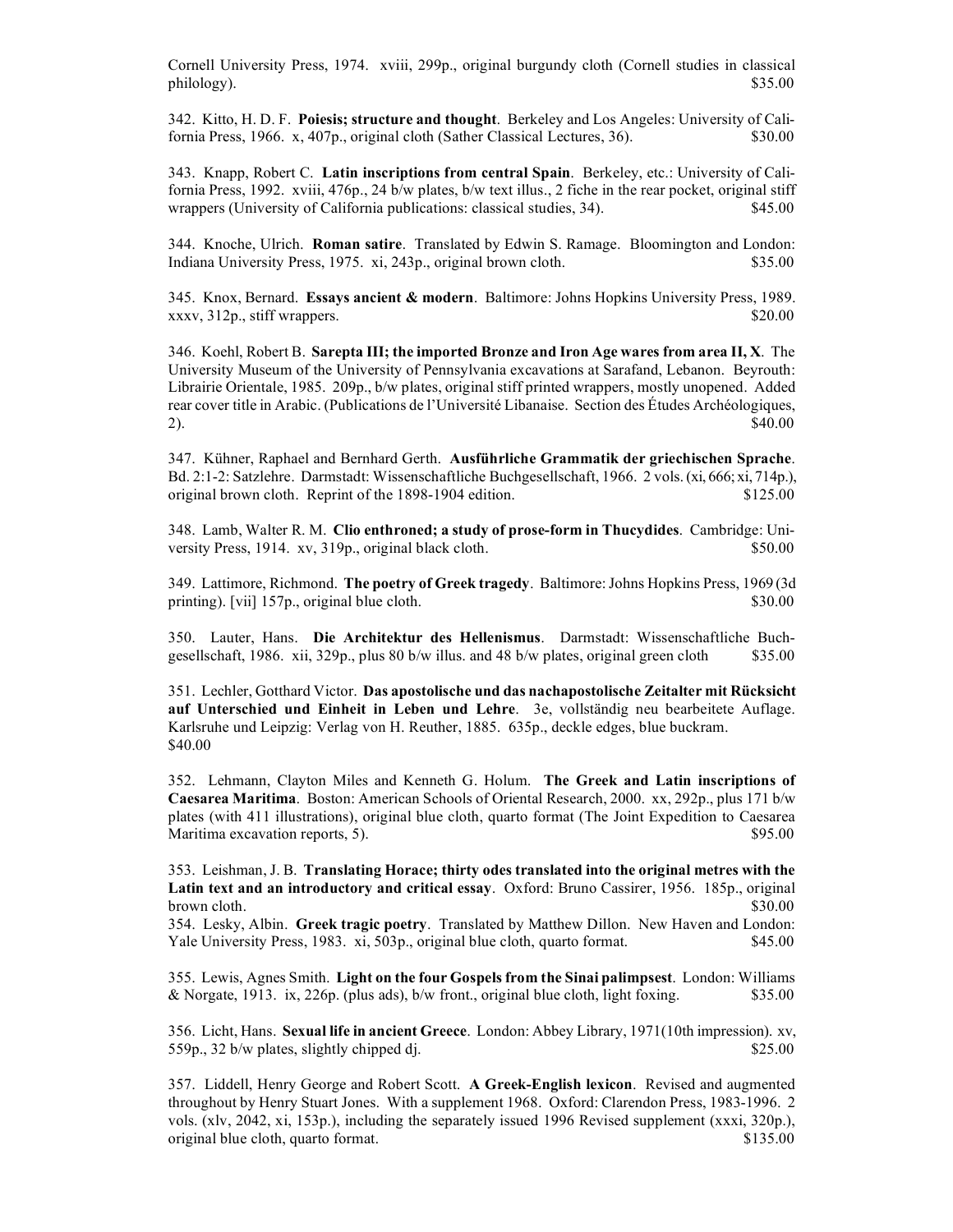358. Linford, Ivan M. **Solon the Athenian**. Berkeley: University of California Press, 1919. vii, 318p., original blue cloth, ex libris (Semicentennial publications of the University of California). \$40.00

359. Livingstone, R. W. **The Greek genius and its meaning to us**. 3d impression. London: Humphrey Milford, Oxford University Press, 1924. 250p., original green cloth. \$35.00

360. Livingstone, R. W. **The mission of Greece; some Greek views of life in the Roman world**. Edited by R. W. Livingstone. Oxford: Clarendon Press, 1928. [xii] 302p., b/w illus., original red cloth. \$35.00

361. Lloyd-Jones, Hugh. **Females of the species; Semonides on women**. With photographs by Don Honeyman of sculpture by Marcelle Quinton. Park Ridge: Noyes Press, 1975. 109p., b/w illus., original brown cloth, quarto format. \$35.00

362. Lloyd-Jones, Hugh. **The justice of Zeus**. Berkeley, etc.: University of California Press, 1971. [xv] 230p., original grey cloth (Sather Classical Lectures, 41). \$35.00

363. Lloyd Jones, Hugh and N. G. Wilson. **Sophoclea; studies on the text of Sophocles**. Oxford: Clarendon Press, 1990. 282p., original blue cloth. \$50.00

364. Lods, Adolphe. **Israël des origines au milieu du VIIIe siècle**. Paris: La Renaissance du Livre, 1930. xvi, 595p., 12 b/w plates, 38 b/w text ililus., 3 maps, original stiff wrappers (Bibliothèque de synthèse historique. L'Évolution de l'humanité). \$25.00

365. Long, A. A. **Hellenistic philosophy: Stoics, Epicureans, sceptics**. 2d edition. London: Duckworth, 1986. [x] 274p., original green cloth. (Classical life and letters). \$35.00

366. Long, A. A. **Language and thought in Sophoces; a study of abstsract nouns and poetic technique**. London: University of London, Athlone Press, 1968. xiv, 186p., original blue cloth (University of London classical studies,  $6$ ).  $$35.00$ 

367. **Longinus on the sublime**. The Greek text edited after the Paris manuscript with introduction, translation, facsimiles and appendices by W. Rhys Roberts. 2d edition. Cambridge: University Press, 1907. [xi] 288p., 2 b/w facsimiles, original cloth. \$55.00

368. **Longinus on the sublime**. Edited with introduction and commentary by D. A. Russell. Oxford: Clarendon Press, 1970. [lviii] 208p., slightly chipped dj. \$30.00

369. L'Orange, H. P. **Art forms and civic life in the late Roman Empire**. Princeton: Princeton University Press,  $1972$ . [v]  $131p$ .,  $67 b/w$  illus., stiff wrappers. \$15.00

370. Lord, Albert Bates. **Epic singers and oral tradition**. Ithaca and London: Cornell University Press, 1991. xii, 262p., stiff wrappers (Myth and poetics). \$20.00

371. Lord, George deF. **Homeric renaissance; the Odyssey of George Chapman**. London: Chatto & Windus,  $1956. 224p$ , b/w front., original cloth.  $$30.00$ 372. Lowry, J. M. P. **The logical principles of Proclus' ΣΤΟIΧΕIΣIΣ ΘΕΟΛΟΓIΚΗ as systematic ground of the cosmos**. Amsterdam: Rodopi, 1980. [viii] 118p., original stiff wrappers (Elementa; Schriften zur Philosophie und ihrer Problemgeschichte, 13). \$35.00

373. **Lucan's civil war**. Translated into English verse by P. F. Widdows. Bloomington and Indianapolis: Indiana University Press, 1988. xxv, 294p., maps, original grey cloth. \$25.00

374. Lucanus, Marcus Annaeus. **Belli civilis libri decem**. Editorum in usum edidit A. E. Housman. Oxford: Apud Basilium Blackwell, 1950. [xxxvi] 342p., original blue cloth, slight foxing on the edges. \$50.00

375. Luce, Edmund. **Helps to Latin translation at sight**. 2d edition. Eton: Eton College; London, Spottiswoode  $\&$  Co., 1908. [xxiii] 368p., original burgundy cloth (lightly sunfaded on the spine and upper front cover), ex libris. \$25.00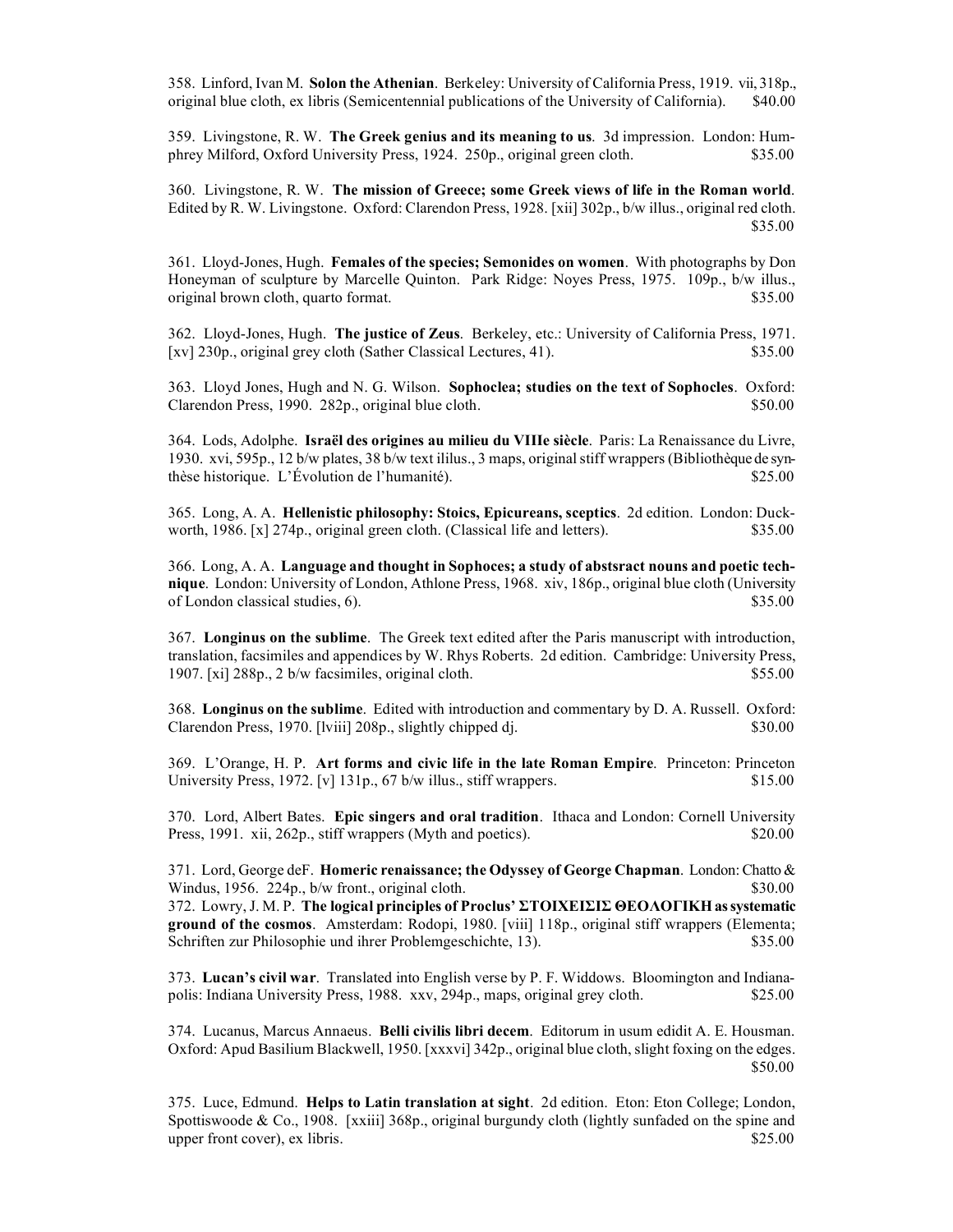376. Luce, T. J. **Livy; the composition of his history**. Princeton: Princeton University Press, 1977. xxvii, 322p., original brown cloth, lightly foxed on the edges. \$35.00

377. **Lucian: seventy dialogues**. Introduction and commentary by Harry L. Levy. Norman: University of Oklahoma Press in co-operation with the American Philological Association, 1976. xxv, 316p., original burgundy cloth (The American Philological Assocation series of classical texts). \$25.00

378. Lucianus. **Vera historia;** \_**Αληθης 'Iστoρια**. Edited with introduction and notes by C. S. Jerram. Illustrations by Thom Kapheim. Wauconda, IL: Bolchazy-Carducci Publishers, 1990. xxiii, 78 [1]p., original stiff printed wrappers. \$15.00

379. Lucretius Carus, Titus. **De rerum natura libri sex**. Edited with introduction and commentary by William Ellery Leonard, Stanley Barney Smith. Madison: University of Wisconsin Press, 1942. ix, 886p., b/w facsimiles, original cloth.  $$55.00$ 

380. Lütcke, Karl-Heinrich. **"Auctoritas" bei Augustin, mit einer Einleitung zur römischen Vorgeschichte des Begriffs**. Stuttgart, etc.: W. Kohlhammer Verlag, 1968. 223p., original stiff wrappers (Tübingen Beiträge zur Altertumswissenschaft, 44). \$20.00

381. Luschnig, C. A. E. **An introduction to ancient Greek; a literary approach**. New York: Charles Scribner's Sons, 1975. [ix] 406p., original stiff wrappers, slightly foxing on the edges, quarto format. \$30.00

382. **Lyrica graeca selecta**. Edidit brevique adnotatione critica instruxit D. L. Page. Oxford: e Typographeo Clarendoniano, 1988. vii, 268p., dj (Scriptorum classicorum bibliotheca Oxooniensis).

\$25.00

383. Lysias. **Orationes**. Recensuit Theodorus Thalheim. Editio minor. Leipzig: in aedibus B. G. Teubneri, 1901. xx, 268p., original brown cloth, ex libris (Bibliotheca scriptorum graecorum et romanorum Teubneriana). \$30.00

384. Lysias. **Select orations of Lysias**. Edited by James Morris Whiton. Boston: Ginn & Company, 1898. [vii] 150 [1]p., original brown cloth. \$20.00

385. Maas, Paul. **Textual criticism**. Translated from the German by Barbara Flower. Oxford: Clarendon Press, 1967. [vii] 59p., original blue cloth, light foxing on the edges. \$25.00

386. Maccoby, Hyam. **Judas Iscariot and the myth of Jewish evil**. 1<sup>st</sup> American edition. New York, etc.: Free Press, etc.,  $1992.$  ix,  $213p$ ,  $b/w$  illus., di.  $$25.00$ 

387. McDermott, Emily A. **Euripides'** *Medea*; **the incarnation of disorder**. University Park and London: Pennsylvania State Univiersity Press, 1989. ix, 156p., slightly sunfaded dj.  $\qquad$  \$30.00 388. Mackail, J. W. **Select epigrams from the Greek anthology**. Edited with revised text translation, introduction and notes by J. W. Mackail. 3d edition revised. London, etc.: Longmans, Green, and Co., 1911. xiii, 433p., original green cloth. \$45.00

389. McLeish, Kenneth. **The theatre of Aristophanes**. New York: Taplinger Publishing Company, 1980. 192p., b/w text figures, original cloth. \$30.00

390. Mallowan, Max and Leri Glynne Davies. **Ivories in Assyrian style; commentary, catalogue and plates**. London: British School of Archaeology in Iraq, 1970. v, 60p., plus 41 full-page b/w plates depicting 204 specimens, dj, large quart format (Ivories from Nimrud (1949-1963), 2). \$80.00

391. Mallowan, Max. **The Nimrud ivories**. London: British Museum Publications, 1978. 63p., colored front., 69 b/w illus., original stiff printed wrappers. \$15.00

392. Marcovich, Miroslav. **Studies in Graeco-Roman religions and gnosticism**. Leiden, etc.: E. J. Brill, 1988. ix, 195p., original stiff wrappers (Studies in Greek and Roman religion, 4). \$50.00

393. Marcus Aurelius, Emperor. **ΤΑ ΕIΣ ΕΑΥΤΟΝ; the Meditations of the Emperor Marcus An-**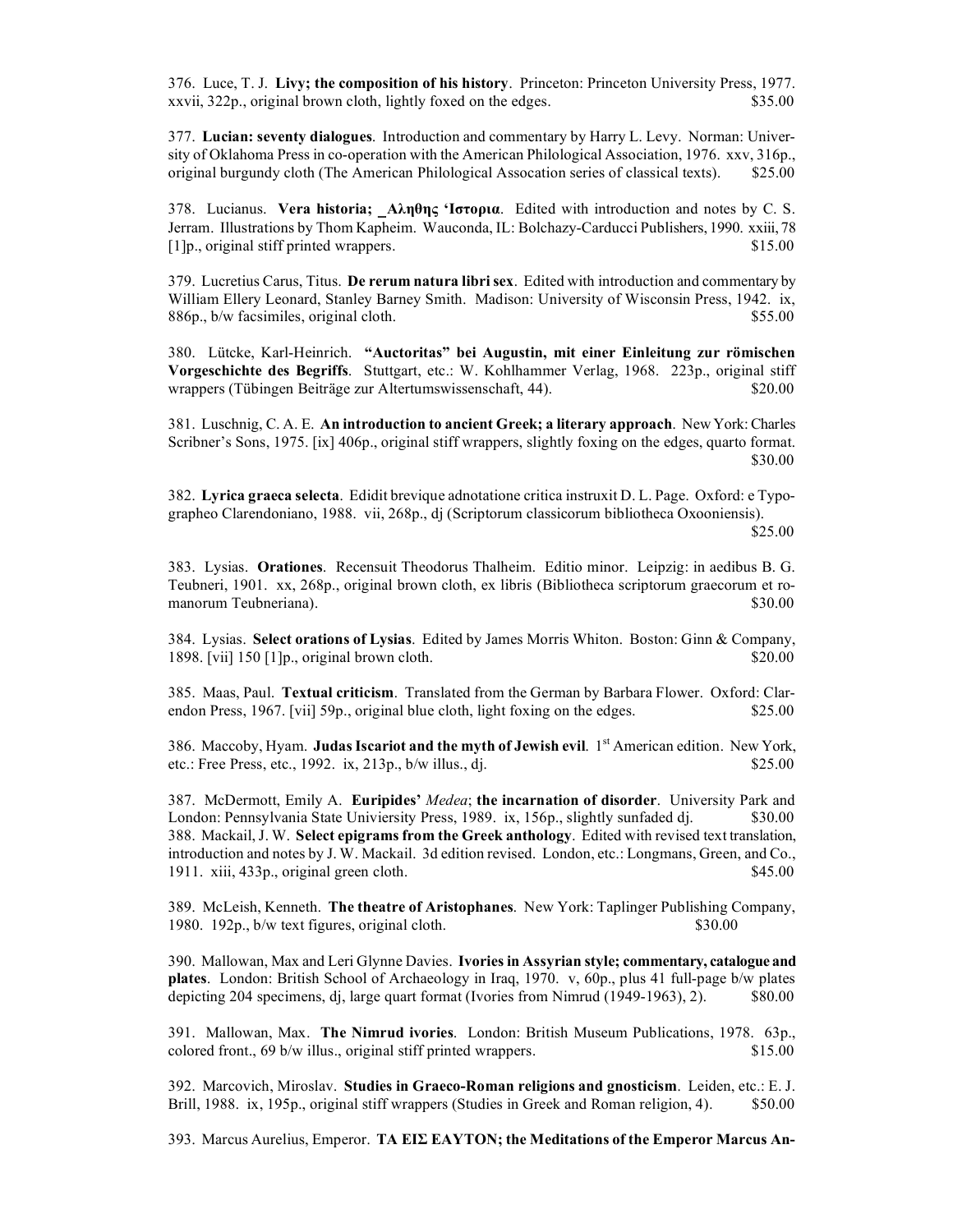**toninus**. Edited with translation and commentary by A. S. L. Farquharson. Oxford: Clarendon Press, 1944. 2 vols. ([lxxxiv] 955p.), one b/w facsimile, original burgundy cloth. \$125.00

394. Marinatos, Spyridon. **Crete and Mycenae**. Photographs by Max Hirmer. New York: Harry N. Abrams, 1960. 177p., plus 43 tipped-in colored plates, and 236 b/w plates, b/w text figures, original cloth, large quarto format.  $$60.00$ 

395. Marinone, N. and F. Guala. **Complete handbook of Greek verbs**. Cambridge: Schoenhof's Foreign Books; Milano, Casa Editrice Principato, 1988. [v] 352 [1]p., stiff wrappers. \$25.00

396. Marks, Emerson R. **Relativist & absolutist; the early Neoclassical debate in England**. New Brunswick: Rutgers University Press, 1955. [xv] 171p., original blue cloth. \$35.00

397. Martialis, Marcus Valerius. **Martial: the twelve books of epigrams**. Translated by J. A. Pott and F. A. Wright. With an introduction by the latter. London: George Routledge & Sons; New York, E. P. Dutton & Co., 1924. xiv, 401 [1]p., original cloth. (Broadway translations).  $$35.00$ 

398. Massaux, Édouard. **Influence de l'Évangile de Saint Matthieu sur la littérature chrétienne avant Saint Irénée**. Louvain: Publications Universitaires de Louvain; Gembloux, J. Duculot, 1950. xvii, 730p., original stiff wrappers bound in burgundy buckram, ex libris (Universitas Catholica Lovaniensis. Dissertationes ad gradum magistri in Facultate Theologica vel in Facultate Iuris Canonici consequendum conscriptae. Serie II, t. 42). \$50.00

399. Mastronarde, Donald J. **Introduction to Attic Greek**. Berkeley, etc.: University of California Press, 1993. ix, 425p., front. map, original stiff wrappers. \$25.00

400. Mattei, Jean-François. **Pythagore et le pythagoriciens**. Paris: Presses Universitaires de France, 1993. 127 [1]p., original stiff wrappers (Que sais-je?, 2732). \$20.00

401. Mazzolani, Lidia Storoni. **L'Idea di città nel mondo romano**. Milano, Napoli: Riccardo Ricciar-di Editore, 1967. [xi] 230 [x]p., original stiff wrappers. \$35.00

402. Mazzolani, Lidia Storoni. **The idea of the city in Roman thought from walled city to spiritual commonwealth**. Translated from the Italian by S. O'Donnell, with a foreword by Michael Grant. London, etc.: Hollis, & Carter, 1970. 288p., dj.  $$35.00$ 

403. Megally, Mounir. **Considérations sur les variations et la transformation des formes hiératiques du Papyrus E. 3226 du Louvre**. Cairo: Publications de l'Institut Français d'Archéologie Orientale du Caire, 1971. xxx, 64p., plus 52 b/w plates with facing blanks, stiff library boards, ex libris, quarto format (Bibliothèque d'étude, 49). \$40.00

404. **Megilloth midbar Yehuda; the scrolls from the Judean Desert**. Edited with vocalization, introduction, notes and concordance by A. M. Habermann. Tel-Aviv: Macbaroth Lesifruth Publishing House, 1959. 213, 175, xvi p., b/w illus. (including some facsimiles), map, thick quarto format, dj. Includes English foreword and introduction, and added t.p. and most of the text in Hebrew. \$100.00

405. Meier-Graefe, Julius. **Pyramid and temple**. Translated by Roger Hinks. New York: Macaulay Company, 1930. 361p., b/w illus., original cloth. \$35.00

406. Menander. **The Dyskolos of Menander**. Edited by E. W. Handley. Cambridge: Harvard Univer $s$  sity Press, 1965. x, 323p., original cloth.  $$50.00$ 

407. Menander. **Ménandre. Tome I:2: Le Dyscolos**. Texte établi et traduit par Jean-Marie Jacques. Paris: Société d'Edition "Les Belles Lettres", 1963. 123 [2]p., original stiff wrappers, mostly unopened (Collection des universités de France). \$20.00

408. Menander. **Menandri quatuor fabularum herois disceptantium circumtonsae samiae fragmenta nuper reperta**. Post Gustavum Lefeburium cum prolegomenis et commentariis iterum edidit J. Van Leeuwen. Leiden: apud A. W. Sijthoff, 1908. viii, 178 [1]p., half-cloth with marbled boards.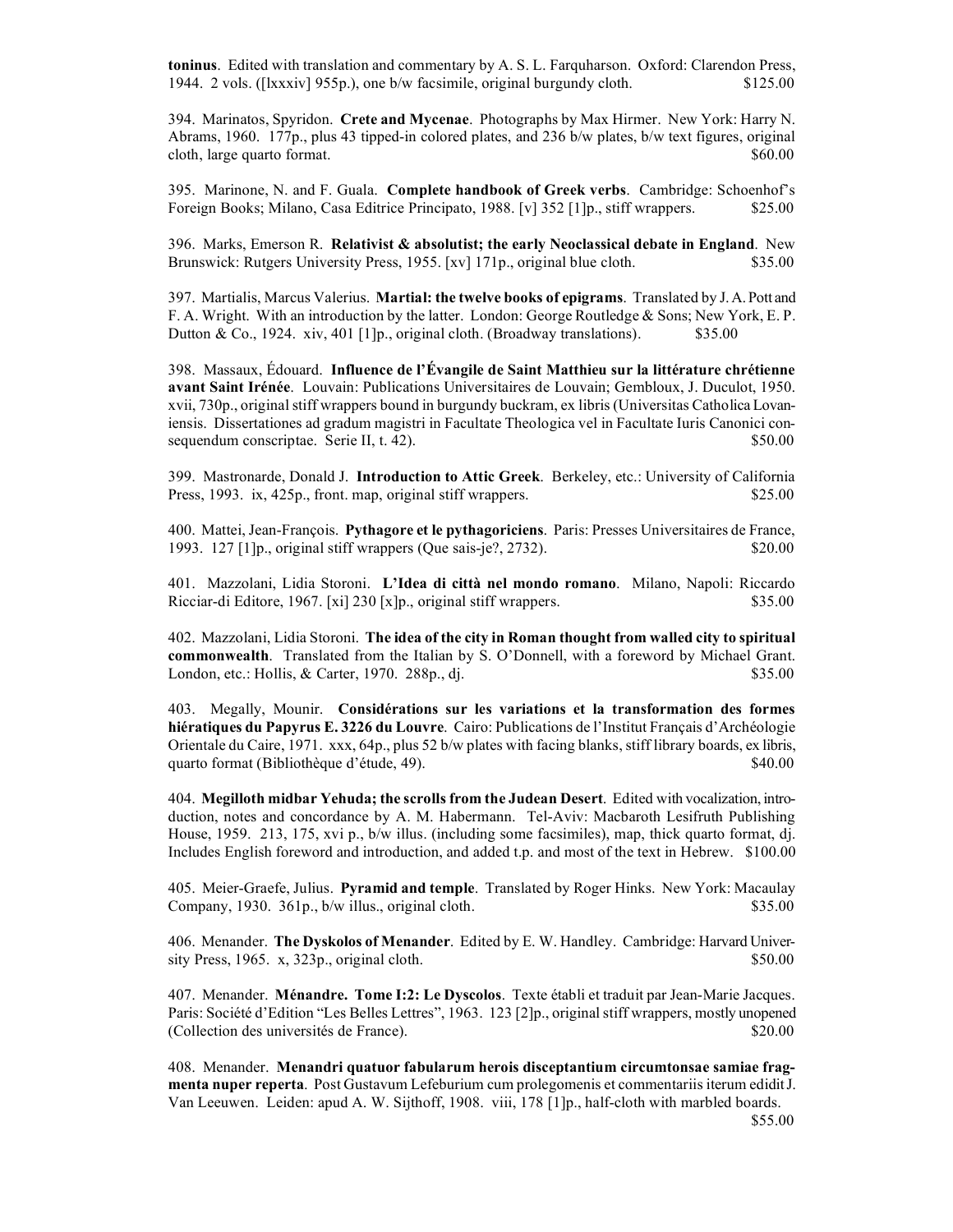409. Mendell, Clarence W. **Latin poetry; the new poets & the Augustans**. New Haven and London: Yale University Press, 1965. [ix] 258p., original grey cloth, slight foxing on the edges. \$25.00

410. Mendell, Clarence W. **Our Seneca**. Hamden: Archon Books, 1968. [ix] 285p., original cloth. Reprint of the 1941 New Haven edition. \$30.00

411. Merry, W. W. **Selected fragments of Roman poetry from the earliest times of the Republic to the Augustan age**. Edited, with introduction and notes. Oxford: Clarendon Press, 1891. viii, 258  $[2]p$ , original burgundy cloth (lightly faded on the spine).  $$35.00$ 

412. Meyer, Eduard. **Caesars Monarchie und das Principat des Pompejus; innere Geschichte Roms von 66 bis 44 v. Chr**. 3e Auflage. Stuttgart und Berlin: J. G. Cotta'sche Buchhandlung Nachfolger, 1922. xii, 632p., original half-cloth with marbled boards. \$65.00

413. Michell, H. **Sparta; Τo κρυπτov της πoλιτειας τωv Λακεδαιµovιωv**. Westport: Green-wood Press, 1985. [x] 348p., original blue cloth. Reprint of the 1952 Cambridge edition. \$35.00

414. Milligan, George. **Selections from the Greek papyri**. Edited with translations and notes. Cambridge: University Press, 1927. [xxxiv] 152p., b/w front., original brown cloth. \$40.00

415. Misch, Georg. **A history of autobiography in antiquity**. Westport: Greenwood Press, 1973. 2 vols. (xii, 706p.), original blue cloth. Reprint of the 1950 London edition. (International library of sociology and social reconstruction).  $$65.00$ 

416. Monro, D. B. **A grammar of the Homeric dialect**. 2d edition, revised and enlarged. Philadelphia: William H. Allen, 1992. xxiv, 436p., original blue cloth. Reprint of the 1891 Oxford edition. \$40.00

417. Moore, Frank Gardner. **The Roman's world**. New York: Columbia University Press, 1936. xiii, 502p., b/w illus., original burgundy cloth. \$30.00

418. Moore, John A. **Sophocles and ARETÉ**. Cambridge: Harvard University Press, 1938. xii, 78p., original burgundy cloth. \$25.00

419. More, Paul Elmer. **Platonism**. Princeton: Princeton University Press; London, Humphrey Milford, Oxford University Press, 1917. xi, 307p., original brown cloth, newspaper photo of the author affixed inside rear cover. (The Louis Clark Vanuxem Foundation Lectures for 1917-1918). \$35.00

420. Moschus and Bion. **Last flowers**. A translation of Moschus and Bion, by Henry Harmon Chamberlin. Cambridge: Harvard University Press, 1937. xv, 81p., original green cloth. \$30.00

421. Müller, Armin. **Theorie, Kritik oder Bildung? Abriß der Geschichte der antiken Philosophie von Thales bis Cicero**. Darmstadt: Wissenschaftliche Buchgesellschaft, 1975. viii, 134p., original stiff printed wrappers (Impulse der Forschung, 19). \$20.00

422. Murray, Gilbert. **Aristophanes; a study**. New York: Oxford University Press, 1933. xi, 268p., original green cloth.  $$45.00$ 

423. Murray, Gilbert. **Five stages of Greek religion**. Studies based on a course of lectures delivered in April 1912 at Columbia University. Oxford: Clarendon Press, 1930. 276p., original green cloth. \$40.00

424. Murray, Gilbert. **Religio grammatici; the religion of a man of letters**. Boston and New York: Houghton Mifflin Company, 1918. 49p., original blue cloth, slight foxing on the top-edge. \$25.00

425. Murray, Gilbert. **The rise of the Greek epic**. Being a course of lectures delivered at Harvard University. Oxford: Clarendon Press, 1907. xi, 283p., original green cloth. \$40.00

426. Murray, Gilbert. **The Stoic philosophy**. Conway Memorial Lecture delivered at South Place Institute on March 16, 1915. New York and London: G. P. Putnam's Sons, 1915. 74p., original cloth. \$20.00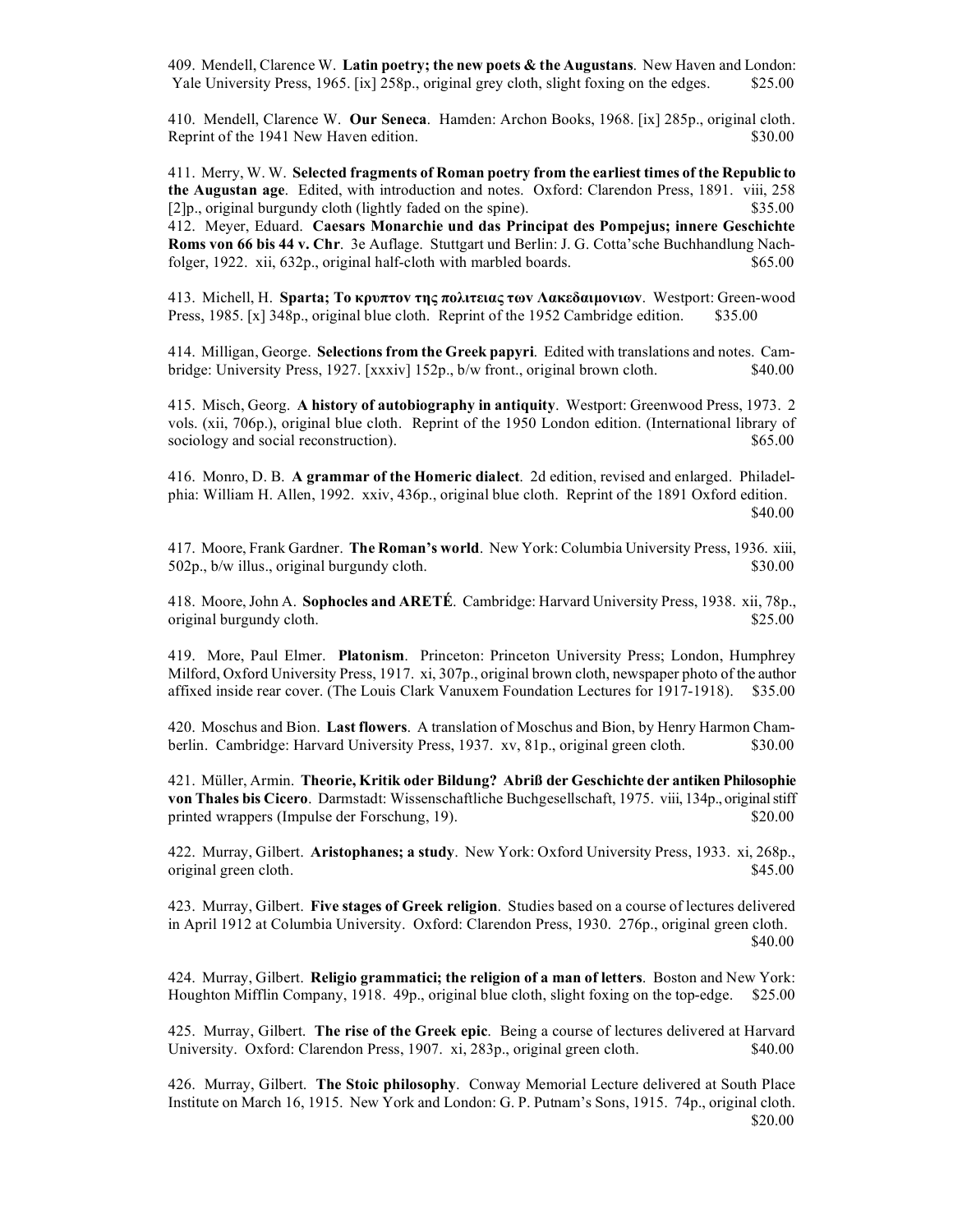427. Myres, John L. **Herodotus, father of history**. Oxford: Clarendon Press, 1953. [viii] 315p., original green cloth. \$40.00

428. Nadig, Peter. **Ardet ambitus; Untersuchungen zum Phänomen der Wahlbestechungen in der römischen Republik**. Frankfurt am Main, etc.: Peter Lang, 1997. x, 250p., original stiff wrappers (Prismata; Beiträge zur Altertumswissenschaft, 6). \$30.00

429. Nagler, Michael N. **Spontaneity and tradition; a study in the oral art of Homer**. Berkeley, etc.: University of California Press, 1974. xxv, 236p., 2 b/w plates, original cloth. \$35.00

430. Namatianus, Rutilius Claudius. **De reditu suo libri duo; the home-coming of Rutilius Claudius Namatianus from Rome to Gaul in the year 416 A.D.** Edited, with introduction and notes, critical and explanatory, by Charles Haines Keene, and translated into English verse by George F. Savage-Armstrong. London: George Bell & Sons, 1907. 236p., b/w front., original burgundy cloth, half-dozen pages with a slight bit of ink annotation. \$55.00

431. Nap, J. M. **Die römische Republik um das J. 225 v. Chr.; ihre damalige Politik, Gesetze und Legenden**. Leiden: A. W. Sijthoff's Uitgeversmaatschappij, 1935. xvi, 457p., original green cloth. \$40.00

432. Naylor, H. Darnley. **Latin and English idiom; an object lession from Livy's preface**. Cambridge: University Press, 1909. viii, 72p., original cloth (both panels mottled), author's signed presentation copy. \$25.00

433. Nazari, Oreste. **Dialetto omerico; grammatica e vocabolario (ristampa)**. Torino: Loescher Editore, 1971. [viii] 312p., original stiff wrappers.  $$35.00$ 

434. Nestle, Wilhelm. **Griechische Weltanschauung in ihrer Bedeutung für die Gegenwart; Vorträge und Abhandlungen**. Aalen: Scientia Verlag, 1969. 459p., original black cloth. Reprint of the 1946 Stuttgart edition. \$50.00

435. Nestle, Wilhelm. **Vom Mythos zum Logos; die Selbstentfaltung des griechischen Denkens von Homer bis auf die Sophistik und Sokrates**. Aalen: Scientia Verlag, 1966. viii, 580p., original black cloth. Reprint of the 1942 Stuttgart second edition. \$75.00

436. Neusner, Jacob. **Eliezer ben Hyrcanus; the tradition and the man**. Leiden: E. J. Brill, 1973. 2 vols. ([xviii] 500; [xii] 528p.), original red cloth. Contents: v. 1, The tradition. v. 2, Analysis of the tradition; the man. (Studies in Judaism in late antiquity from the first to the seventh century, 3-4).

437. Nilsson, Martin Persson. **Greek piety**. Translated from the Swedish by Herbert Jennings Rose. Oxford: Clarendon Press, 1948. [viii] 200p., original green cloth. \$40.00

438. Nisbet, R. G. M. and Margaret Hubbard. **A commentary on Horace: Odes. Book 1**. Oxford: Clarendon Press, 1970. lviii, 440p., original burgundy cloth. \$55.00

439. Nock, A. D. **Conversion; the old and the new in religion from Alexander the Great to Augustine of Hippo**. Oxford: Clarendon Press, 1952. xii, 309p., original brown cloth, lightly foxed. \$35.00

440. Norden, Eduard. **Die antike Kunstprosa vom VI. Jahrhundert v. Chr. bis in die Zeit der Renaissnace**. 5e unveränderte Auflage. Stuttgart: B. G. Teubner, 1959. 2 vols. (xx, 450, 22; [451]-968, 20p.), original blue cloth. \$125.00

441. Norden, Eduard. **P. Vergilius Maro: Aeneis Buch VI**. 2e, unveränderte Auflage. Darmstadt: Wissenschaftliche Buchgesellschaft, 1976. [xi] 485p., original blue cloth. Includes the massive commentary by Norden.  $\degree$ 

442. Norwood, Gilbert. **Pindar**. Berkeley, etc.: University of California Press, 1974 (3d printing). [ix] 302p., original blue cloth (Sather Classical Lectures, 19). \$35.00

 <sup>\$165.00</sup>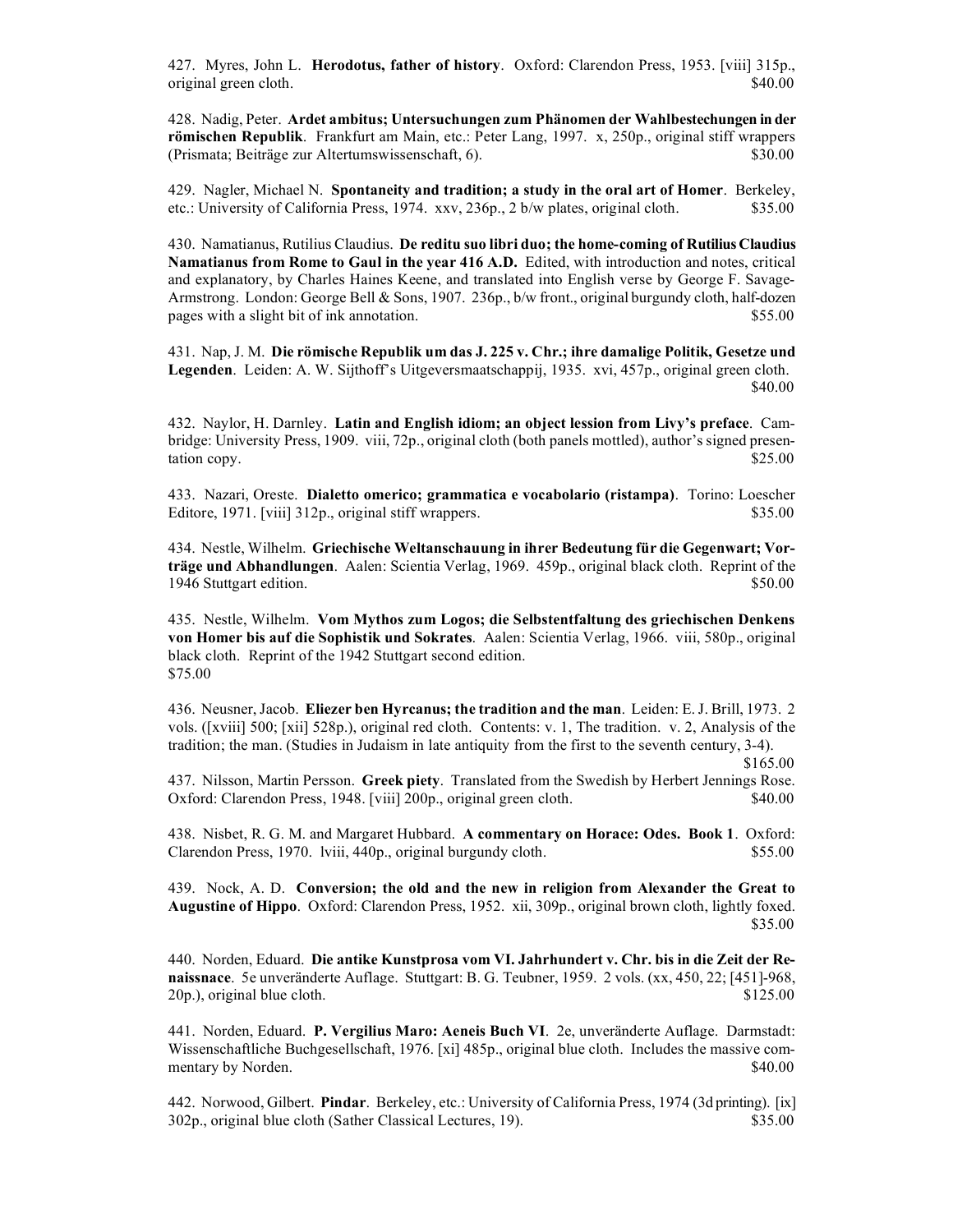443. **Österreichische Geschichte 15 v. Chr.-378 n.Chr**. Herausgegeben von Herwig Wolfram. *Am Rande des Reiches; die Römer in Österreich*. Von Verena Gassner, Sonja Jilek, Sabine Ladstätter. Wien: Ueberreuter, 2003. 488p., colored and b/w illus., original stiff printed boards. \$55.00

444. Ogilvie, R. M. **Latin and Greek; a history of the influence of the classics on English life from 1600 to 1918**. Hamden: Archon Books, 1969. xiv, 189p., original blue cloth. \$30.00

445. Ollier, François. **Le mirage spartiate; étude sur l'idéalisation de Sparte dans l'antiquité grecque de l'origine jusu'aux Cyniques**. New York: Arno Press, 1973. 2 vols. in one (ii, 447; 220p.), original blue cloth. Reprint of the 1933 and 1934 editions. The second part is Ollier's continuartion: **Le mirage spartiate; étude sur l'idéalisation de Sparte grecque du début de l'école cynique jusqu'à la fin de la cité**. (Greek history).  $$60.00$ 

446. Onians, Richard Broxton. **The origins of European thought about the body, the mind, the soul, the world, time, and fate. New interpretations of Greek, Roman and kindred evidence, also of some basic Jewish and Christian beliefs**. Cambridge: University Press, 1954. xviii, 583p., b/w illus., original blue cloth. \$50.00

447. Opsomer, Carmélia. **Index de la pharmacopée du Ier au Xe siècle**. Hildesheim, et al.: Olms-Weidmann, 1989. 2 vols. (lxxviii, 824p.), original blue cloth (Alpha-Omega. Reihe A: Lexika, Indizes, Konkordnzen zur klassischen Philologie, 105). \$150.00

448. **The orations of Demosthenes and Aeschines on the crown**. With introductory essays and notes by George Augustus Simcox and William Henry Simcox. Oxford: Clarendon Press, 1872. cxxxiii, 266p., original brown cloth.  $$55.00$ 

449. Ovidius Naso, Publius. **Die Fasten**. Herausgegeben, übersetzt und kommentiert von Franz Bömer. Heidelberg: Carl Winter Universitätsverlag, 1957-1958. 2 vols. (299 [2]; 427p.), original blue cloth. Contents: Bd. 1, Einleitung, Text und Übersetzung. Bd. 2, Kommentar. (Wissenschaftliche Kommentare zu lateinischen und griechischen Schriftstellern). \$125.00

450. **The Oxford book of Greek verse**. Chosen by Gilbert Murray, et al. With corrections. Oxford: Clarendon Press, 1942. xlviii, 607 [1]p., original blue cloth. \$35.00

451. **The Oxford book of Greek verse in translation**. Edited by T. F. Higham and C. M. Bowra. Oxford: Clarendon Press, 1938. cxii, 781p., t.e.g., original blue cloth. \$35.00

452. **The Oxford classical dictionary**. 3d edition. Edited by Simon Hornblower and Antony Spawforth. Oxford, New York: Oxford University Press, 1996. [lv] 1640p., dj, quarto format. \$60.00 453. **The Oxford companion to classical civilization**. Edited by Simon Hornblower and Antony Spawforth. Oxford, Newe York: Oxford University Press, 1998. [xxv] 793 [12]p., colored and b/w illus., maps, dj, quarto format. \$45.00

454. **The Oxford dictionary of classical myth and religion**. Edited by Simon Price and Emily Kearns. Oxford: Oxford University Press, 2003. xl, 599p., dj.  $$40.00$ 

455. **The Oxyrhynchus papyri**. Volume XXXVIII. Edited with translations and notes by Gerald M. Browne, et al. London: Published for the British Academy by the Egypt Exploration Society, 1971. xv, 123p., plus 8 b/w plates, original half-cloth with stiff boards, quarto format (Graeco-Roman memoirs,  $54$ ).  $$35.00$ 

456. **The Oxyrhynchus papyri**. Volume XLV. Edited with translations and notes by A. K. Bowman, et al. London: Published for the British Academy by the Egypt Exploration Society, 1977. xvii, 173p., plus 8 b/w plates, original half-cloth with stiff boards, quarto format (Graeco-Roman memoirs, 63). \$35.00

457. Page, Denys. **Folktales in Homer's** *Odyssey*. Cambridge: Harvard University Press, 1973. 141p., b/w text figures, original cloth (The Carl Newell Jackson Lectures 1972). \$30.00

458. Pallottino, Massimo. **Art of the Etruscans**. Photographs by Martin Dräyer and Martin Hurlimann. Text by Massimo Pallottino. Notes by H. and I. Jucker. New York: Vanguard Press, 1955.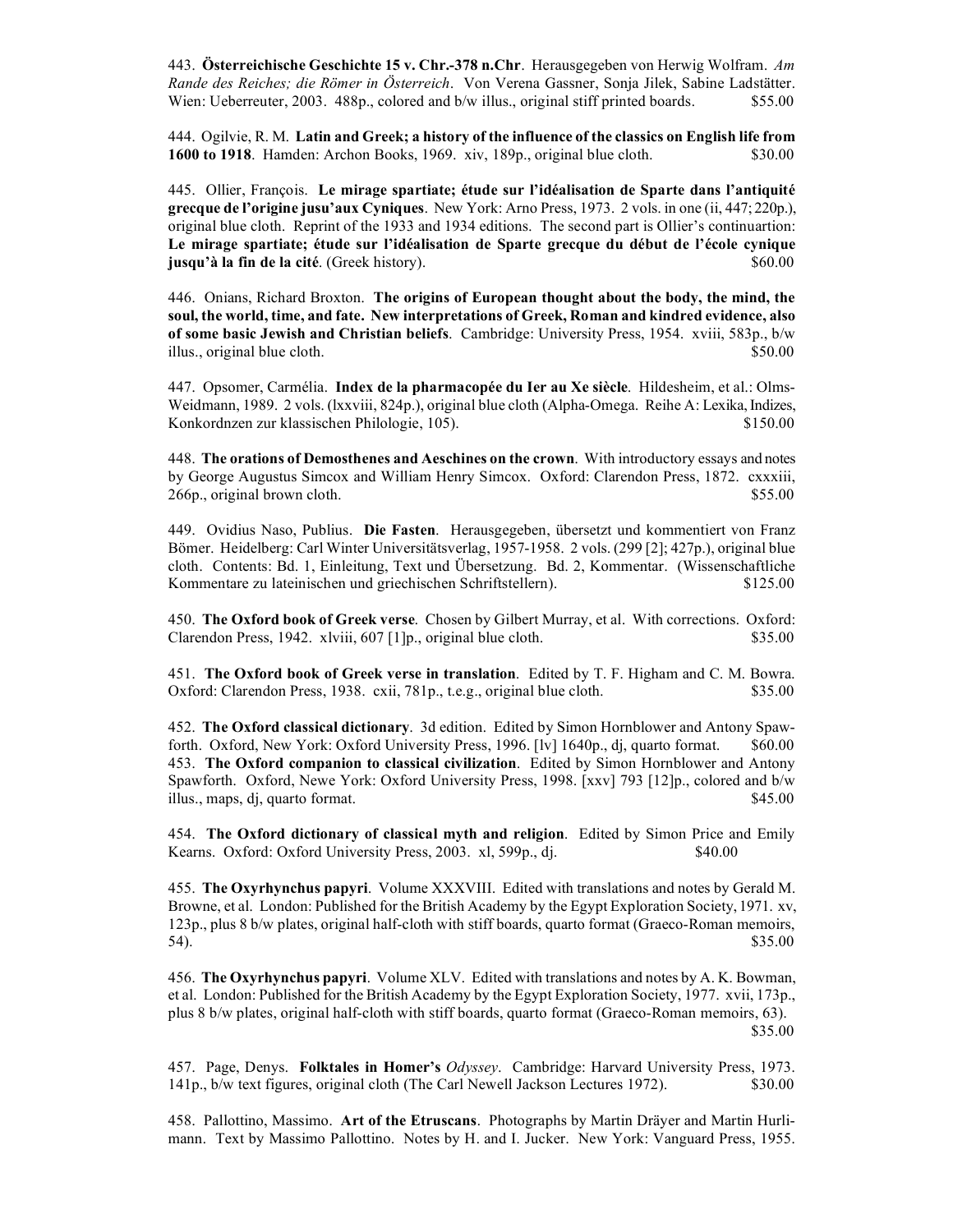459. Palmer, Leonard R. **The Greek language**. London, Boston: Faber and Faber, 1980. xii, 355p., original blue cloth (The great languages). \$30.00

460. Palmer, L. R. **The Latin language**. London: Faber and Faber, 1968 (6<sup>th</sup> impression). [ix] 372p.), map, original cloth (The great languages). \$30.00

461. Parry, Milman. **The making of Homeric verse; the collected papers of Milman Parry**. Edited by Adam Parry. New York, Oxford: Oxford University Press, 1987. lxii, 483p., b/w front. port, stiff wrappers. \$30.00

462. Parry, R. St. John. **Henry Jackson, O.M., vice-master of Trinity College & Regius Professor of Greek in the University of Cambridge; a memoir**. Cambridge: Cambridge University Press, 1926. vii, 299p., deckle edges, original tan cloth, ex libris. \$30.000 \$30.00

463. Peabody, Berkley. **The winged word; a study in the technique of ancient Greek oral composition as seen principally through Hesiod's** *Works and Days*. Albany: State University of New York Press, 1975. xvi, 562p., original brown cloth. \$50.00

464. Pearson, Lionel. **Popular ethics in ancient Greece**. Stanford: Stanford University Press, 1966.  $[v]$  262p., original cloth. \$30.00

465. Peck, Harry Thurston. **A history of classical philology from the seventh century B.C. to the twentieth century A.D.** New York: Macmillan Company, 1911. xi, 491p., original cloth. \$30.00

466. Peek, Werner. **Griechische Grabgedichte griechisch und deutsch**. Berlin: Akademie-Verlag, 1960. xii, 379p., original cloth (Schriften und Quellen der alten Welt, 7). \$60.00

467. Pelikan, Jaroslav. **Christianity and classical culture; the metamorphosis of natural theology in the Christian encounter with Hellenism**. Gifford Lectures at Aberdeen, 1992-1993. New Haven and London: Yale University Press, 1993. xvi, 368p., b/w illus., stiff wrappers. \$20.00

468. Percy, William Armstrong, III. **Pederasty and pedagogy in archaic Greece**. Urbana and Chicago: University of Illinois Press, 1996. x, 260p., b/w illus., dj. \$30.00

469. Perry, Ben Edwin. **The ancient romances; a literary-historical account of their origins**. Berkeley and Los Angeles: University of California Press, 1967. xii, 407p., original red cloth (Sather Classical Lectures, 37). \$35.00

470. Persius Flaccus, Aulus. **A. Persi Flacci et D. Iuni Iuvenalis saturae**. Edidit brevique adnotatione critica instruxit W. V. Clausen. Oxford: e Typographeo Clarendoniano, 1988 ( $7<sup>th</sup>$ impression). xiv, 198p., original cloth (Scriptorum classicorum bibliotheca Oxoniensis). \$25.00

471. Persius Flaccus, Aulus. **The Satires of A. Persius Flaccus**. With a translation and commentary by John Conington. To which is prefixed a lecture on the life and writings of Persius delivered at Oxford by the same author, January 1855. Edited by H. Nettleship. 3d edition, revised. Oxford: Clarendon Press, 1893. xxxix, 149p., original burgundy cloth, slight bit of worming along the inner front hinge. SAS.00

472. **Perspectives of Roman poetry; a classics symposium**. Essays by Georg Luck, et al. Edited and prefaced by G. Karl Galinsky. Austin & London: Published for the College of Humanities and the College of Fine Arts of the University of Texas, 1974. 160p., lightly chipped dj. (Symposia in the arts and the humanities, 1). \$35.00

473. Peters, F. E. **Greek philosophical terms; a historical lexicon**. New York: New York University Press; London, University of London Press, 1967. [xiii] 234p., stiff wrappers. \$25.00 474. Petronius Arbiter, Gaius. **Cena Trimalchionis**. Edited by Martin S. Smith. Oxford: Clarendon Press, 1984. xxxvi, 233p., stiff wrappers. \$20.00

475. Pickard-Cambridge, A. W. **Demosthenes and the last days of Greek freed 384-322 B.C.** New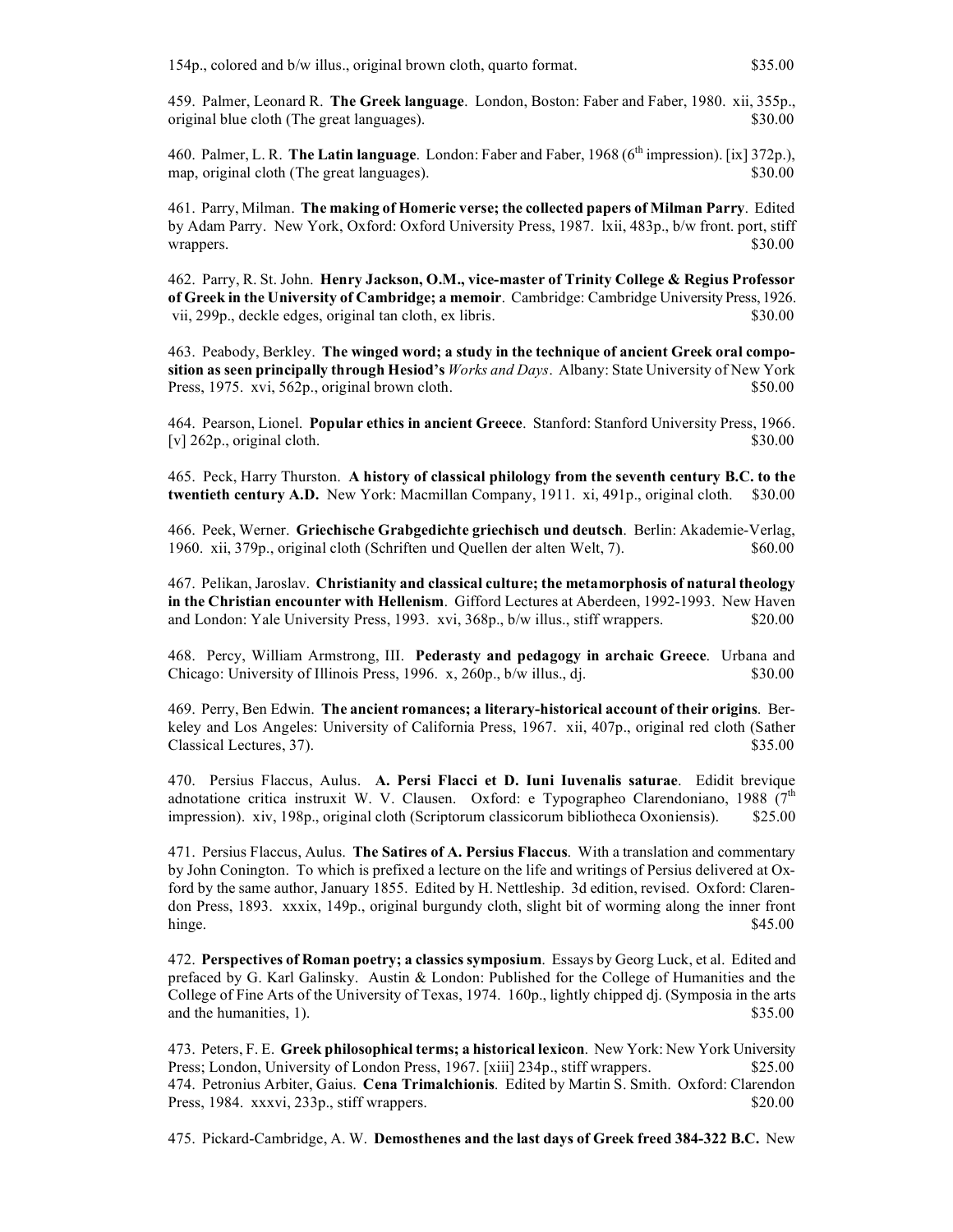York and London: G. P. Putnam's Sons, 1914. xxiii, 512p., b/w illus., folded map, original cloth, ex libris (Heroes of the nations). \$30.00

476. Pickard-Cambridge, A. W. **The theatre of Dionysus in Athens**. Oxford: Clarendon Press, 1973. [xvi] 285p., 141 b/w illus., 3 plans (of which two are folded), original burgundy cloth. \$55.00

477. Pickard-Cambridge, Arthur. **Dithyramb tragedy and comedy**. 2d edition revised by T. B. L. Webster. Oxford: Clarendon Press, 1966. xii, 334p., original burgundy cloth. \$60.00

478. Pickard-Cambridge, Arthur. **The dramatic festivals of Athens**. 2d edition revised by John Gould and D. M. Lewis. Oxford: Clarendon Press, 1973. xxiv, 358p., 141 b/w illus., original red cloth. \$70.00

479. Pindarus. **Carmina cum fragmentis**. Recognovit brevique adnotatione critica insturxit C. M. Bowra. Editio altera. Oxford: e Typographeo Clarendoniano, 1988. xii, 291p., dj (Scriptorum classicorum bibliotheca Oxoniensis). \$25.00

480. Pindarus. **ΕΠIΝIΚΟI IΣΘΜIΟΝIΑIΣ; the Isthmian odes of Pindar**. Edited with introduction and commentary by J. B. Bury. London and New York: Macmillan and Co., 1892. xxxviii, 194p., original green cloth.  $$55.00$ 

481. Pindarus. **ΕΠIΝIΚΟI ΝΕΜΕΟΝIΚΑIΣ; the Nemean odes of Pindar**. Edited, with introductions and commentary by J. B. Bury. London and New York: Macmillan and Co., 1890. lxi, 272p., original green cloth.  $\$65.00$ 

482. Pindarus. **Pindar: the Nemean and Isthmian odes**. With notes explanatory and critical, introduction, and introductory essays, by C. A. M. Fennell. New edition. Cambridge: University Press, 1899. xvi, 275p., one b/w plates, original brown cloth. \$30.00

483. Pindarus. **Pindar: the Olympian and Pythian odes**. With notes explanatory and critical, introdcutions, and introductory essays, by C. A. M. Fennell. New edition. Cambridge: University Press, 1893. xxxvi, 292p., original brown cloth.  $\frac{1893}{180.00}$ 

484. Pindarus. **Pindari epinicia**. Edidit Alexander Turyn. New York: sumptibus Instituti Polonici Artium et Scientarum in America, 1944. [xvi] 224p., original cloth (Polish Institute series, 5) \$70.00 485. Pindarus. **The works of Pindar translated**. Translated, with literary and critical commentaries by Lewis Richard Farnell. London: Macmillan and Co., 1930-1932. 3 vols. (xiii, 383 [1]; xxix, 489; vii, 184p.), b/w illus., t.e.g., original green cloth. Contents: v. 1, Translation in rhythmical prose with literary comments. v. 2, Critical commentary. v. 3, The text. \$150.00

486. Piotrovskii, B. B. **Ubartu; the kingdom of Van and its art**. Translated from the Russian and edited by Peter S. Gelling. New York, Washington: Frederick A. Praeger, 1967. [viii] 111p., 4 colored and 30 b/w illus., b/w text figures, slightly chipped dj.  $$35.00$ 

487. Plato. **Clitophon**. Edited with introduction, translation and commentary by S. R. Slings. Cambridge: Cambridge University Press, 1999. xv, 360p., original cloth (Cambridge classical texts and commentaries, 37). \$60.00

488. Plato. **The collected dialogues of Plato including the letters**. Edited by Edith Hamilton and Huntington Cairns, with introduction and prefatory notes. New York: Pantheon Books, 1961. xxv, 1743p., lightly chipped dj, bit of ink annotation in the introduction only (Bollingen series, 71) \$50.00

489. Plato. **The dialogues of Plato**. Translated into English with analyses and introductions by B. Jowett. 3d edition revised and corrected throughout, with marginal analyses and an index of subjects and proper names. London: Humphrey Milford, Oxford University Press, 1931. 5 volumes complete, original burgundy cloth.  $$225.00$ 

490. Plato. **Gorgias**. A revised text with introduction and commentary by E. R. Dodds. Reprinted...from corrected sheets of the first edition. Oxford: Clarendon Press, 1966. [vii] 406p., original blue cloth. \$55.00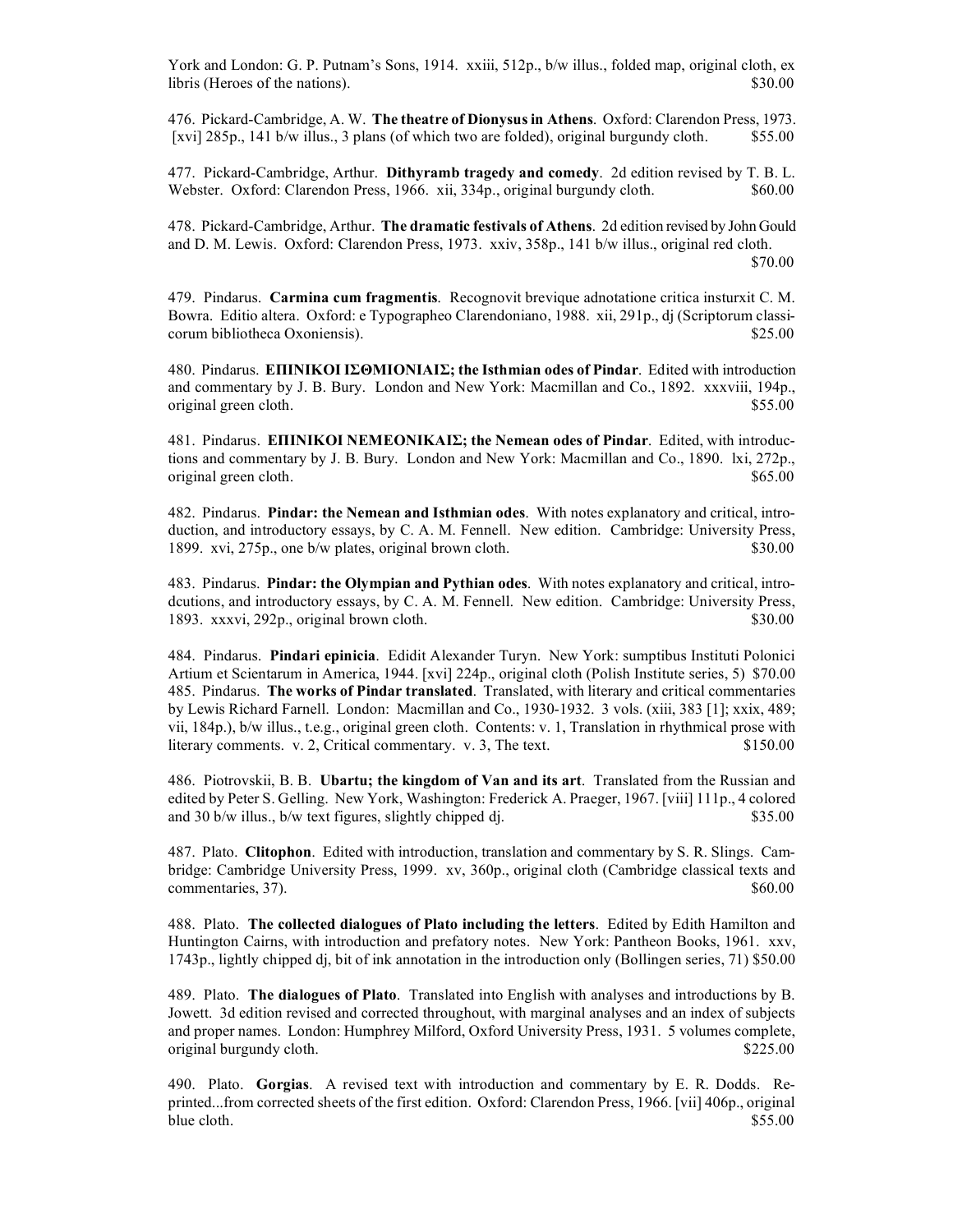491. Plato. **The Laws of Plato**. The text edited with introduction, notes, etc., by E. B. England. Manchester: University Press; London, etc., Longmans, Green & Co., 1921. 2 vols. x, 640 [1]; v, 668 [1]p., original green cloth (Publications of the University of Manchester. Classical series, 3-4). \$85.00

492. Plato. **The Philebus of Plato**. Edited with introduction, notes, and appendices, by Robert Gregg Bury. Cambridge: University Press, 1897. lxxxvii, 224p., original green cloth. \$50.00

493. Plato. **Plato's cosmology; the Timaeus of Plato translated with a running commentary**. By Francis Macdonald Cornford. London: Routledge & Kegan Paul, 1952 (3d impression). xviii, 376p., b/w front., original green cloth (International library of psychology, philosophy and scientific method). \$45.00

494. Plato. **Plato's Euthyphro, Apology of Socrates and Crito**. Edited with notes by John Burnet. Oxford: Clarendon Press, 1979. vii, 300p., stiff wrappers. \$20.00

495. Plato. **Plato's Laches**. Edited with introduction and notes by M. T. Tatham. London, etc.: Macmillan; New York, St. Martin's Press, 1966. [xxvi] 99p., original red cloth. \$20.00

496. Plato. **Plato's Philebus**. Translated with an introduction and commentary by R. Hackforth. Cambridge: University Press, 1972. vii, 143 [1]p., original brown cloth. \$30.00

497. Plato. **Plato's theory of knowledge**. The Theatetus and the Sophist of Plato translated with a running commentnary by Francis Macdonald Cornford. London: Routledge & Kegan Paul, 1951 ( $4<sup>th</sup>$ impression). xiv 336p., original green cloth. (International library of psychology, philosophy and scientific method). \$45.00

498. Plato. **ΦΑIΔΩΝ; the Phaedo of Plato**. Edited with introduction, notes, and appendices by R. D. Archer-Hind. 2d edition. London and New York: Macmillan and Co., 1894. xlviii, 169p., original green cloth (minor cloth nick at head of spine), partially unopened. \$45.00

499. Plato. **Platonis Crito**. With introduction, notes and appendix by J. Adam. 2d edition. Cambridge: University Press, 1893. xvii, 87p., original green cloth (Pitt Press series). \$25.00

500. Plato. **Platonis Protagoras**. With introduction, notes and appendices by J. Adam and A. M. Adam. Cambridge: University Press, 1893. xxxvii, 213p., original green cloth (Pitt Press series). \$30.00

501. Plato. **Plato's Republic: the Greek text**. Edited, with notes and essays by the late B. Jowett and Lewis Campbell. Oxford: Clarendon Press, 1894. 3 vols. (xv, 490; [xxxv] 356; 512p.), one b/w facs., original green cloth, partially unopened. Contents: v. 1, Text with a facsimile. v. 2, Essays. v. 3, Notes.

\$175.00

502. Plato. **The Republic of Plato**. Edited with critical notes, commentary and appendices by James Adam. Cambridge: University Press, 1905. 2 vols. (xvi, 364; 532p.), original blue cloth. \$100.00

503. Plato. **The Symposium of Plato**. Edited with introduction, critical notes and commentary by R. G. Bury. 2d edition, new impression. Cambridge: W. Heffer and Sons, 1973. lxxviii, 177p., original blue cloth.  $$35.00$ 

504. Plato. **The Theatetus of Plato**. With translation and notes, by Benjamin Hall Kennedy. Cambridge: University Press, 1894. xvi, 235p., original cloth. \$30.00

505. Plautus, Titus Maccius. **Miles gloriosus**. Edited with an introduction and notes by Mason Hammond, et al. Cambridge: Harvard University Press, 1968 (2d printing). x, 202p., original cloth. \$25.00

506. Plautus, Titus Maccius. **Rudens**. Editio minor with an appendix on scansion for the use of schools by Edward A. Sonnenschein. Oxford: Clarendon Press, 1901. viii, 176p., original burgundy cloth (slightly sunfaded on the spine). The text section interleaved with blanks for annotation (as issued), ex libris (Clarendon Press series). \$25.00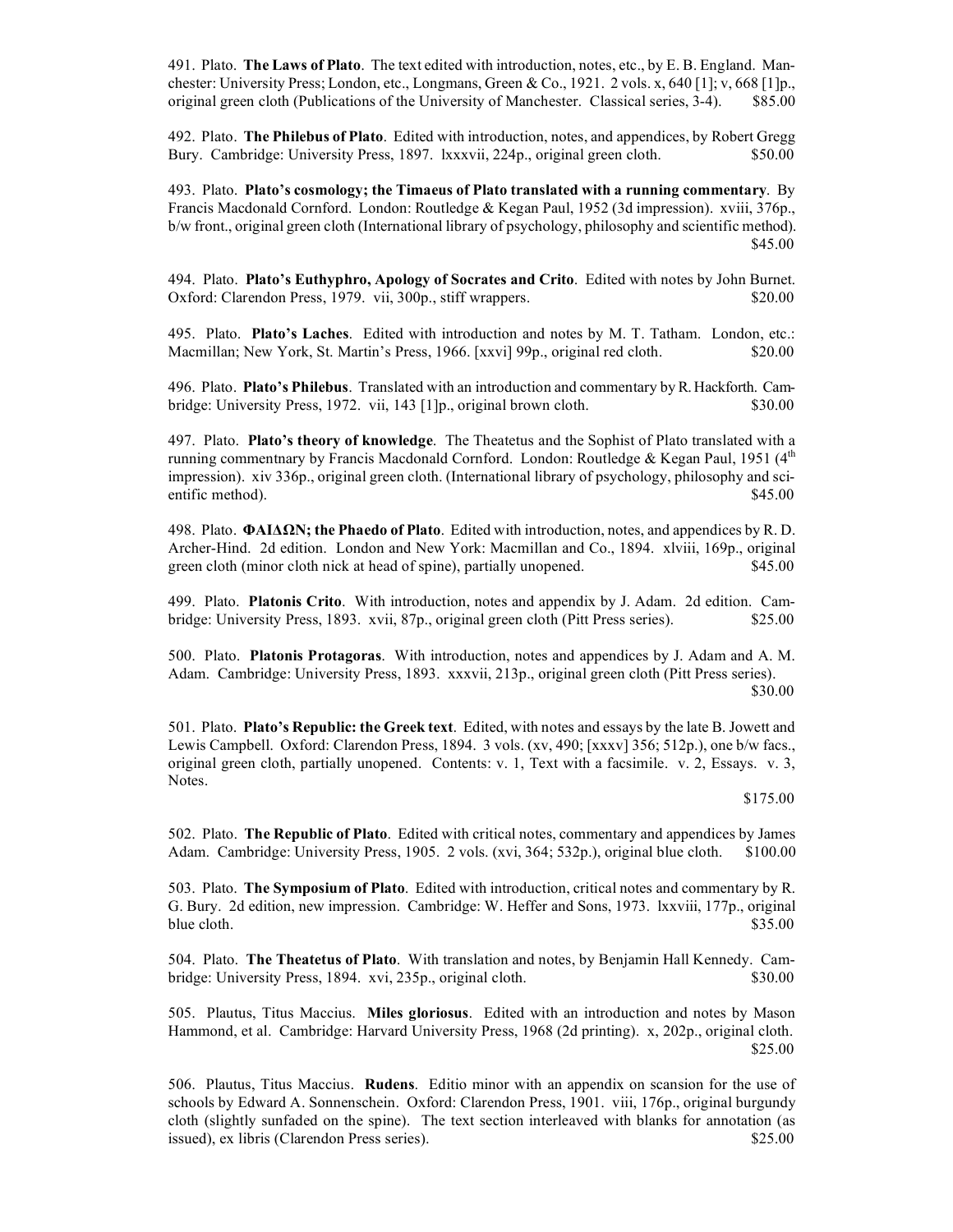507. Ploner, Innozenz. **Agunt, die alte Kelten- und Römerstadt bei Lienz in Tirol und Prof. Ploners Ausgrabungen daselbst**. Innsbruck: "Tyrolia", 1912. 281p., b/w illus., 3/4 leather with marbled boards. Important discussion of Ploner's excavation of this Celtic and Roman site. \$45.00

508. Plotinus. **The Enneads**. Translated by Stephen MacKenna. 3d edition revised by B. S. Page, with a foreword by E. R. Dodds and an introduction by Paul Henry. London: Faber and Faber Limited, 1962. lxx,  $636p$ , original grey cloth.  $$45.00$ 

509. Plutarchus. **Life of Dion**. With introduction and notes by W. H. Porter. Salem, NH: Ayer Company, 1988. [xxxii] 196p., original cloth. Reprint of the 1952 Dublin edition. (Greek texts and commen- $\text{stars}$ ).  $\$25.00$ 

510. Plutarchus. **Plutarch's Cimon and Pericles, with the funeral oration of Pericles (Thucydides, ii, 35-46)**. Newly translated, with introduction and notes by Bernadotte Perrin. New York: Charles Scribner's Sons, 1910. [xiii] 287p., b/w front., original burgundy cloth, t.e.g. \$35.00

511. Plutarchus. **Plutarch's life of Aratus**. With introduction, notes, and appendix by W. H. Porter. New York: Arno Press, 1979. cv, 96 [2]p., map, original brown cloth. Reprint of the 1937 Dublin and Cork edition (Greek texts and commentaries).  $$25.00$ 

512. Plutarchus. **Plutarch's Nicias and Alcibiades**. Newly translated, with introduction and notes by Bernadotte Perrin. New York: Charles Scribner's Sons, 1912. xi, 335p., b/w front., original burgundy  $\cosh, t.e.g.$  \$35.00

513. Plutarchus. **Plutarch's Themistocles and Aristides**. Newly translated, with introduction and notes by Bernadotte Perrin. New York: Charles Scribner's Sons; London, Edward Arnold, 1901. xvii, 342p., b/w illus., maps, original blue cloth. \$35.00

514. Podlecki, Anthony J. **The political background of Aeschylean tragedy**. Ann Arbor: Univeirsity of Michigan Press, 1966. [xii] 188p., original cloth. \$30.00

515. Pohlenz, Max. **Die Stoa; Geschichte einer geistigen Bewegung**. Göttingen: Vandenhoeck & Ruprecht, 1948-1955. 2 vols. (490; 246p.), original cloth. The second volume "Erläuterungen" from the "2., um einen Anhang vermehrte Auflage".  $$125.00$ 

516. Polybius. **Selections from Polybius**. Edited by James Leigh Strachan-Davidson. Oxford: Clarendon Press, 1888. xviii, 690p., 3 folded colored maps, original brown cloth (small two-inch cloth tear along the upper front hinge).  $$55.00$ 

517. Post, L. A. **From Homer to Menander; forces in Greek poetic fiction**. Berkeley and Los Angeles: University of California Press, 1951. [viii] 333p., dj (Sather Classical Lectures, 23). \$45.00

518. Pouilloux, Jean. **Choix d'inscriptions grecques**. Textes, traductions et notes publiés sous la direction de Jean Pouilloux, avec un supplément bibliographique par Georges Rougemont et Denis Rousset. Paris: Les Belles Lettres, 2003. 205p., original stiff wrappers (Epigraphica, 1). \$25.00

519. Powell, Anton. **Athens and Sparta; constructing Greek political and social history from 478 BC**. London: Routledge, 1988. [xiv] 423p., maps, original brown cloth (Croom Helm classical studies). \$35.00

520. Powell, T. G. E. **The Celts**. New edition. London: Thames and Hudson, 1986. 232p., 149 illus. (of which 12 in color), dj. (Ancient peoples and places). \$20.00

521. Prentice, William Kelly. **Those ancient dramas called tragedies**. Princeton: Princeton University Press; London, Humphrey Milford, Oxford University Press, 1942. 194p., b/w illus., original burgundy cloth, bit of occasional foxing on the upper margins of the front endpapers. \$35.00

522. Propertius, Sextus. **Elegies. Book I**. Edited by W. A. Camps. Cambridge: University Press, 1967. ix, 101 [1]p., dj.  $$30.00$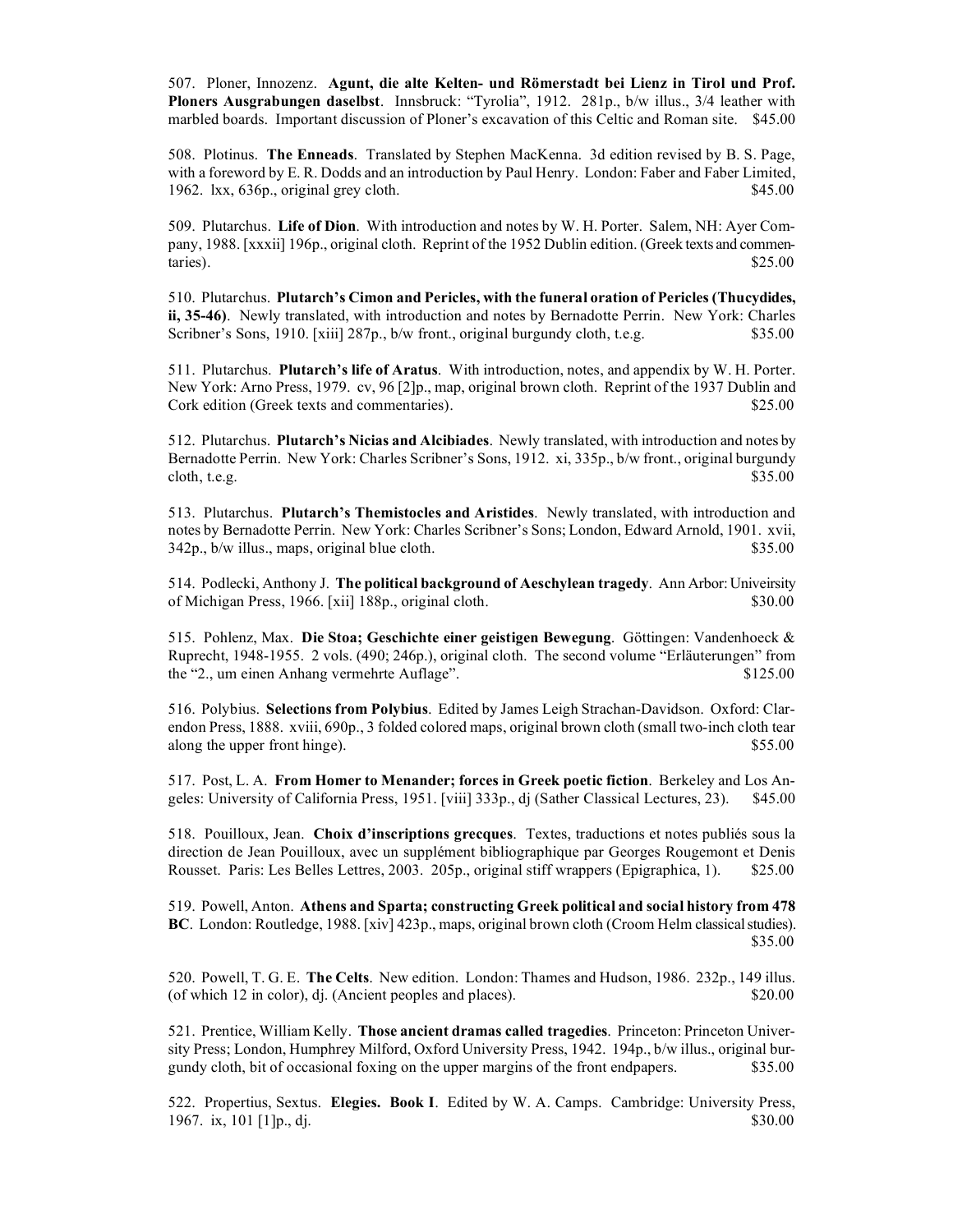523. Propertius, Sextus. **Elegies. Book IV**. Edited by W. A. Camps. Salem, NY: Ayer Company, 1988. ix, 167p., original green cloth. Reprint of the 1965 Cambridge edition. (Latin texts and commen- $\text{stars}$ ).  $\$25.00$ 

524. Propertius, Sextus. **Opera omnia**. With a commentary by H. E. Butler. London: Archibald Constable & Co., 1905. vi, 415p., original burgundy cloth, deckle edges. \$50.00

525. Propertius, Sextus. **The poems of Sextus Propertius**. A bilingual edition. Translated with an introduction by J. P. McCulloch. Berkeley, etc.: University of California Press, 1972. 437p., original green cloth. \$35.00

526. Pseudo-Dionysius, the Areopagite. **Oeuvres complètes du Pseudo-Denys l'Aréopagite**. Traduction, préface et notes par Maurice de Gandillac. Paris: Aubier, 1943. 392p., slightly chipped original stiff wrappers, partially unopened (Bibliothèque philosophique). \$30.00

527. Quasten, Johannes. **Patrology**. Utrecht, Antwerp: Spectrum Publishers, 1964-1966. 3 vols. (xviii, 349; xi, 450; xxv, 605p.), original blue cloth. Contents: v. 1, The beginnings of patristic literature. v. 2, The Ante-Nicene literature after Irenaeus. v. 3, The golden age of Greek patristic literature from the Council of Nicaea to the Council of Chalcedon. \$125.00

528. Quintilianus, Marcus Fabius. **Institutionis oratoriae liber I**. Edited with introduction and commentary by F. H. Colson. Cambridge: University Press, 1924. xcviii, 208p., original green cloth. \$40.00

529. Quintilianus, Marcus Fabius. **Institutionis oratoriae liber decimus**. A revised text with introductory essays, critical and explanatory notes and a facsimile of the Harleian MS., by W. Peterson. Oxford: Clarendon Press, 1891. lxxx, 227p., folded b/w facsimile, original burgundy cloth. \$50.00

530. Rahner, Hugo. **Greek myths and Christian mystery**. New York: Biblo and Tannen, 1971. xxii, 399p., b/w illus., original burgundy cloth. Reprint of the 1963 London edition. \$35.00

531. Rand, Edward Kennard. **The building of eternal Rome**. Cambridge: Harvard University Press, 1943. [xiii] 318p., b/w illus., original black cloth. \$25.00 532. Rand, Edward Kennard. **In quest of Virgil's birthplace**. Cambridge: Harvard University Press, 1930. xvii, 170p., 126 b/w illus., folded map, original green cloth, author's signed presentation copy. \$45.00

533. Rand, Edward Kennard. **The magical art of Virgil**. Cambridge: Harvard University Press, 1931. xi, 458p., original burgundy cloth, t.e.g., author's signed presentation copy, 1941 printed photograph of the author affixed inside the rear cover. \$45.00

534. Rave, Paul Ortwin. **Tempel Italiens**. Sechzig Abbildungen mit einer Einleitung von Paul Ortwin Rave. Marburg an der Lahn: Verlag des Kunstgeschichtlichen Seminars der Universität, 1924. 8p., plus 60 full-page b/w plates, original stiff wrappers. \$25.00

535. Raven, D. S. **Greek metre; an introduction**. 2d edition. London: Faber and Faber, 1968. 127p., original blue cloth. \$35.00

536. Rhotert, Hans. **Transjordanien; vorgeschichtliche Forschungen**. Mit Beiträgen von Franz M. Th. Böhl und K. Willmann. Stuttgart: Verlag Strecker und Schröder, 1938. xvi, 251p., b/w plates (some folded) and b/w illus., folded maps, original stiff wrappers, quarto format (Verlauf und Ergebnisse der XII. Deutschen Inner-Afrikanischen Forschungen-Expedition (DIAFE) 1934/35, 1). \$90.00

537. Richardson, Bessie Ellen. **Old age among the ancient Greeks; the Greek portrayal of old age in literature, art, and inscriptions, with a study of the duration of life among the ancient Greeks on the basis of inscriptional evidence**. New York: Greenwood Press, 1969. xv, 376p., 27 b/w illus., original cloth. Reprint of the 1933 Baltimore edition. (The Johns Hopkins University studies in archaeology,  $16)$ . \$35.00

538. Rist, J. M. **Stoic philosophy**. Cambridge, etc.: Cambridge University Press, 1977. x, 300p., stiff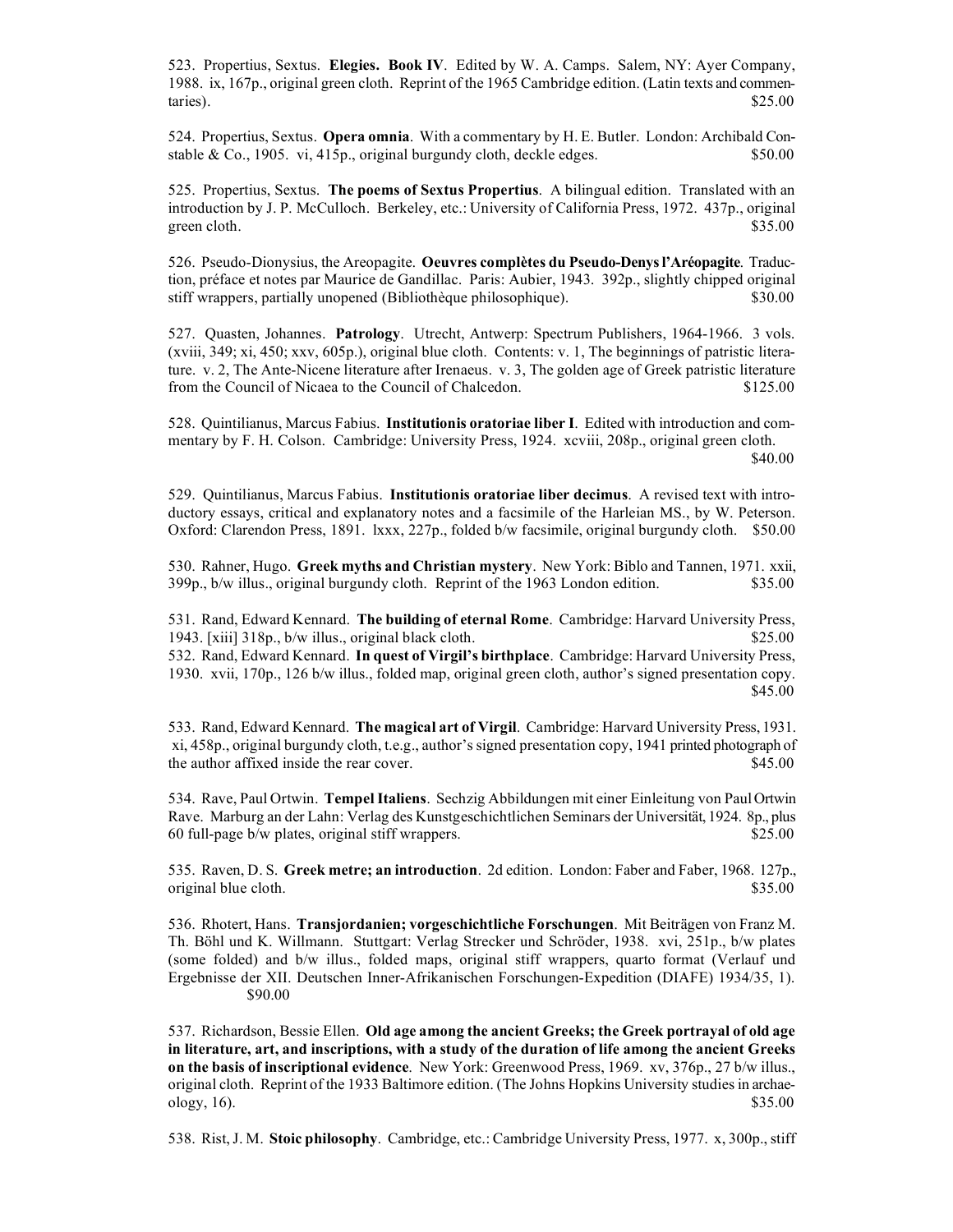539. Roberts, Louis. **A concordance of Lucretius**. Berkeley: ΑΓΩΝ, 1968. iii, 351p., original stiff wrappers, quarto format (Supplement to  $A\Gamma\Omega N$  1968). \$75.00

540. Robin, Léon. **La pensée grecque et les origines de l'esprit scientifique**. Paris: La Renaissance du Livre, 1923. xxi, 480p., folded map, original stiff wrappers slightly chipped on the edges (L'Évolution de l'humanité). \$30.00

541. Roehrig, Catharine H. **Hatshepsut from queen to pharaoh**. Edited by Catharine H. Roehrig with Renée Dreyfus and Cathleen A. Keller. New York: Metropolitan Museum of Art; New Haven and London: Yale University Press, 2005. xv, 339p., colored and b/w illus., original stiff wrappers, quarto format.  $$45.00$ 

542. Rosen, Stanley. **Plato's Symposium**. 2d edition. New Haven and London: Yale University Press, 1987. [lxvii] 362p., stiff wrappers. \$25.00

543. Rosenmeyer, Thomas G. **The art of Aeschylus**. Berkeley, etc.: University of California Press, 1982. xiii, 393p., b/w front., stiff wrappers. \$20.00

544. Rosenmeyer, Thomas G. **The art of Aeschylus**. Berkeley, etc.: University of California Press, 1982. xiii, 393p., b/w front., original grey cloth. \$40.00

545. Roussseau, Philip. **Basil of Caesarea**. Berkeley, etc.: University of California Press, 1994. [xx] 412p., map, dj (The transformation of the classical heritage, 20). \$40.00

546. Russell, D. A. **An anthology of Latin prose**. Compiled and edited with an introduction by D. A. Russell. Oxford: Clarendon Press, 1990. xxxiii, 251p., stiff wrappers. \$20.00

547. Sallustius Crispus, Caius. **Bellum Iugurthinum**. Met inleiding en aantekeningen uitgegeven door A. D. Leeman. 4e druk. Leiden: E. J. Brill, 1963. xxvi, 120p., front. map, original stiff wrappers (Griekse en latijnse schrijvers met aantekeningen, 18). \$25.00

548. Samson, Julia. **Nefertiti and Cleopatra, queen-monarchs of ancient Egypt**. Revised edition, reprinted. London: Rubicon Press, 1997. [xvii] 150p., b/w illus., original stiff wrappers. \$15.00

549. Sandalgian, Joseph. **Histoire documentaire de l'Arménie des âges du paganisme (1410av.-305 apr. J.C.** Précédée de questions ethnographiques, linguistiques et archéologiques et suive de la mythologie ourato arménienne. Rome: Imprimerie du Sénat de J. Bardi, 1917. 2 vols. (xxvii, 384; xii, 385-798p.). First volume bound in green cloth, the second in original wrappers. \$100.00

550. Sandbach, F. H. **The Stoics**. New York: W. W. Norton & Company, 1975. 190p., original red cloth (Ancient culture and society).  $$20.00$ 

551. Sandys, John Edwin. **A companion to Latin studies**. 3d edition. Cambridge: University Press, 1921. xxxv, 891p., 891p., b/w illus., folded map, original blue cloth. \$65.00

552. Sandys, John Edwin. **A history of classical scholarship**. Cambridge: University Press, 1903- 1908. 3 vols. ([xxiv] 671 [1]; [xxx] 498; [xiv] 523p.), b/w illus., original burgundy cloth. Contents: v. 1, From the sixth century B.C. to the end of the Middle Ages. v. 2, From the revival of learning to the end of the eighteenth century (in Italy, France, England, and the Netherlands). v. 3, The eighteenth century in Germany, and the nineteenth century in Europe and the United States of America. \$150.00

553. Sandys, John Edwin. **A short history of classical scholarship from the sixth century B.C. to the present day**. Cambridge: University Press, 1915. [xvi] 455p., 26 b/w illus., original burgundy cloth.

\$35.00

554. Scamuzzi, Ernesto. **Egyptian art in the Egyptian Museum of Turin: paintings, sculpture, furniture, textiles, ceramics, papyri**. New York: Harry N. Abrams, 1965. [18]p., plus 114 colored or b/w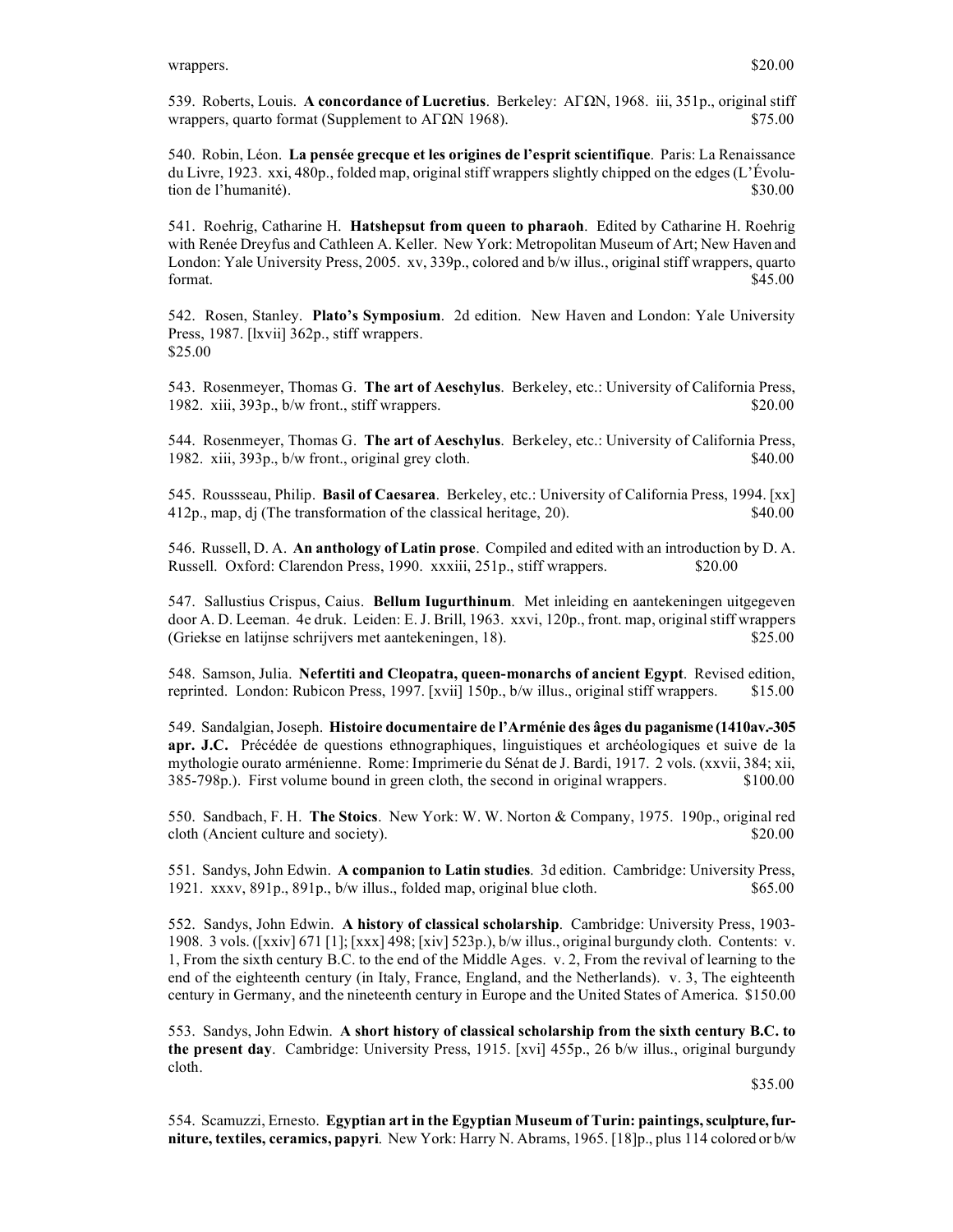plates with facing caption pages (some folded), original green cloth, small folio, ex libris. \$75.00

555. Scherer, Margaret R. **The legends of Troy in art and literature**. 2d edition. New York and London: Published by the Phaidon Press for the Metropolitan Museum of Art, 1964. xviii, 304p., 185  $b/w$  illus., dj.  $$45.00$ 

556. Schlesinger, Alfred Cary. **Boundaries of Dionysus; Athenian foundations for the theory of tragedy**. Cambridge: Published for Oberlin College by Harvard University Press, 1963. [xi] 145p., original blue cloth (Martin Classical Lectures, 17). \$30.00

557. Schmidt-Thielbeer, Erika. **Das Gräberfeld von Wahlitz, Kr. Burg; ein Beitrag zur frühen römischen Kaiserzeit im nördlichen Mitteldeutschland**. Berlin: VEB Deutscher Verlag der Wissenschaften, 1967. viii, 140p., plus 119 b/w plates, 9 b/w text illus., 6 folded maps in the rear pocket, original half-cloth with stiff printed boards (Veröffentlichungen des Landesmuseums für Vorgeschichte  $\mu$  Halle, 22).  $\frac{$70.00}{2}$ 

558. Schwyzer, Eduardus. **Dialectorum graecarum exempla epigraphica potiora (Delectus inscriptionum graecarum propter dialectum memorabilium, quem primum atque iterum ediderat Paulus Cauer editio tertia renovata)** Hildesheim: Georg Olms Verlagsbuchhandlung, 1960. xvi, 463p., original brown cloth. Reprint of the 1923 Leipzig edition. \$100.00

559. Scullard, H. H. **The elephant in the Greek and Roman world**. Ithaca: Cornell University Press, 1974. 288p., b/w illus., dj, ex libris (Aspects of Greek and Roman life). \$20.00

560. Seneca, Lucius Annaeus. **Tragoediae**. Recensuerunt Rudolfus Peiper et Gustavus Richter. Leipzig: in aedibus B. G. Teubneri, 1902. 7 vols., bound in burgundy cloth with alternative blank pages for notes. Bound as [Vols. 1-2] of the set are: Praefatio, Hercules [Furens], Troades, Phoenissae, Medea, Phaedra, Oedipus, Agamemno, Thyestes, Hercules [Oetaeus], Incerti Octavia, Index nominum et rerum. Bound as Vols. 3-7 of the set: **Opera quae supersunt** (Leipzig, 1898-1910). Contents: [v. 3] Opera quae supersunt, vol. I, fasc. I: L. Annaei Senecae dialogorum libros XII, edidit Emil Hermes. [v. 4] Opera quae supersunt, vol. I, fasc. I: L. Annaei Senecae de beneficiis libri VII, de clementia libri II, edidit Carolus Hosius. [v. 5] Opera quae supersunt, vol. II: L. Annaei Senecae naturalium quaestionum libros VIII, edidit Alfred Gercke. [v. 6-7] Opera quae supersunt, vol. III: L. Annaei Senecae ad Lucilium epistularum moralium quae supersunt, edidit Otto Hense. \$200.00 561. Seneca, Lucius Annaeus. **Medea**. Edited with introduction and commentary by C. D. N. Costa. Oxford: Clarendon Press, 1989. xi, 168p., stiff wrappers (Clarendon paperbacks). \$20.00

562. Sergent, Bernard. **Homosexuality in Greek myth**. Translated by Arthur Goldhermmer. With a preface by Georges Dumézil. Boston: Beacon Press, 1984. ix, 344p., dj. \$20.00

563. Seton-Williams, M. V. **Les trésors de Babylone**. Texte et légendes de M. V. Seton-Williams. Traduction française: Jeanne Etoré. Paris: Editions Princess, 1981. 215p., many colored illus., dj, large quarto format.  $$65.00$ 

564. Shackleton Bailey, D. R. **Cicero**. New York: Charles Scribner's Sons, 1971. xii, 290p., b/w front., original black cloth.  $\$\frac{30.00}{20}$ 

565. Sheet, George A. **Herodotus Book I**. Bryn Mawr: Department of Greek, Bryn Mawr College, 1993. ii [120], 76p., maps, original stiff wrappers (Bryn Mawr commentaries). \$25.00

566. Shorey, Paul. What Plato said. Chicago and London: University of Chicago Press, 1968 (7<sup>th</sup> impression). vii, 686p., original red cloth.  $$50.00$ 

567. Sihler, Andrew L. **New comparative grammar of Greek and Latin**. New York, Oxford: Oxford University Press, 1995. xxii, 686p., original blue cloth. \$45.00

568. Sikes, E. E. **Lucretius, poet & philosopher**. New York: Russell & Russell, 1971. ix, 186 [1]p., original green cloth. Reprint of the 1936 Cambridge edition. \$30.00

569. Smith, John Holland. **The death of classical paganism**. New York: Charles Scribner's Sons,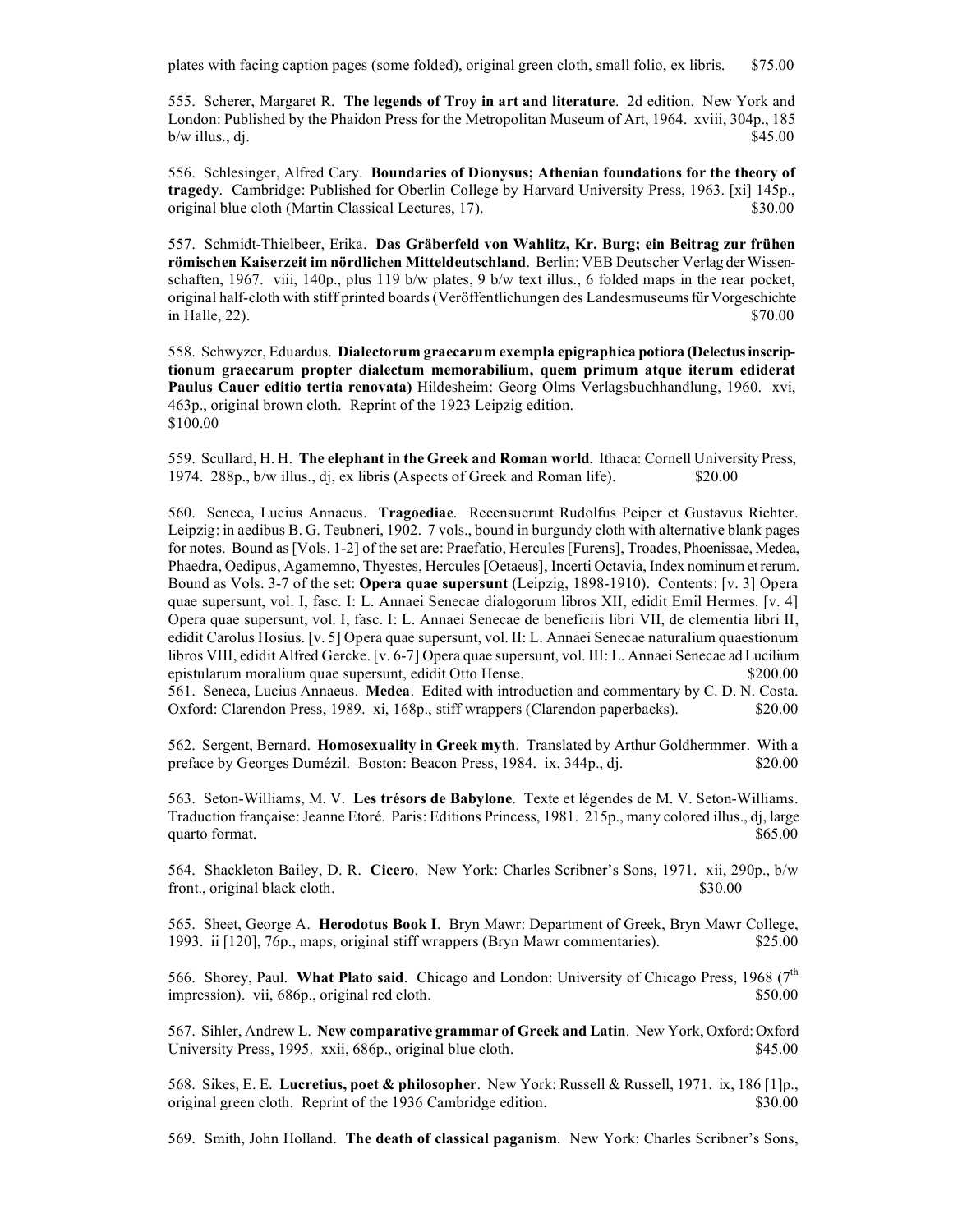570. Smith, W. Robertson. **Die Religion der Semiten**. Mit einem Vorwort von Emil Kautsch und einem Anhang. Autorisierte deutsche Übersetzung...von R. Stübe. Darmstadt: Wissenschaftliche Buchgesellschaft, 1967. xx, 372p., b/w text figures, original burgundy cloth. \$40.00

571. Smyth, Herbert Weir. **Aeschylean tragedy**. Berkeley: University of California Press, 1924. vii, 234p., original blue cloth, light foxing on the top edge (Sather Classical Lectures, 2). \$35.00

572. Smyth, Herbert Weir. **Greek grammar**. Revised by Gordon M. Messing. Cambridge: Harvard University Press,  $1980 (11<sup>th</sup> printing)$ . xviii, 784p., original burgundy cloth. \$25.00

573. Smyth, Herbert Weir. **Greek Melic poets**. New York: Biblo and Tannen, 1963. cxliii, 564p., original burgundy cloth. Reprint of the 1899 edition. \$45.00

574. Socrates. **ΕΚΚΛΗΣIΑΣΤIΚΗ IΣΤΟΡIΑ; Socrates' ecclesiastical history, according to the text of Hussey**. With an introduction by William Bright. Oxford: Clarendon Press, 1878. xxviii, 343p., original blue cloth (slightly chipped at head of spine). \$45.00

575. Sophocles. **The Electra of Sophocles**. With a commentary abridged from the larger edition of Richard C. Jebb, by Gilbert A. Davies. Cambridge: University Press, 1960. lviii, 195p., original blue cloth.  $$30.00$ 

576. Sophocles. **Fabulae**. Recognoverunt brevique adnotatione critica instruxerunt H. Lloyd-Jones et N. G. Wilson. Oxford: e Typographeo Clarendoniano, 1992. xix, 431p., dj (Scriptorum classicorum bibliotheca Oxoniensis). \$25.00

577. Sophocles. **The Ichneutae of Sophocles**. With notes and a translation into English, preceded by introductory chapters dealing with the play, with satyric drama, and with various cognate matters, by Richard Johnson Walker. London: Burns and Oates, 1919. [xix] 664p., original green cloth, slightly foxed on the edges. \$60.00

578. Sophocles. **The Oedipus tyrannus of Sophocles**. Translated and explained by J. T. Sheppard. Cambridge: University Press, 1920. lxxix, 179p., original green cloth. \$40.00 579. Sophocles. **Philoctetes**. Edited by T. B. L. Webster. Cambridge, etc.: Cambridge University Press, 1991. viii, 177p., stiff wrappers (Cambridge Greek and Latin classics). \$20.00

580. Sophocles. **The plays and fragments**. With critical notes, commentary, and translation in English prose, by R. C. Jebb. Cambridge: University Press, 1893-1928. 7 vols., original green cloth with gilt trim (bit of cloth damage to the fifth volume along the lower outer edge of the rear panel). Occasional scholarly notations from a former private owner. Contents: v. 1, The Oedipus tyrannus (3d edition). v. 2, The Oedipus coloneus (3d edition). v. 3, The Antigone (3d edition). v. 4, The Philoctetes (2d edition). v. 5, The Trachiniae. v. 6, The Electra. v. 7, The Ajax. \$300.00

581. Sophocles. **Philoctetes**. Edited by T. B. L. Webster. Cambridge: University Press, 1970. [viii] 177p., original grey cloth (Cambridge Greek and Latin classics). \$25.00

582. Sophocles. **Trachiniae**. Edited by P. E. Easterling. Cambridge, etc.: Cambridge University Press, 1982. xiii, 254p., dj (Cambridge Greek and Latin classics). \$35.00

583. Staatliche Museen zu Berlin. **Durch vier Jahrtausende altvorderasiatischer Kultur**. 2e, erweiterte Auflage. Berlin: Vorderasiatisches Museum, 1962. 272p., 8 colored plates, 100 b/w illus., folded map, original stiff wrappers.  $$35.00$ 

584. Stanford, W. B. **The sound of Greek; studies in the Greek theory and practice of euphony**. Berkeley and Los Angeles: University of California Press, 1967. [vii] 177p., lightly chipped dj, vinyl disc in the rear pocket (Sather Classical Lectures, 38). \$40.00

585. Stevenson, James. **The catacombs; life and death in early Christianity**. 1st American printing in paperback. Nashville, etc.: Thomas Nelson Publishers, 1985. 179p., 144 b/w illus., original stiff wrappers. \$15.00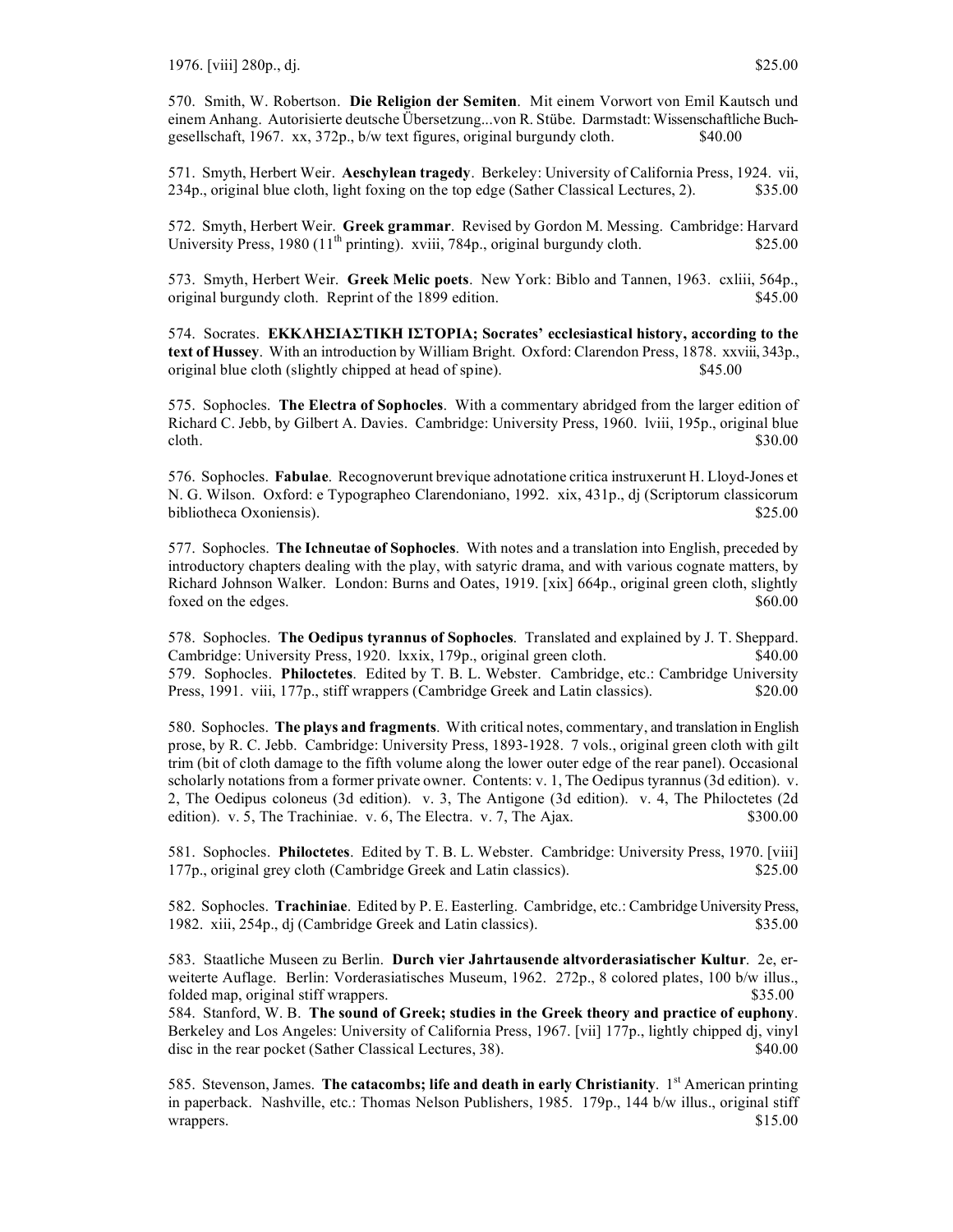586. Stewart, J. A. **Notes on the Nicomachean Ethics of Aristotle**. Oxford: Clarendon Press, 1892. 2 vols. ([xii] 539; 475p.), original burgundy cloth. \$150.00

587. Stierlin, Henri. **Städte in der Wüste: Petra, Palmyra und Hatra, Handelszentren am Karawanenweg**. Text und Photos von Henri Stierlin. Stuttgart, Zürich: Belser Verlag, 1987. 224p., 191 colored illus., maps, dj, large quarto format, original publisher's slipcase. \$70.00

588. Stough, Charlotte L. **Greek skepticism; a study in epistemology**. Berkeley and Los Angeles: University of California Press, 1969. [ix] 167p., original burgundy cloth. \$40.00

589. Strauss, Leo. **Xenophon's Socratic discourse; an interpretation of the** *Oeconomicus*. With a new, literal translation of the *Oeconomicus* by Carnes Lord. Ithaca and London: Cornell University Press, 1970. viii, 211p., original cloth. \$30.00

590. Stuart, Duane Reed. **Epochs of Greek and Roman biography**. Berkeley: University of California Press, 1928. [ix] 270p., original blue cloth (Sather Classical Lectures, 4). \$35.00

591. Sturtevant, E. H. **The pronunciation of Greek and Latin; the sounds and accents**. Chicago: University of Chicago Press, 1920. xiii, 225p., original green cloth. \$30.00

592. Sussman, Ayala and Ruth Peled. **Scrolls from the Dead Sea; an exhibition of scrolls and archeological artifacts from the collections of the Israel Antiquities Authority**. Washington: Library of Congress in association with the Israel Antiquities Authority. 143p., colored illus. and maps, original stiff wrappers, quarto format.  $\text{\$30.00}$ 

593. Symposium International de Thracologie, 3d. **Actes du troisième Symposium International de Thracologie (Palma de Mallorca, 16-19 novembre 1981)**. Organisé par la Fondation Européenne Dragan. Roma: Editrice Nagard, 1982. 363p., b/w illus., map, original stiff printed wrappers. Contains 31 papers by various scholars.  $\degree$  \$70.00

594. Szilágyi, János. **Aquincum**. Übersetzt von Tilda Alpári. Budapest: Verlag der Ungarischen Akademie der Wissenschaften; Berlin, Henschelverlag, 1956. 166p., plus 5 colored and 68 b/w plates, 18 b/w text illus., folded plans, dj, quarto format. Major archaeological study of this important Roman site in Hungary.  $\$60.00$ 

595. Tacitus, Publius Cornelius. **Annalium ab excessu divi Augusti libri; the annals of Tacitus**. Edited with introduction and notes by Henry Furneaux. 2d edition. London: Humphrey Milford, Oxford University Press, 1934. 2 vols. (xi, 691; 519p.), folded map, original burgundy cloth. Contents: v. 1, Books I-VI. v. 2, Books XI-XVI. \$85.00

596. Tacitus, Publius Cornelius. **Cornelii Taciti dialogus de oratoribus**. A revised text with introductory essays and critical and explanatory notes by W. Peterson. Oxford: Clarendon Press, 1893. [xcii] 120p., original cloth. \$45.00

597. Tacitus, Publius Cornelius. **Cornelii Taciti historiarum libri qui supersunt**. Schulausgabe von Carl Heraeus. 4e, durchgehends verbesserte Auflage. Leipzig: B. G. Teunber, 1885-1899. 2 vols. in one (vi, 256; viii, 212p.), brown cloth, scattered scholarly annotation. The second part additionally edited by Wilhelm Heraeus. Contents: Bd. 1, Buch I-II. Bd. 2, Buch III-V. \$45.00

598. Tacitus, Publius Cornelius. **Germania**. Herausgegeben, übersetzt und mit Erläuterungen versehen von Eugen Fehrle. Lateinischer und deutscher Text, gegenübergestellt. 4. erweiterte Auflage. München, Berlin: J. F. Lehmanns Verlag, 1944. xvi, 132p., plus 16 b/w plates, slightly chipped wrappers. \$20.00

599. Tacitus, Publius Cornelius. **Vita Agricolae**. Edited with introduction, notes, and map by Henry Furneaux. Oxford: Clarendon Press, 1898. xii, 176p., colored front. map, original cloth. \$30.00

600. Tallqvist, Knut. **Månen i myt och dikt, folktro och kult**. Helsingfors: Societas Orientalis Fennice, 1947. viii, 396p., 62 b/w text figures, original stiff wrappers. Major study of the cult of the moon among early civilizations and into the classical world. (Studia orientalis, 12). \$60.00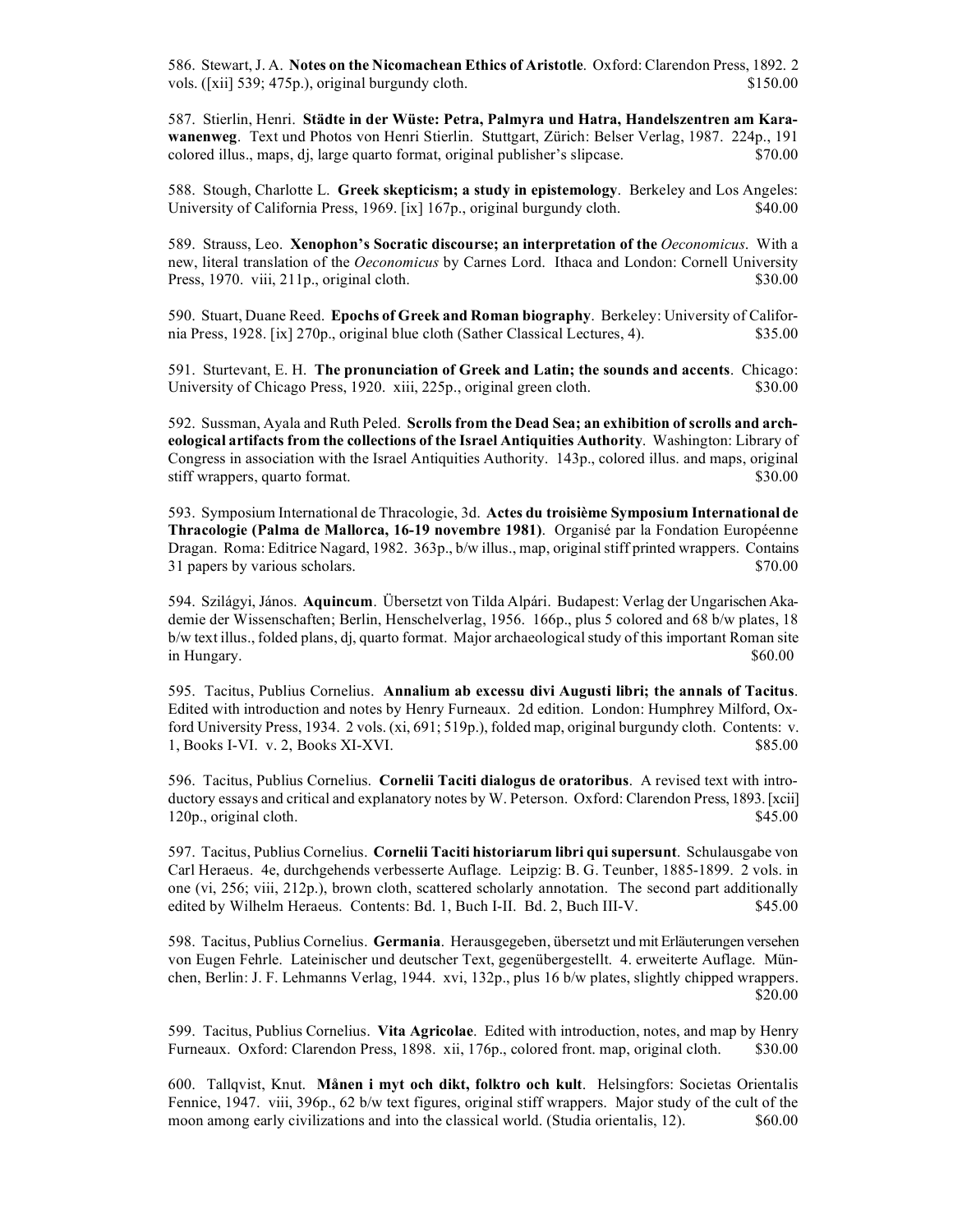601. Taplin, Oliver. **Comic angels and other approaches to Greek drama through vase-paintings**. Oxford: Clarendon Press, 1994. xii, 129p., b/w illus., original black cloth. \$40.00

602. Tarn, W. W. **Hellenistic civilisation**. 3d edition revised by the author and G. T. Griffith. London: Edward Arnold & Co., 1952. xi, 372p., maps, original burgundy cloth.  $$25.00$ 

603. Taylor, A. E. **Plato the man and his work**. 5th edition. London: Methuen & Co., 1948. xii, 562p., original red cloth.  $\frac{1}{2}$  \$40.00

604. Terentius Afer, Publius. **Comoediae; the comedies of Terence**. Edited with intiroduction and notes by Sidney G. Ashmole. 2d edition. New York: Oxford University Press, 1908. x, 340p., original burgundy cloth. \$35.00

605. Terentius Afer, Publius. **The complete comedies of Terence**. Modern verse translations by Palmer Bovie, Constance Carrier, and Douglass Parker. Edited and with a foreword by Palmer Bovie. New Brunswick: Rutgers University Press, 1974. xxi, 398p., original blue cloth, slightly foxed on the edges. \$35.00

606. Tertullianus, Quintus Septimius Florens. **Apologeticus**. The text of Oehler annotated, with an introduction, by John E. B. Mayor. With a translation by Alex. Souter. Cambridge: University Press, 1917. xx, 496p., original green cloth.  $$50.00$ 

607. **Texts and transmission; a survey of the Latin classics**. Edited by L. D. Reynolds. Contributors: P. K. Marshall, et al. Reprinted with corrections. Oxford: Clarendon Press, 1990. xlviii, 509p., original blue cloth.

\$75.00

608. Thalmann, William G. **Dramatic art in Aeschylus's** *Seven against Thebes*. New Haven and London: Yale University Press, 1978. viii, 193p., original black cloth. \$45.00

609. **Theocritus**. Edited with a translation and commentary by A. S. F. Gow. 2d edition. Cambridge: Cambridge University Press, 1973. 2 vols. (lxxxiv, 257; 639p.), plus 15 b/w plates, original blue cloth. Contents: v. 1, Introduction, text, and translation. v. 2, Commentary, appendix, indexes, and plates. \$150.00

610. **Theocritus, Bion and Moschus**. Translated into English verse by Arthur S. Way. Cambridge: University Press, 1913. viii, 158p., original blue cloth, ex libris, scattered foxing. \$40.00

611. Theocritus. **The idylls of Theocritus in English verse**. Translated by W. Douglas P. Hill. Eton: Shakespeare Head Press, 1959. 120p., original green cloth. \$20.00

612. Theocritus. **Late spring**. A translation of Theocritus, by Henry Harmon Chamberlin. Cambridge: Harvard University Press, 1936. xvi, 237p., original green cloth. \$30.00

613. Theophrastus. **ΘΕΟΦΡΑCΤΟΥ ΧΑΡΑΚΤΗΡΕC; the Characters of Theophrastus**. An English translated from a revised text with introduction and notes by R. C. Jebb. A new edition edited by J. E. Sandys. New York: Arno Press, 1979. xvi, 229p., original brown cloth. Reprint of the 1909 London edition. (Greek texts and commentaries). \$30.00

614. Thibault, John C. **The mystery of Ovid's exile**. Berkeley and Los Angeles: University of California Press, 1964. xii, 177p., original black cloth. \$30.00

615. Thomson, George. **Aeschylus and Athens; a study in the social origins of drama**. 2d edition reprinted. London: Lawrence & Wishart, 1950. xii, 478p., b/w text figures, original cloth. \$35.00

616. **Thucydides translated into English**. With introduction, marginal analysis, notes, and indices by B. Jowett. Oxford: Clarendon Press, 1881. 2 vols. (xx, 708; lxxxviii, 550 [2]p.), original green cloth (chipped slightly at heads of the spines). Contents: v. 1, Containing the text. v. 2, Containing the notes to which are added an essay on contemporary inscriptions and other brief dissertations. \$80.00

617. Tibullus, Albus. **Tibulli aliorumque carminum libri tres**. Recognovit brevique adnotatione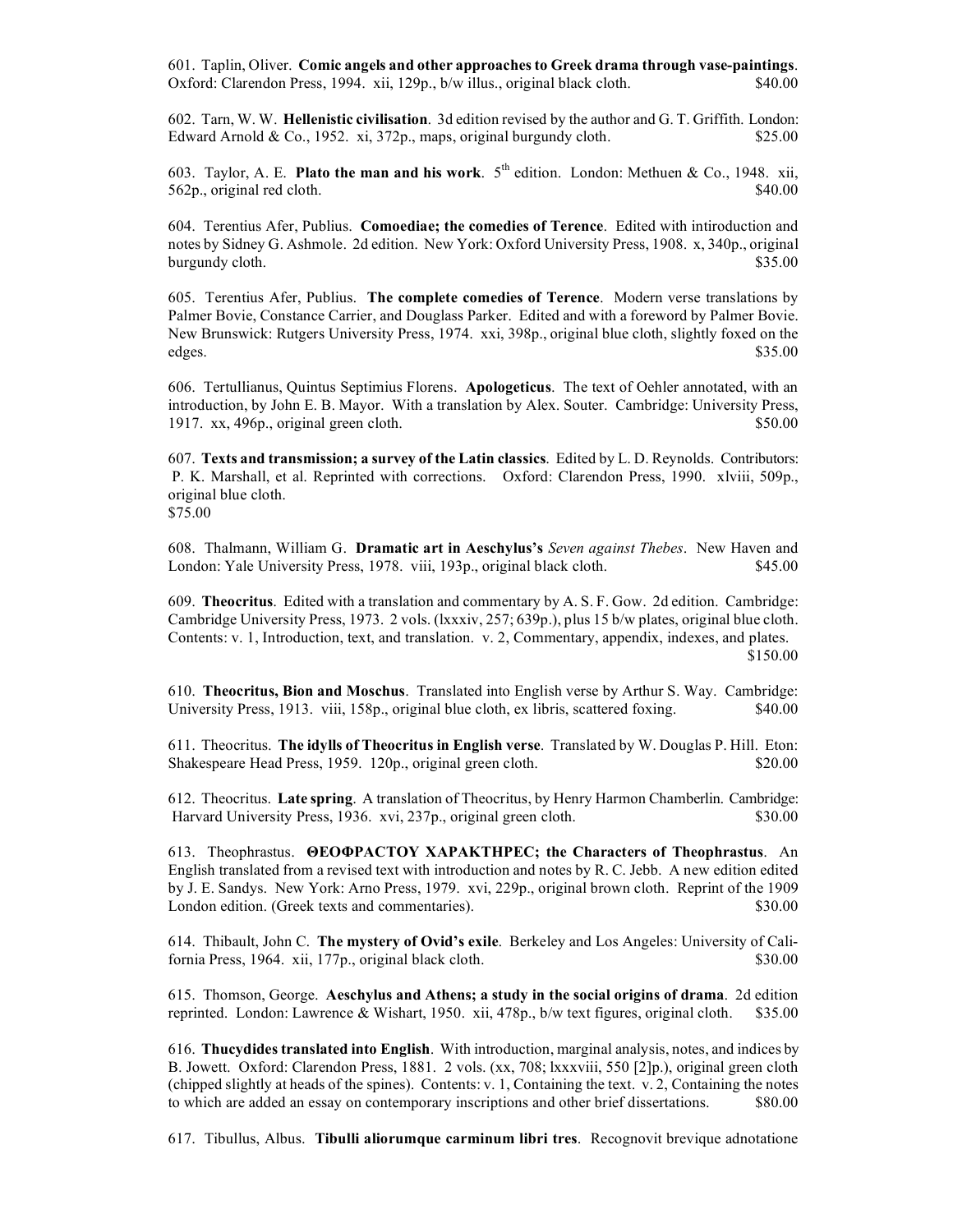critica instruxit Iohannes Percival Postgate. Editio altera. Oxford: e Typographeo Clarendoniano, 1965. xiv [80]p., dj. (Scriptorum classicorum bibliotheca Oxoniensis). \$25.00

618. Tolstikov, Vladimir and Mikhail Treister. **The gold of Troy; searching for Homer's fabled city**. Translated from the Russian by Christina Sever and Mila Bonnichsen. Moscow and New York: Ministry of Culture of the Russian Federation, A. S. Pushkin State Museum of Fine Arts, in association with Harry N. Abrams, 1996. 239p., 277 illus (including 263 in full colore), dj, small folio format. \$65.00

619. **Tragicorum graecorum fragmenta (TrGF)**. Vols. 1-4. Göttingen: Vandenhoeck & Ruprecht, 1971-1977. 4 vols., original blue cloth. Contents: v. 1, Didascaliae tragicae, catalogi tragicorum et tragoediarum, testimonia et fragmenta tragicorum minorum. Editor, Bruno Snell. v. 2, Fragmenta adespota, testimonia volumini 1 addenda, indices ad volumina 1 et 2. Editores, Richard Kannicht et Bruno Snell. v. 3, Aeschylus. Editor, Stefan Radt. v. 4, Sophocles. Editor, Stefan Radt (F 730a-g edidit R. Kannicht). \$500.00

620. Troxell, Hyla A. **The coinage of the Lycian League**. New York: American Numismatic Society, 1982. xix, 255p., plus 44 b/w plates, front. map, original cloth (Numismatic notes and monographs,  $162$ ). \$50.00

621. Turner, Cuthbert Hamilton. **Studies in early church history; collected papers**. Oxford: Clarendon Press, 1912. xii, 276p., original burgundy cloth, ex libris. \$40.00

622. Tyldesley, Joyce. **Egypt; how a lost civilization was rediscovered**. Berkeley and Los Angeles: University of California Press, 2005. 256p., colored and b/w illus., dj. \$20.00

623. Tyson, Joseph B. **A study of early Christianity**. New York: Macmillan Company; London, Collier-Macmillan Limited, 1973. [xvi] 447p., b/w illus., dj.  $$30.00$ 

624. Ullman, B. L. **Ancient writing and its influence**. New York: Longmans, Green and Co., 1932. vii, 234p., b/w illus., original blue cloth, t.e.g. (Our debt to Greece and Rome). \$25.00 625. Untersteiner, Mario. **Le origini della tragedia e del tragico dalla preistoria a Eschilo**. Milano: Istituto Editoriale Cisalpino, 1984. 627p., original stiff wrappers (Testi e interpreti del pensiero antico, 1).  $$45.00$ 

625. Untersteiner, Mario. **The Sophists**. Translated from the Italian by Kathleen Freeman. Oxford: Basil Blackwell, 1954. xvi, 368p., original cloth. \$50.000 \$50.00

626. Van Leeuwen, Jan. **Prolegomena ad Aristophanem**. Leiden: apud A. W. Sijthoff, 1908. 445  $[1]$ p., blue cloth.  $$70.00$ 

627. Veitch, William. **Greek verbs irregular and defective; their forms, meaning and quantity**. New edition. Oxford: Clarendon Press, 1879. [viii] 717p., original brown cloth (Clarendon Press series). \$40.00

628. Vergilius Maro, Publius. **The Aeneid**. Edited with introduction and commentary by J. W. Mackail. Oxford: Clarendon Press, 1930. lxxxviii, 531 [1]p., b/w front., map, original burgundy cloth. \$40.00

629. Vergilius Maro, Publius. **Aeneidos liber quartus**. Edited by Arthur Stanley Pease. Darmstadt: Wissenschaftliche Buchgesellschaft, 1967. ix, 568p., original brown cloth. Reprint of the 1935 edition. \$55.00

630. Vergilius Maro, Publius. **Aeneidos liber sextus**. With a commentary by R. G. Austin. Oxford: Clarendon Press, 1986. [xii] 303p., stiff wrappers. \$20.00

631. Vergilius Maro, Publius. **The Eclogues of Virgil**. A translation by David Ferry. 1<sup>st</sup> edition. New York: Farrar, Straus and Giroux, 1999. [xv] 102p., dj, text in Latin and English. \$20.00

632. Vermeule, Cornelius and Norman Neuerburg. **Catalogue of the ancient art in the J. Paul Getty Museum; the larger statuary, wall paintings and mosaics**. With additional material by Helen Latti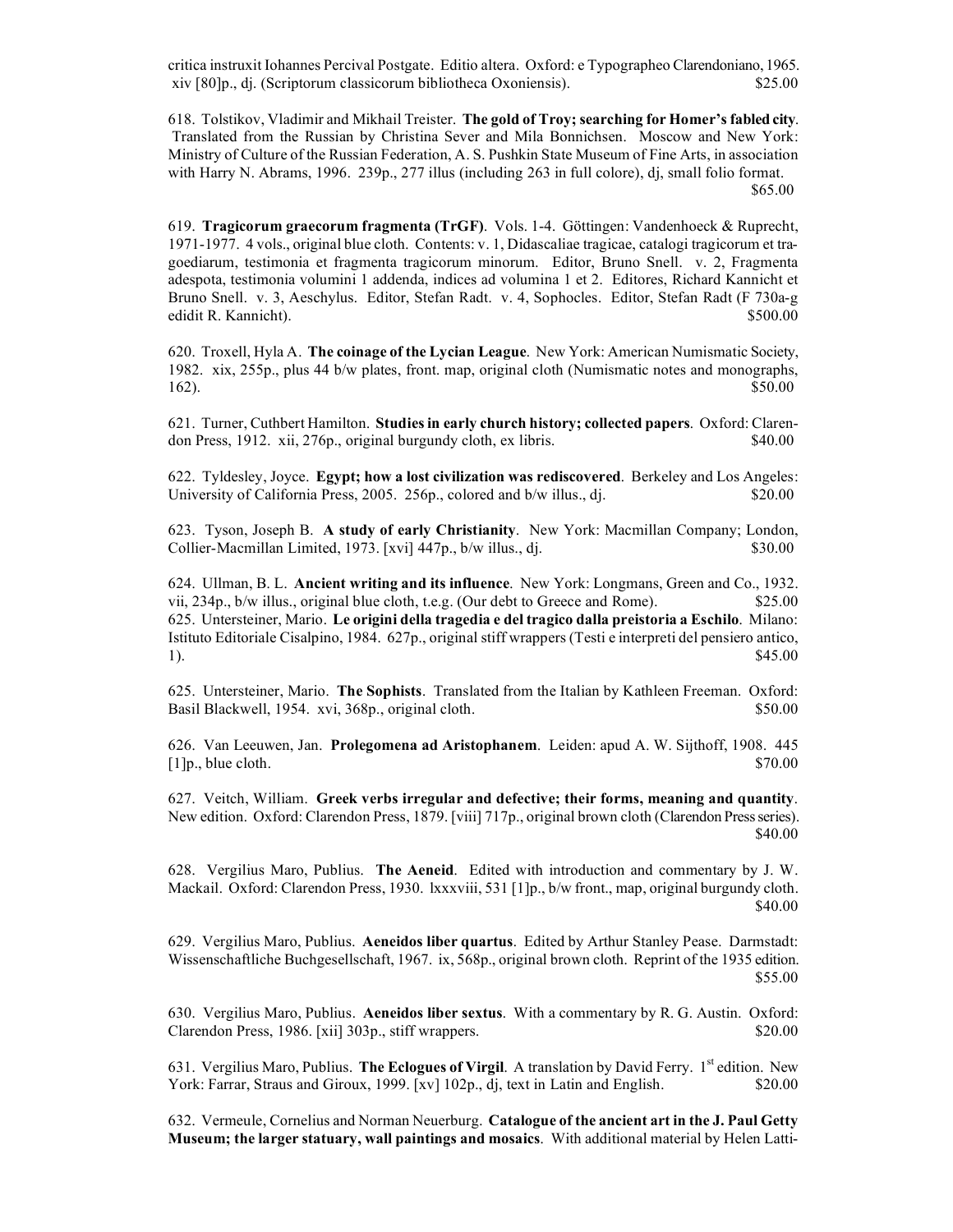more. Malibu: J. Paul Getty Museum, 1973. [vii] 60 [112]p., 118 b/w illus., original stiff wrappers, quarto format. \$35.00

633. Vermeule, Emily. **Aspects of death in early Greek art and poetry**. Berkeley, etc.: University of California Press, 1981. xv, 270p., b/w illus., stiff wrappers. \$20.00

634. Vernant, Jean-Pierre. **Myth and society in ancient Greece**. Translated by Janet Lloyd. New York: Zone Books, 1990. 279p., original printed wrappers. \$25.00

635. Verrall, A. W. **The Bacchants of Euripides and other essays**. Cambridge: University Press, 1910. 395p., original green cloth.  $$50.00$ 

636. Verrall, A. W. **Essays on four plays of Euripides: Andromache, Helen, Heracles, Orestes**. Cambridge: Univeirsity Press, 1905. xii, 292p., original cloth. \$50.00

637. Verrall, A. W. **Euripides the rationalist: a study in the history of art and religion**. Cambridge: University Press, 1913. ix, 280p., original cloth. \$50.00

638. Völker, Walther. **Quellen zur Geschichte der christlichen Gnosis**. Tübingen: Verlag von J. C. B. Mohr (Paul Siebeck), 1932. v, 147p., original stiff wrappers (Sammlung ausgewählter kirchen- und dogmengeschichtlicher Quellenschriften. Neue Folge, 5). \$40.00

639. Vries, Wilhelm de. **Sakramententheologie bei den Nestorianern**. Roma: Pont. Institutum Orientalium Studiorum, 1947. 298p., original stiff wrappers, ex libris (Orientalia christiana analecta, 133). \$45.00

640. Wagenvoort, H. **Roman dynamism; studies in ancient Roman thought, language and custom**. With an introductory note by H. J. Rose. Oxford: Basil Blackwell, 1947. xi, 214p., original purple cloth, ex libris.  $$30.00$ 

641. Walbank, F. W. **A historical commentary on Polybius**. Volume I: Commentary on Books I-VI. Oxford: Clarendon Press, 1970. xxvii, 775 [1]p., b/w front., dj. \$65.00

642. Wallis Budge, Earnest A. **Tutankhamen; amenism, atenism and Egyptian monotheism**. With hieroglyphic texts of hymns to Amen and Aten, translations and illustration by Sir Ernest A. Wallis Budge. New York: Bell Publishing Company [1975?] [xxii] 160p., b/w illus., lightly chipped dj. An undated reprint of the 1923 London edition. \$20.00

643. Wankel, Hermann. **Kalos kai agathos**. (Inaug.-Diss., Würzburg). Frankfurt/Main: Photo-Landa, 1961. 156 [1]p., original stiff wrappers. \$30.00

644. Warner, Rex. **Men of Athens; the story of fifth century Athens**. With photographs by Dimitrios Harissiadis. New York: Studio Book, Viking Press, 1972. 250p., colored and b/w illus., dj, quarto format.  $$35.00$ 

645. Webster, T. B. L. **Athenian culture and society**. Berkeley and Los Angeles: University of California Press, 1973. [x] 309 [1]p., b/w illus., original cloth (lightly mottled along the bottom edge of the front cover). \$30.00

646. Webster, T. B. L. **The Greek chorus**. London: Methuen & Co., 1970. xiv, 223p., original brown cloth.  $$30.00$ 

647. Webster, T. B. L. **Hellenistic poetry and art**. London: Methuen & Co., 1964. xx, 321p., folded table, original brown cloth.  $$35.00$ 

648. Webster, T. B. L. **An introduction to Menander**. Manchester: Manchester University Press; New York, Barnes & Noble Books, 1974. viii, 211p., original grey cloth. \$35.00

649. Webster, T. B. L. **An introduction to Sophocles**. 2d edition. London: Methuen & Co., 1969. x, 220p., original cloth. \$30.00

650. Webster, T. B. L. **The tragedies of Euripides**. London: Methuen & Co., 1967. [vii] 316p.,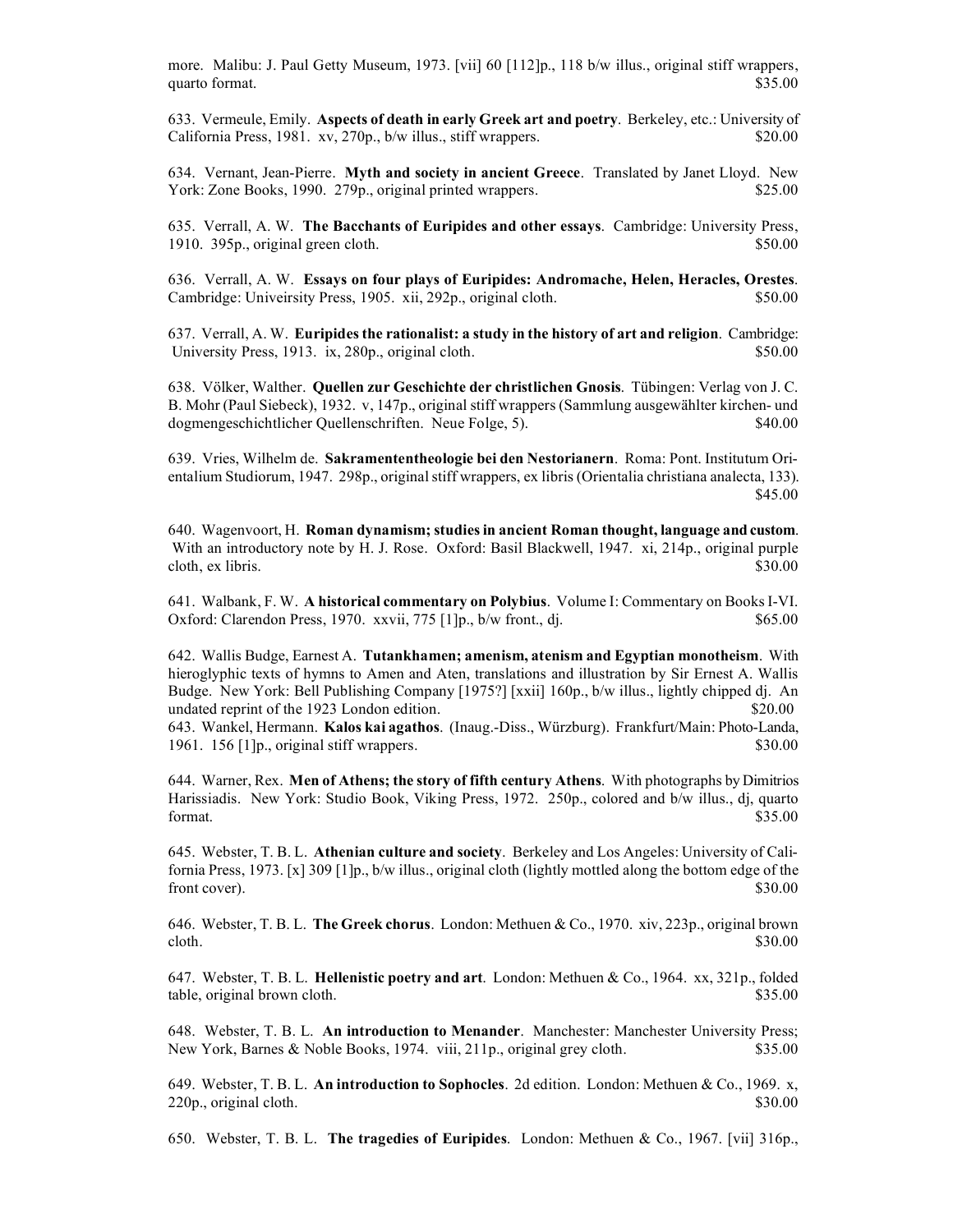original red cloth (lightly sunfaded on the spine). \$30.00

651. Weise, Oscar. **Language and character of the Roman people**. Translated from the German...with additional notes and references for English readers by H. A. Strong and A. Y. Campbell. London: Kegan Paul, Trench, Trübner & Co., 1909. x, 259p., original green cloth. \$35.00

652. West, M. L. **Greek metre**. Oxford: Clarendon Press, 1996. xiv, 208p., original black cloth. "Special edition for Sandpiper Books Ltd." \$25.00

653. West, M. L. **The Orphic poems**. Oxford: Clarendon Press, 1998. xii, 275p., plus 6 pages of b/w illus., original black cloth. "Special edition for Sandpiper Books, Ltd." \$20.00

654. Westwood, J. O. **A descriptive catalogue of the fictile ivories in the South Kensington Museum. With an account of the Continental collection of classical and mediaeval ivories**. London: Printed by George E. Eyre and William Spottiswoode, 1876. [xvi] 547p., 24 b/w plates, other b/w text figures, original half-leather with green publisher's cloth, t.e.g., deckle edges, gilt spine lettering, very light leather rubbing on the head and foot of the spine. Scarce copy of one of the most important 19<sup>th</sup>-century catalogues of historical ivories. At head of t.p.: Science and Art Department of the Committee of Council on Education, South Kensington Museum. \$350.00

655. Whatmough, Joshua. **Poetic, scientific and other forms of discourse; a new approach to Greek and Latin literature**. Berkeley and Los Angeles: University of California Press, 1966. [xi] 285p., original cloth (Sather Classical Lectures, 29). \$30.00

656. Wheeler, Arthur Leslie. **Catullus and the traditions of ancient poetry**. Berkeley: University of California Press, 1934. [ix] 291p., original blue cloth (Sather Classical Lectures, 9). \$35.00

657. Whibley, Leonard. **A companion to Greek studies**. 2d edition. Cambridge: University Press, 1906. xxx, 672p., b/w illus., colored map, original burgundy cloth. \$60.00

658. Whitman, Cedric H. **Euripides and the full circle of myth**. Cambridge: Harvard University Press, 1974. [xi] 152p., original black cloth (Loeb classical monographs). \$30.00

659. Whitman, Cedric H. **Homer and the heroic tradition**. Cambridge: Harvard University Press; London, Oxford University Press, 1963. [xiii] 365p., folded table at the end, original burgundy cloth. \$35.00

660. Whittaker, Thomas. **The Neo-Platonists; a study in the history of Hellenism**. 2d edition with a supplement on the commentaries of Proclus. Cambridge: University Press, 1928. [xvi] 318p., original blue cloth.  $$50.00$ 

661. Wilamowitz-Moellendorff, Ulrich von. **Euripides Herakles**. Darmstadt: Wissenschaftliche Buchgesellschaft, 1969. 3 vols.  $(xx, 258, 273, 297p)$ , original stiff wrappers.  $$80.00$ 

662. Wilamowitz-Moellendorff, Ulrich von. **Geschichte der Philologie**. Nachdruck der 3. Auflage (1927). Leipzig: B. G. Teubner Verlagsgesellschaft, 1959. 82p., original stiff wrappers. \$25.00

663. Wilamowitz-Moellendorff, Ulrich von. **Der Glaube der Hellenen**. 5., unveränderte Auflage. Darmstadt: Wissenschaftliche Buchgesellschaft, 1976. 2 vols. (vii, 405; xi, 626p.), original stiff wrappers. \$55.00

664. Wilkins, A. S. **Roman education**. Cambridge: University Press, 1905. viii, 100p., original cloth. \$30.00

665. Willetts, R. F. **Cretan cults and festivals**. New York: Barnes & Noble, 1962. [xiii] 362p., slightly chipped dj.  $$75.00$ 

666. Williams, Bernard. **Shame and necessity**. Berkeley, etc.: University of California Press, 1993. xii, 254p., dj (Sather Classical Lectures, 57). \$30.00

667. Wilson, Hilary. **Understanding hieroglyphs; a complete introductory guide**. London: Brockhampton Press, 1999. 192p., b/w illus., dj.  $$20.00$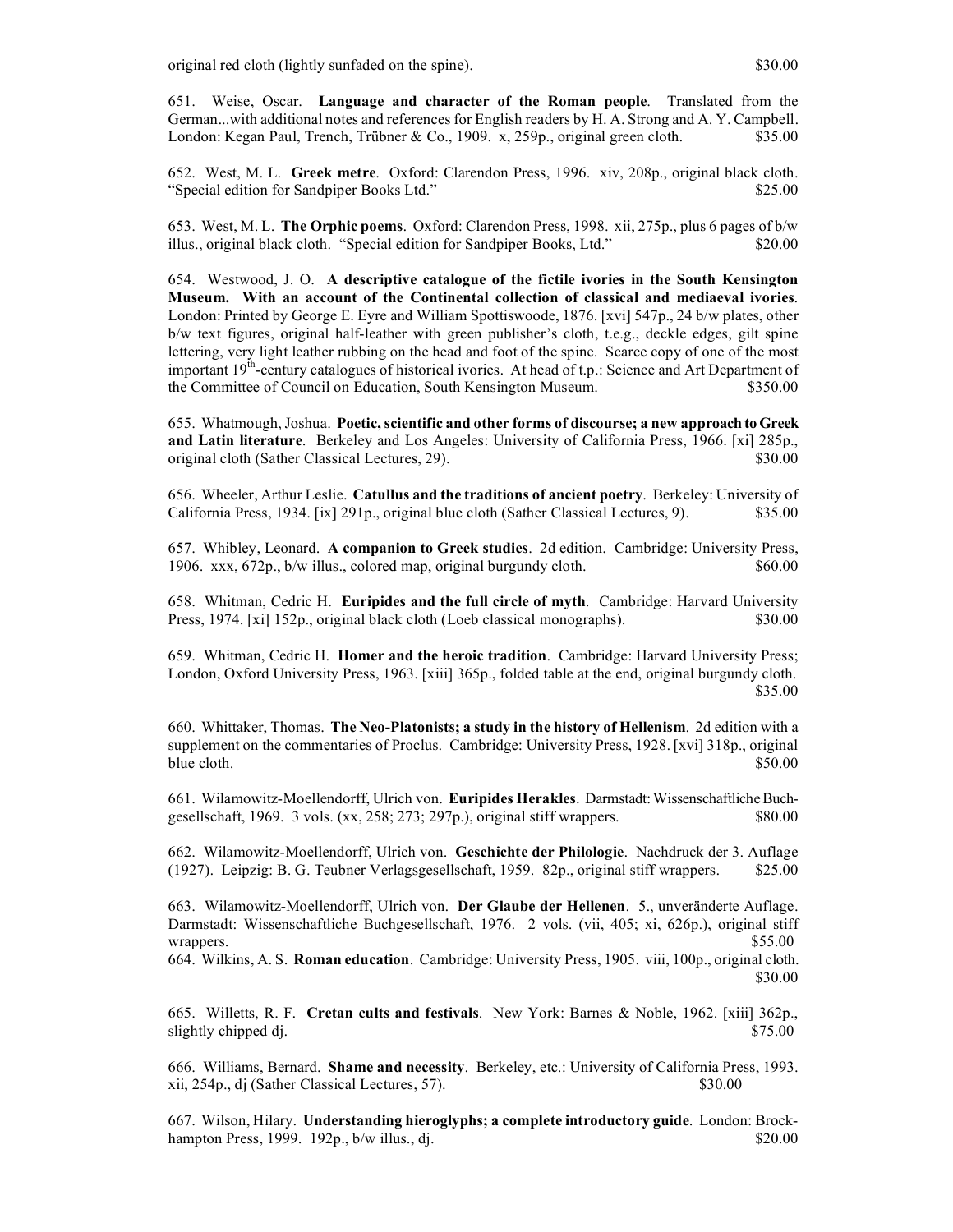668. Winkler, John J. **The constraints of desire; the anthropology of sex and gender in ancient**  Greece. New York, London: Routledge, 1990. x, 269p., stiff wrappers. \$15.00

669. Winkler, John J. and Froma I. Zeitlin. **Nothing to do with Dionysos? Athenian drama in its social context**. Princeton: Princeton University Press, 1992. xi, 405p., plus 23 b/w plates, b/w front., stiff wrappers. \$20.00

670. Winnington-Ingram, R. P. **Studies in Aeschylus**. Cambridge,etc.: Cambridge University Press, 1983. xiii, 225p., dj. **\$45.00** 

671. Wolf, F. A. **Prolegomena to Homer, 1795**. Translated with introduction and notes by Anthony Grafteon, Glenn W. Most, and James E. G. Zetzel. Princeton: Princeton University Press, 1988. xiv, 265p., stiff wrappers. \$20.00

672. Woolf, Greg. **Becoming Roman; the origins of provincial civilization in Gaul**. Cambridge: Cambridge University Press, 2003. [xviii] 296p., maps, stiff wrappers. \$25.00

673. Woodman, Tony and David West. **Quality and pleasure in Latin poetry**. Edited by Tony Woodman and David West. Cambridge: Cambridge University Press, 1974. [viii] 166p., dj \$40.00

674. Wortham, John David. **The genesis of British Egyptology 1549-1906**. Norman: University of Oklahoma Press, 1971. xvi, 171p., b/w illus., maps, dj. \$20.00

675. Wright, F. A. **A history of later Greek literature from the death of Alexander in 323 B.C. to the death of Justinian in 565 A.D.** London: George Routledge & Sons, 1932. xi, 415p., lightly chipped dj, slight foxing on the dj and edges. \$35.00

676. Xenophon. **The Cyropaedia of Xenophon**. Edited with notes by George Martyn Gorham. London and New York: George Bell & Sons, 1896. vii, 438p., original brown cloth (Grammar school classics).  $$20.00$ 

677. Zeller, Eduard. Outlines of the history of Greek philosophy. 13<sup>th</sup> edition, revised by Wilhelm Nestle and translated by L. R. Palmer. London: Routledge & Kegan Paul Limited, 1948. xv, 324p., original blue cloth (International library of psychology, philosophy and scientific method). \$35.00

678. Zettler, Richard L. and Lee Horne. **Treasures from the royal tombs of Ur**. Philadelphia: University of Pennsylvania Museum of Archaeology and Anthropology, 1998. xv, 195p., many colored and b/w illus., dj, quarto format. \$35.00

679. Zielinski, Thaddeus. **Cicero im Wandel der Jahrhunderte**. 2e vermehrte Auflage. Leipzig und Berlin: B. G. Teubner, 1908. viii, 453p., original cloth. \$45.00

680. Zielinski, Thaddeus. **The religion of ancient Greece; an outline**. Translated from the Polish with the author's co-operation by George Rapall Noyes. London: Oxford University Press, Humphrey Milford, 1926. x, 235p., original green cloth. \$35.00

681. Zimmern, Alfred. **The Greek commonwealth; politics & economics in fifth-century Athens**. 5<sup>th</sup> edition, revised. London: Geoffrey Cumberlege, Oxford University Press, 1952. 471p., original green cloth. \$30.00

#### ADDENDA

682. Adam, James. **The religious teachers of Greece**. Being Gifford Lecture on Natural Religion delivered at Aberdeen. Edited, with a memoir, by his wife Adela Marion Adam. Edinburgh: T. & T. Clark, 1908. lv, 467p., original green cloth, lightly foxed. \$45.00

683. Brink, C. O. **Horace on poetry**. Cambridge: University Press, 1963-1982. 3 vols. (xi, 299 [1]; xxvi, 563; xvii, 644p.), original blue cloth. Contents: v. 1, Prolegomena to the literary epistles. v. 2, The "Ars Poetica". v. 3, Epistles Book II: the letters to Augustus and Florus. \$200.00

684. Courtney, E. **A commentary on the Satires of Juvenal**. London: Athlone Press, 1980. [xiii]